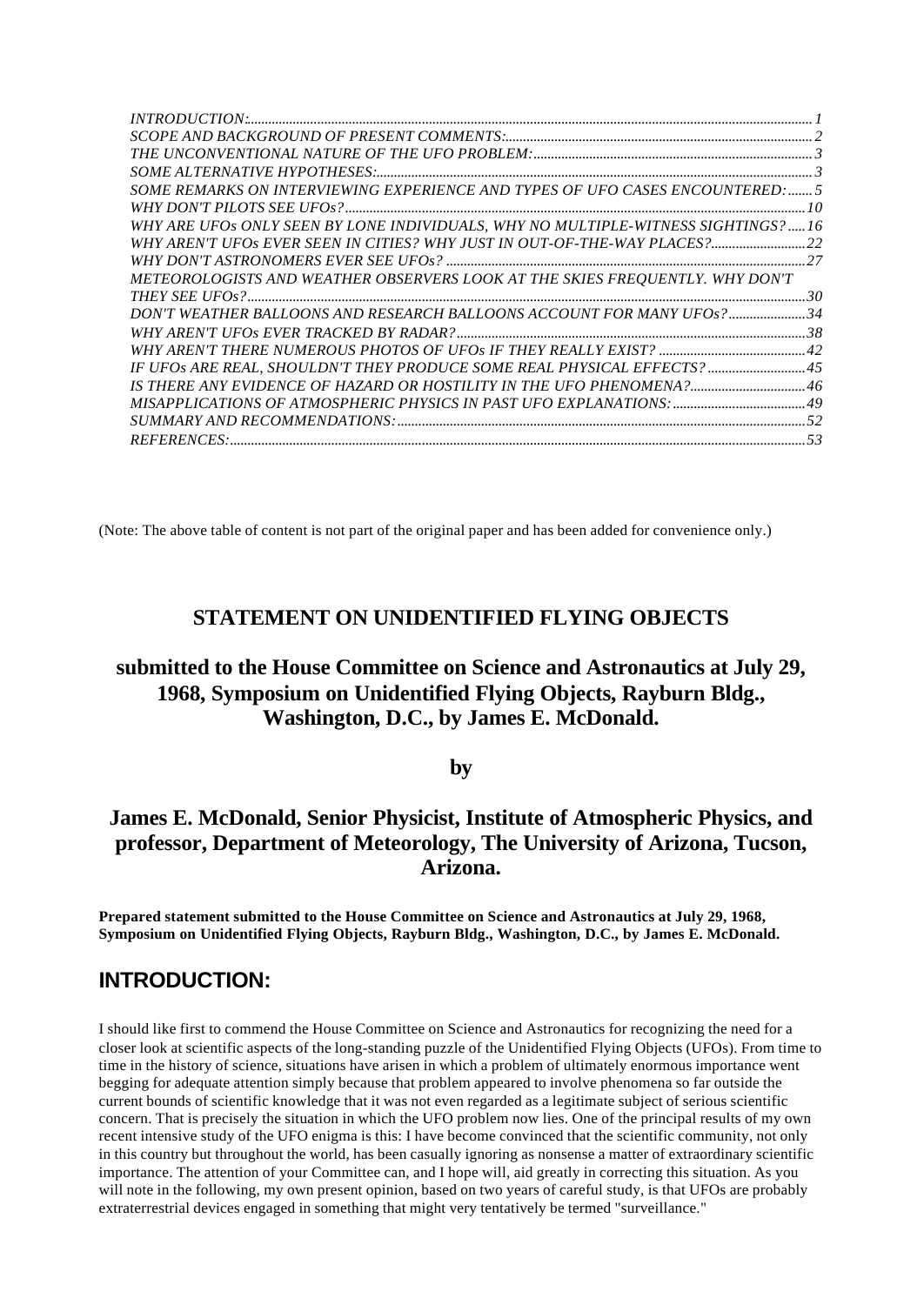If the extraterrestrial hypothesis is proved correct (and I emphasize that the present evidence only points in that direction but cannot be said to constitute irrefutable proof), then clearly UFOs will become a top-priority scientific problem. I believe you might agree that, even if there were a slight chance of the correctness of that hypothesis, the UFOs would demand the most careful attention. In fact, that chance seems to some of us a long way from trivial. We share the view of Vice Adm. R. H. Hillenkoetter, former CIA Director, who said eight years ago, "It is imperative that we learn where the UFOs come from and what their purpose is." (Ref. 1) Since your committee is concerned only with broad aspects of our national scientific program but also with the prosecution of our entire space program, and since that space program has been tied in for some years now with the dramatic goal of a search for life in the universe, I submit that the topic of today's Symposium is eminently deserving of your attention. Indeed, I have to state, for the record, that I believe no other problem within your jurisdiction is of comparable scientific and national importance. Those are strong words, and I intend them to be.

In addition to your Committee responsibilities with respect to science and the aerospace programs, there is another still broader basis upon which it is highly appropriate that you now take up the UFO problem: Twenty years of public interest, public puzzlement, and even some public disquiet demand that we all push toward early clarification of this unparalleled scientific mystery. I hope that our session here today will prove a significant turning point, orienting new scientific efforts towards illumination of this scientific problem that has been with us for over 20 years.

# **SCOPE AND BACKGROUND OF PRESENT COMMENTS:**

It has been suggested that I review for you my experiences in interviewing UFO witnesses here and abroad and that I discuss ways in which my professional experience in the field of atmospheric physics and meteorology illuminates past and present attempts at accounting for UFO phenomena. To understand the basis of my comments, it may be helpful to note briefly the nature of my own studies on UFOs.

I have had a moderate interest in the UFO problem for twenty years, much as have a scattering of other scientists. In southern Arizona, during the period 1954-66, I interviewed, on a generally rather random basis, witnesses in such local sightings as happened to come to my attention via press or personal communications. This experience taught me much about lay misinterpretations of observations of aircraft, planets, meteors, balloons, flares, and the like. The frequency with which laymen misconstrue phenomena associated with fireballs (meteors brighter than magnitude - 5), led me to devote special study to meteor physics; other topics in my own field of atmospheric physics also drew my closer attention as a result of their bearing on various categories of UFO reports. This period of rather casual UFO-witness interviewing on a local basis proved mainly educational; yet on a few occasions I encountered witnesses of seemingly high credibility whose reports lay well outside any evident meteorological, astronomical, or other conventional bounds. Because I was quite unaware, before 1966, that those cases were, in fact, paralleled by astonishing numbers of comparable cases elsewhere in the U.S. and the rest of the world, they left me only moderately puzzled and mildly bothered, since I came upon relatively few impressive cases within the environs of Tucson in those dozen years of discursive study. I was aware of the work of non-official national investigative groups like NICAP (National Investigations Committee on Aerial Phenomena) and APRO (Aerial Phenomena Research Organization); but lacking basis for detailed personal evaluation of their investigative methods, I simply did not take their publications very seriously. I was under other misimpressions, I found later, as to the nature of the official UFO program, but I shall not enlarge on this before this Committee. (I cite all of this here because I regard it relevant to an appreciation, by the Committee, of the way in which at least one scientist has developed his present strong concern for the UFO problem after a prior period of some years of only mild interest. Despite having interviewed a total of perhaps 150-200 Tucson-area witnesses prior to 1966 (75 of them in a single inconclusive case in 1958), I was far from overwhelmed with the importance of the UFO problem.

A particular sighting incident in Tucson in early 1966, followed by the widely-publicized March, 1966, Michigan sightings (I, too, felt, the "swamp gas" explanation was quite absurd once I checked a few relevant points), led me finally to take certain steps to devote the coming summer vacation months to a much closer look at the UFO problem. Within only a few weeks in May and June of 1966, after taking a close look at the files and modes of operation of both private and official (i.e. Project Bluebook) UFO investigative programs, after seeing for the first time press-clipping files of (to me) astonishing bulk, covering innumerable intriguing cases I had never before heard of, and (above all) after the beginning of what became a long period of personal interviewing of key witnesses in important UFO cases, I rapidly altered my conception of the scientific importance of the UFO question. By mid-1966, I had already begun what became months of effort to arouse new interest and to generate new UFO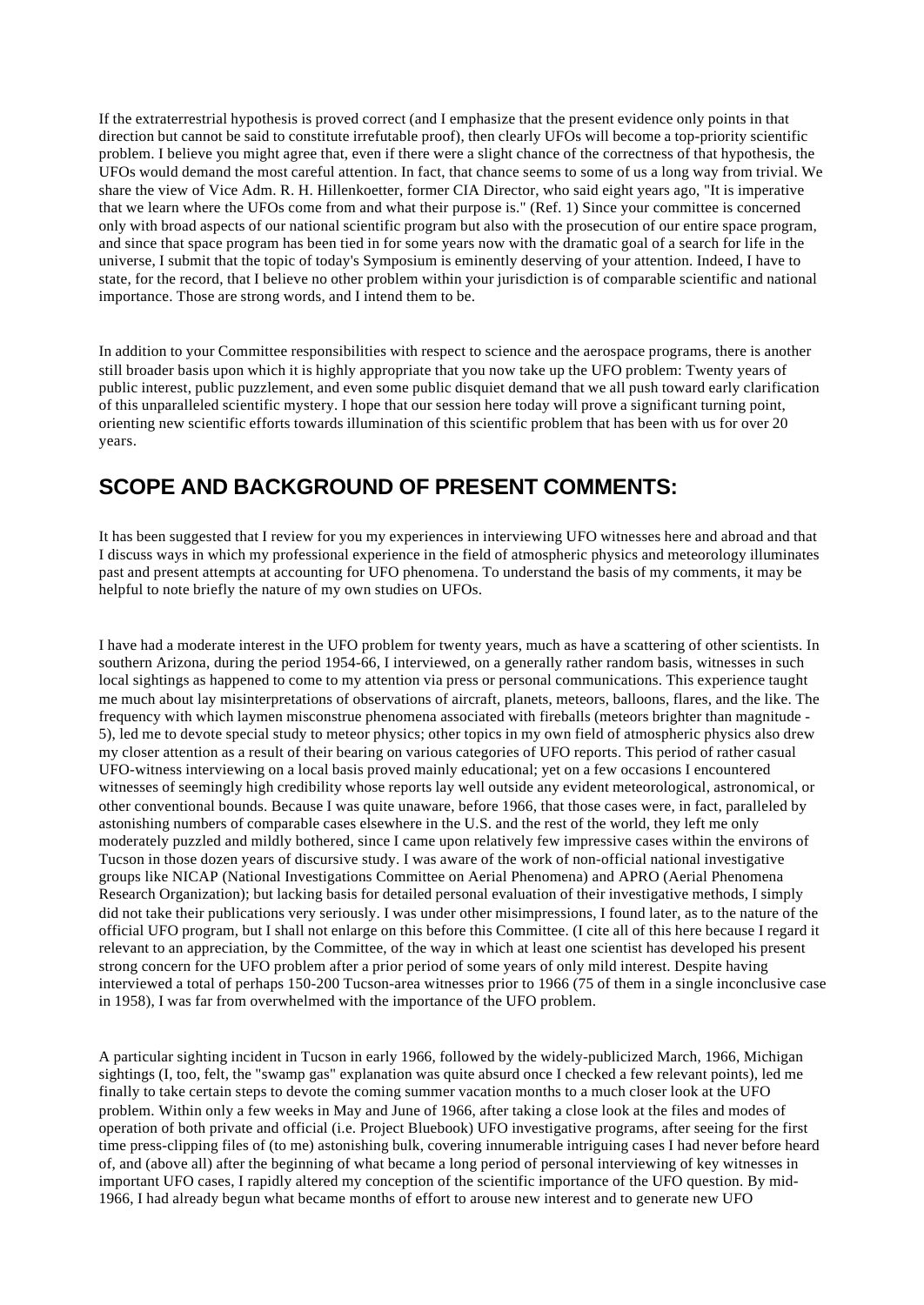investigative programs in various science agencies of the Federal government and in various scientific organizations. Now, two years later, with very much more background upon which to base an opinion, I find myself increasingly more concerned with what has happened during the past twenty years' neglect, by almost the entire scientific community, of a problem that appears to be one of extremely high order of scientific importance.

# **THE UNCONVENTIONAL NATURE OF THE UFO PROBLEM:**

To both laymen and scientists, the impressive progress that science has made towards understanding our total environment prompts doubts that there could be machine-like objects of entirely unconventional nature moving through our atmosphere, hovering over automobiles, power installations, cities, and the like, yet all the while going unnoticed by our body scientific. Such suggestions are hard to take seriously, and I assure you that, until I had taken a close look at the evidence, I did not take them seriously. We have managed to so let our preconceptions block serious consideration of the possibility that some form of alien technology is operating within our midst that we have succeeded in simply ignoring the facts. And we scientists have ignored the pleas of groups like NICAP and APRO, who have for years been stressing the remarkable nature of the UFO evidence. Abroad, science has reacted in precisely this same manner, ignoring as nonsensical the report-material gathered by private groups operating outside the main channels of science. I understand this neglect all too well; I was just one more of those scientists who almost ignored those facts, just one more of those scientists who was rather sure that such a situation nearly could not exist, one more citizen rather sure that official statements must be basically meaningful on the nonexistence of any substantial evidence for the reality of UFOs.

The UFO problem is so unconventional, involves such improbable events such inexplicable phenomenology, so defies ready explanation in terms of present-day scientific knowledge, has such a curiously elusive quality in many respects, that it is not surprising (given certain features in the past twenty years' handling of the problem) that scientists have not taken it very seriously. We scientists are, as a group, not too well-oriented towards taking up problems that lie, not just on the frontiers of our scientific knowledge, but far across some gulf whose very breadth cannot be properly estimated. These parenthetical remarks are made here to convey, in introductory manner, viewpoints that will probably prove to be correct when many more scientists begin to scrutinize this unprecedented and neglected problem. The UFO problem is, if anything, a highly unconventional problem. Hence, before reviewing my own investigations in detail, and before examining various proposed explanations lying within atmospheric physics, it may be well to take note of some of the principal hypotheses that have been proposed, at one time or another, to account for UFOs.

# **SOME ALTERNATIVE HYPOTHESES:**

In seeking explanations for UFO reports, I like to weigh witness accounts in terms of eight principal UFO hypotheses:

- 1. Hoaxes, fabrications, and frauds.
- 2. Hallucination, mass hysteria, rumor phenomena.
- 3. Lay misinterpretations of well-known physical phenomena (meteorological, astronomical, optical, aeronautical, etc.).
- 4. Semi-secret advanced technology (new test vehicles, satellites, novel weapons, flares, re-entry phenomena, etc.)
- 5. Poorly understood physical phenomena (rare atmospheric-electric or atmospheric-electrical effects, unusual meteoric phenomena, natural or artificial plasmoids, etc.)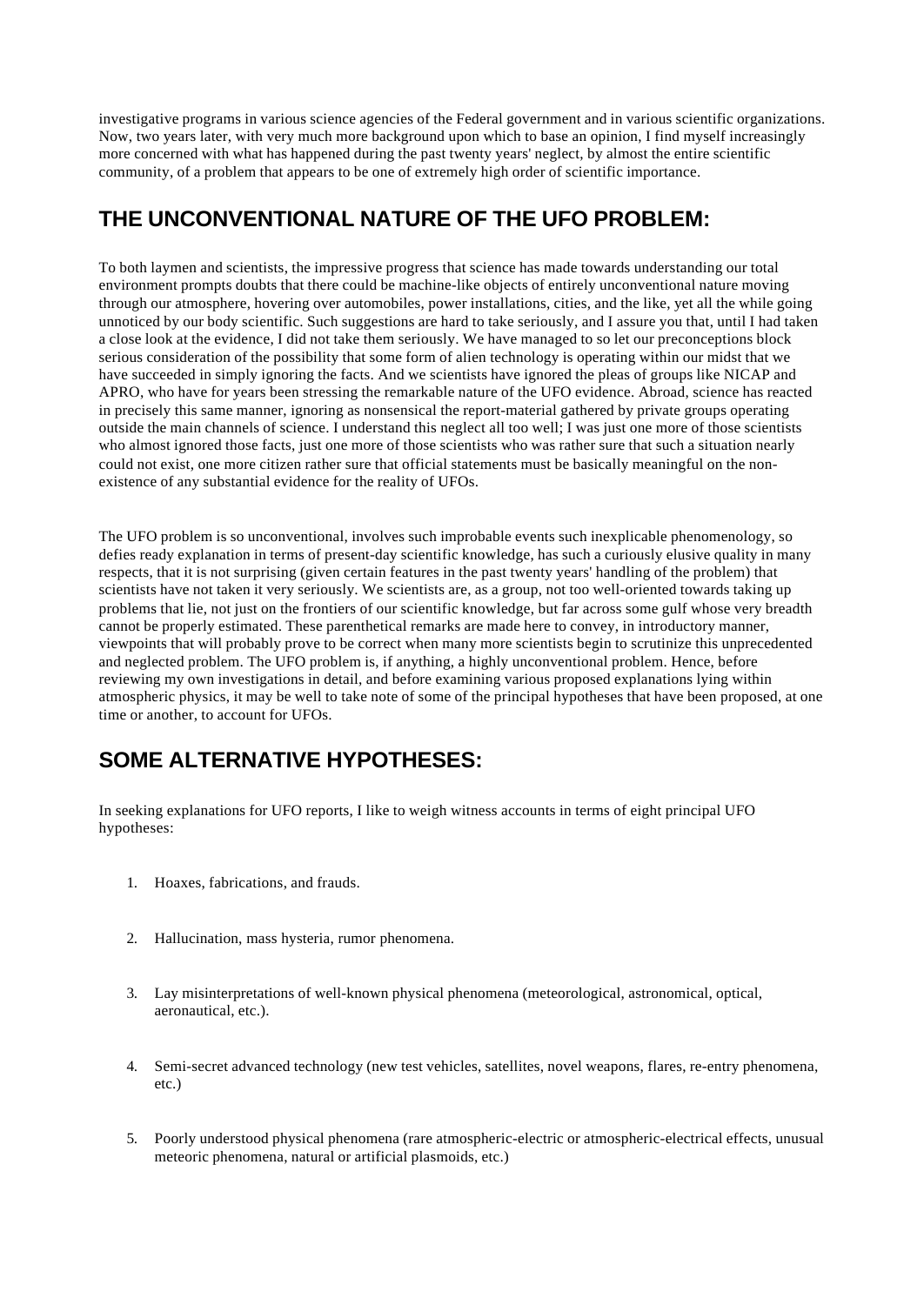- 6. Poorly understood psychological phenomena.
- 7. Extraterrestrial devices of some surveillance nature.
- 8. Spaceships bringing messengers of terrestrial salvation and occult truth.

Because I have discussed elsewhere all of these hypotheses in some detail (Ref. 2), I shall here only very briefly comment on certain points. Hoaxes and fabrications do crop up, though in percentually far smaller numbers than many UFO scoffers seem to think. Some of the independent groups like APRO and NICAP have done good work in exposing certain of these. Although there has been a good deal of armchair-psychologizing about unstable UFO witnesses, with easy charges of hallucination and hysteria, such charges seem to have almost no bearing in the hundreds of cases I have now personally investigated. Misinterpreted natural phenomena (Hypothesis 3) do explain many sincerely-submitted UFO reports; but, as I shall elaborate below, efforts to explain away almost the entirety of all UFO incidents in such terms have been based on quite unacceptable reasoning. Almost no one any longer seriously proposes that the truly puzzling UFO reports of close-range sighting of what appear to be machines of some sort are chance sightings of secret test devices (ours or theirs); the reasons weighing against Hypothesis 4 are both obvious and numerous. That some still-not-understood physical phenomena of perhaps astronomical or meteorological nature can account for the UFO observations that have prompted some to speak in terms of extraterrestrial devices would hold some weight if it were true that we dealt therein only with reports of hazy, glowing masses comparable to, say, ball lightning or if we dealt only with fast-moving luminous bodies racing across the sky in meteoric fashion. Not so, as I shall enlarge upon below. Jumping to Hypothesis 6, it seems to receive little support from the many psychologists with whom I have managed to have discussions on this possibility; I do not omit it from consideration, but, as my own witness interviewing has proceeded, I regard it with decreasing favor. As for Hypothesis 8, it can only be remarked that, in all of the extensive literature published in support thereof, practically none of it has enough ring of authenticity to warrant serious attention. A bizarre "literature" of pseudo-scientific discussion of communications between benign extraterrestrials bent on saving the better elements of humanity from some dire fate implicit in nuclear- weapons testing or other forms of environmental contamination is certainly obtrusive on any paperback stand. That "literature" has been one of the prime factors in discouraging serious scientists from looking into the UFO matter to the extent that might have led them to recognize quickly enough that cultism and wishful thinking have essentially nothing to do with the core of the UFO problem. Again, one must here criticize a good deal of armchair- researching (done chiefly via the daily newspapers that enjoy feature-writing the antics of the more extreme of such groups). A disturbing number of prominent scientists have jumped all too easily to the conclusion that only the nuts see UFOs.

The seventh hypothesis, that UFOs may be some form of extraterrestrial devices, origin and objective still unknown, is a hypothesis that has been seriously proposed by many investigators of the UFO problem. Although there seems to be some evidence that this hypothesis was first seriously considered within official investigative channels in 1948 (a year after the June 24, 1947 sighting over Mt. Rainier that brought the UFO problem before the general public), the first open defense of that Hypothesis 7 to be based on any substantial volume of evidence was made by Keyhoe (Ref. 3) in about 1950. His subsequent writings, based on far more evidence than was available to him in 1950, have presented further arguments favoring an extraterrestrial origin of UFOs. Before I began an intensive examination of the UFO problem in 1966, I was disposed to strong doubt that the numerous cases discussed at length in Keyhoe's rather dramatically-written and dramatically-titled books (Ref. 4) could be real cases from real witnesses of any appreciable credibility, I had the same reaction to a 1956 book (Ref. 5) written by Ruppelt, an engineer in charge of the official investigations in the important 1951-3 period. Ruppelt did not go as far as Keyhoe in suggesting the extraterrestrial UFO hypothesis, but he left his readers little room for doubt that he leaned toward that hypothesis. I elaborate these two writers' viewpoints because, within the past month, I have had an opportunity to examine in detail a large amount of formerly classified official file material which substantiates to an almost alarming degree the authenticity and hence the scientific import of the case-material upon which Keyhoe and Ruppelt drew for much of their discussions of UFO history in the 1947-53 period (Refs. 6 and 7). One of these sources has Just been published by NICAP (Ref. 7), and constitutes, in my opinion, an exceedingly valuable addition to the growing UFO literature. The defense of the extraterrestrial hypothesis by Keyhoe, and later many others (still not within what are conventionally regarded as scientific circles), has had little impact on the scientific community, which based its write-off of the UFO problem on press accounts and official assurances that careful investigations were turning up nothing that suggested phenomena beyond present scientific explanation. Hypothesis No. 7 has thus received short shrift from science to date. As one scientists who has gone to some effort to try to examine the facts, I say that this has been an egregious, if basically unwitting, scientific error - an error that must be rectified with minimum further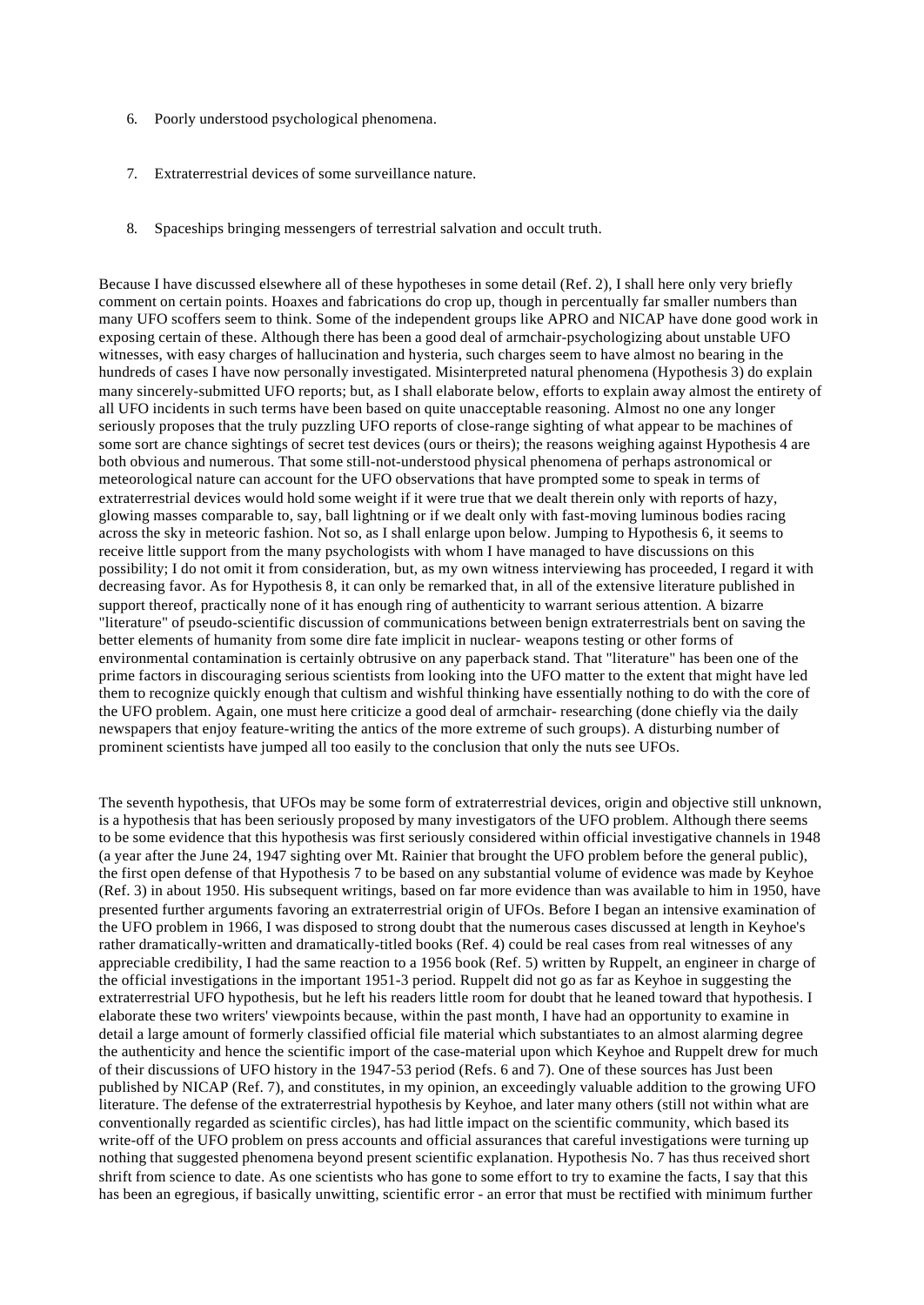delay. On the basis of the evidence I have examined, and on the basis of my own weighing of alternative hypotheses (including some not listed above), I now regard Hypothesis 7 as the one most likely to prove correct. My scientific instincts lead me to hedge that prediction just to the extent of suggesting that if the UFOs are not of extramundane origin, then I suspect that they will prove to be something very much more bizarre, something of perhaps even greater scientific interest than extraterrestrial devices.

# **SOME REMARKS ON INTERVIEWING EXPERIENCE AND TYPES OF UFO CASES ENCOUNTERED:**

#### **1. Sources of cases dealt with:**

Prior to 1966, I had interviewed about 150-200 persons reporting UFOs; since 1966, I have interviewed about 200- 250 more. The basis of my post-1966 interviewing has been quite different from the earlier period of interviewing of local witnesses, whose sightings I heard about essentially by chance. Almost all of my post-1966 interviews have been with witnesses in cases already, investigated by one or more of the private UFO investigatory groups such as NICAP or APRO, or by the official investigative agency (Project Bluebook). Thus, after 1966, I was not dealing with a body of witnesses reporting Venus, fireballs, and aircraft strobelights, because such cases are so easily recognizable that the groups whose prior checks I was taking advantage of had already culled out and rejected most of such irrelevant material. Many of the cases I checked were older cases, some over 20 years old. It was primarily the background work of the many independent investigatory groups here and in other parts of the world (especially the Australian area where I had an opportunity to interview about 80 witnesses) that made possible my dealing with that type of once sifted data that yields up scientifically interesting information so quickly. I wish to put on record my indebtedness to these "dedicated amateurs", to use the astronomer's genial term; their contribution to the ultimate clarification of the UFO problem will become recognized as having been of basic importance, notwithstanding the scorn with which scientists have, on more than one occasion, dismissed their efforts. Although I cite only the larger of these groups (NICAP about 12,000 members, APRO about 8,000), there are many smaller groups here and abroad that have done a most commendable job on almost no resources. (Needless to add, there are other small groups whose concern is only with sensational and speculative aspects.)

### **2. Some relevant witness-characteristics:**

By frequently discussing my own interviewing experience with members of those non-official UFO groups whose past work has been so indispensable to my own studies, I have learned that most of my own reactions to the UFO witness- interview problem are shared by those investigators. The recurrent problem of securing unequivocal descriptions, the almost excruciating difficulty in securing meaningful estimates of angular size, angular elevation, and angular displacements from laymen, the inevitable variance of witness descriptions of a shared observation, and other difficulties of non-instrumental observing are familiar to all who have investigated UFO reports. But so also are the impressions of widespread concern among UFO witnesses to avoid (rather than to seek) publicity over their sightings. The strong disinclination to make an open report of an observation of something the witness realizes is far outside the bounds of accepted experience crops up again and again. In my interviewing in 1947 sightings, done as a cross check on case material used in a very valuable recent publication by Bloecher (Ref. 8), I came to realize clearly for the first time that this reluctance was not something instilled by post-1947 scoffing at UFOs, but is part of a broadly disseminated attitude to discount the anomalous and the inexplicable, to be unwilling even to report what one has seen with his own eyes if it is well outside normal experience as currently accepted. I have heard fellowscientists express dismay at the unscientific credulity with which the general public jumps to the conclusion that UFOs are space ships. Those scientists have certainly not interviewed many UFO witnesses; for almost precisely the opposite attitude is overwhelmingly the characteristic response. In my Australian interviewing, I found the same uneasy feeling about openly reporting an observation of a well-defined UFO sighting, lest acquaintances think one "has gone round the bend." Investigators in still other parts of the world where modern scientific values dominate world-views have told me of encountering just this same witness-reluctance, The charge that UFO witnesses, as a group, are hyperexcitable types is entirely incorrect. I would agree with the way Maj. Gen. John A. Samford, then Director of Air Force Intelligence, put it in a 1952 Pentagon press conference: "Credible observers have sighted relatively incredible objects."

Not only is the charge of notoriety-seeking wrong, not only is the charge of hyperexcitability quite inappropriate to the witnesses I have interviewed, but so also is the easy charge that they see an unusual aerial phenomenon and directly leap to some kind of "spaceship hypothesis." My experience in interviewing witnesses in the selected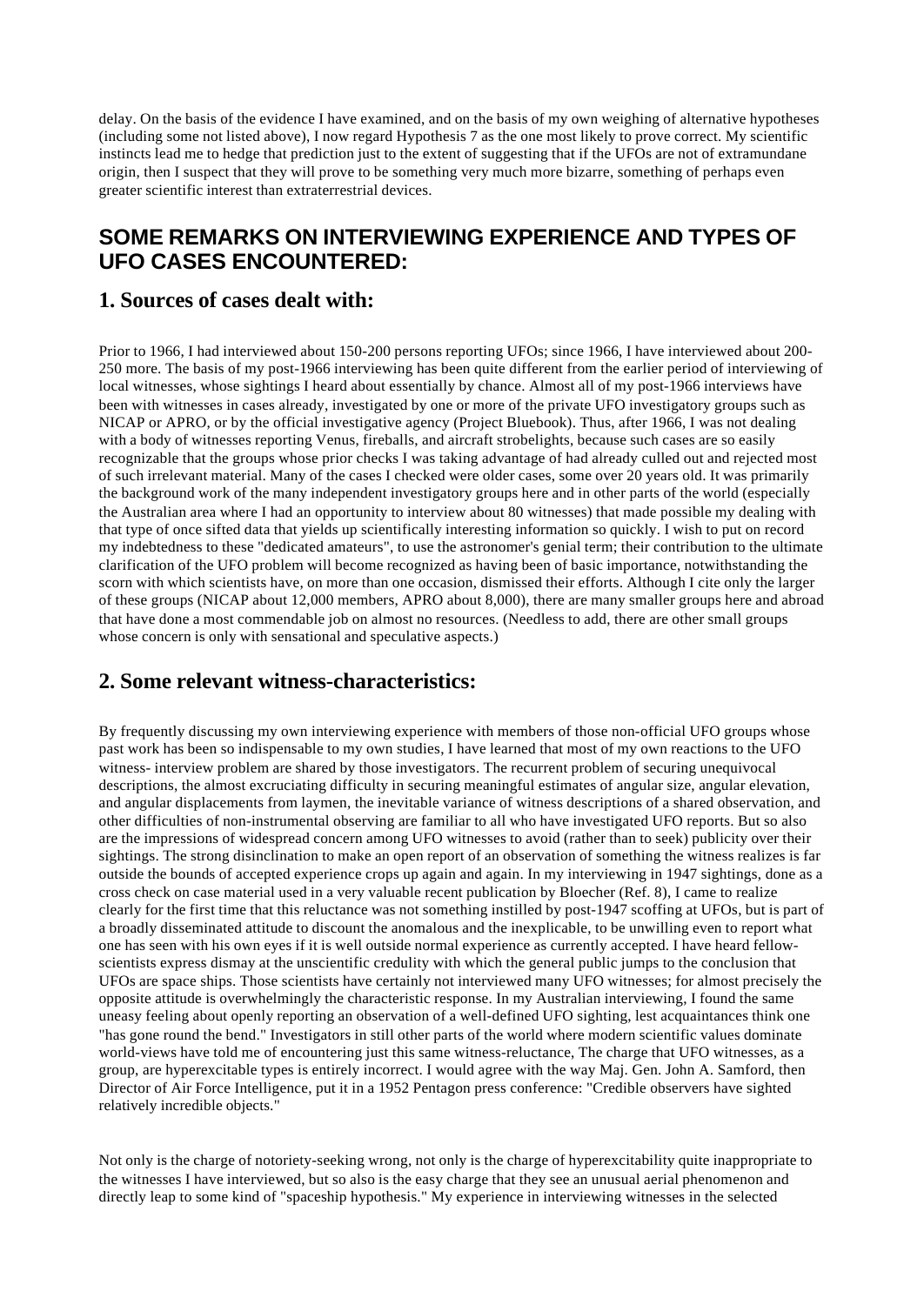sample I have examined since 1966 is that the witness first attempts to fit the anomalous observation into some entirely \_conventional\_ category. "I thought it must be an airplane." Or, "At first, I thought it was an auto-wrecker with its red light blinking." Or, "I thought it was a meteor - until it stopped dead in midair," etc. Hynek has a very happy phrase for this very typical pattern of witness-response: he terms it "escalation of explanation" , to denote the often rapid succession of increasingly more involved attempts to account for and to assimilate what is passing before the witness' eyes, almost invariably starting with an everyday interpretation, \_not\_ with a spaceship hypothesis. Indeed, I probably react in a way characteristic of all UFO investigators; in those comparatively rare cases where the witness discloses that he immediately interpreted what he sighted as an extraterrestrial device, I back away from what is likely to be a most unprofitable interview. I repeat: such instances are really quite rare; most of the general population has soaked up a degree of scientific conventionalism that reflects the net result of decades, if not centuries, of scientific shaping of our views. I might interject that the segment of the population drawn to Hypothesis 8 above might be quick to jump to a spaceship interpretation on seeing something unusual in the sky, but, on the whole, those persons convinced of Hypothesis 8 are quite uninterested in observations, per se. Their conviction is firm without bothering about such things as observational matters. At least that is what I have sensed from such exposure as I have had to those who support Hypothesis 8 fervently.

### **3. Credibility of witnesses:**

Evaluating credibility of witnesses is, of course, an ever-present problem at the present stage of UFO studies. Again, from discussions with other investigators, I have concluded that common sense and previous everyday experience with prevaricators and unreliable persons lead each serious UFO investigator to evolve a set of criteria that do not differ much from those used in jury instructions in our courts (e.g., Federal Jury Instructions). It seems tedious to enlarge here on those obvious matters. One can be fooled, of course; but it would be rash indeed to suggest that the thousands of UFO reports now on record are simply a testimony to confabulation, as will be better argued by some of the cases to be recounted below.

### **4. Observational reliability of witnesses:**

Separate from credibility in the sense of trustworthiness and honesty is the question of the human being as a sensing system. Clearly, it is indispensable to be aware of psychophysical factors limiting visual discrimination, time estimation, distance estimation, angular estimation, etc. In dealing with the total sample of all observations which laymen \_initially\_ label as UFOs, such factors play a large role in sorting out dubious cases. In the type of UFO reports that are of primary significance at present, close-range sightings of objects of large size moving at low velocities, or at rest, and in sight for many seconds rather than fractions of a second, all of these perceptual problems diminish in significance, though they can never be overlooked.

A frequent objection to serious consideration of UFO reports, made by skeptics who have done no first-hand case investigations, is based on the widely discrepant accounts known to be presented by trial-witnesses who have all been present at some incident. To be sure, the same kind of discrepancies emerge in multiple-witness UFO incidents. People differ as to directions, relative times, sizes, etc. But I believe it is not unfair to remark, as the basic rebuttal to this attack on UFO accounts, that a group of witnesses who see a street-corner automobile collision do not come to court and proceed, in turn, to describe the event as a rhinoceros ramming a baby carriage, or as an airplane exploding on impact with a nearby building. There are, it needs to be soberly remembered, quite reasonable bounds upon the variance of witness testimonies in such cases. Thus, when one finds a half-dozen persons all saying that they were a few hundred feet from a domed disk with no resemblance to any known aircraft, that it took off without a sound, and was gone from sight in five seconds the almost inevitable variations in descriptions of distances, shape, secondary features, noises, and times cannot be allowed to discount, per. se, the basically significant nature of their collective account. I have talked with a few scientists, especially some psychologists, whose puristic insistence on the miserable observing equipment with which the human species is cursed almost makes me wonder how they dare cross a busy traffic intersection. Some balance in evaluating witness perceptual limitations is surely called for in all of these situations. With that balance must go a healthy skepticism as to most of the finer details, unless agreed upon by several independent witnesses. There is no blinking that anecdotal data are less than ideal; but sometimes you have to go with what you've got. To make a beginning at UFO study has required scrutiny of such anecdotal data; the urgent need is to get on to something much better.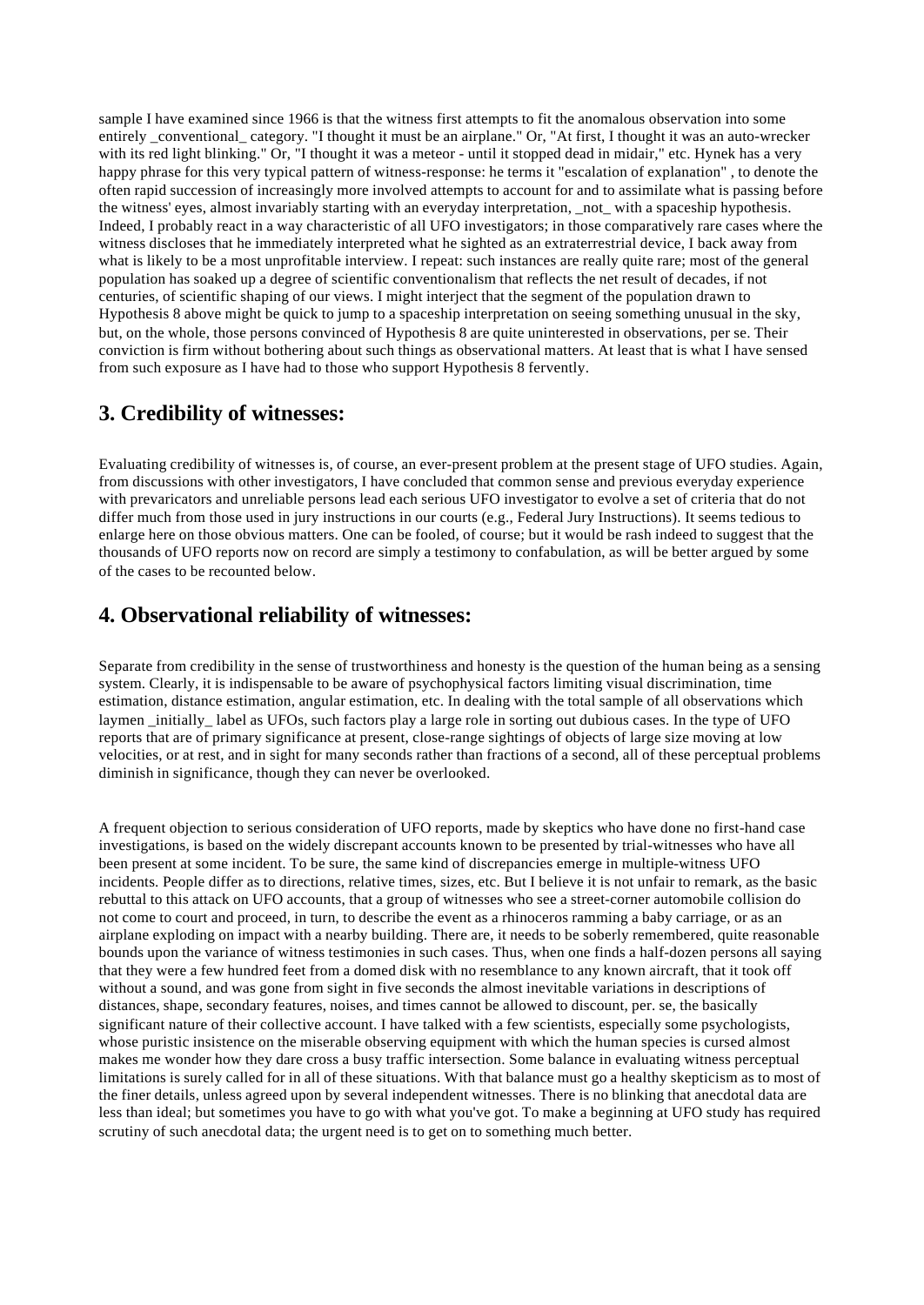# **5. Problem of witness' prior knowledge of UFO knowledge:**

In interviewing UFO witnesses, it is important to try to ascertain whether the witness was, prior to his reported sighting, familiar or unfamiliar with books and writings on UFOs. Although a strong degree of familiarity with the literature of UFOs does not negate witness testimony, it dictates caution. Anyone who has done a lot of interviewing at the local level, involving previously unsifted cases, will be familiar with occasional instances where the witness exhibited such an obvious enthusiasm for the UFO problem that prudence demanded rejection of his account.

However, in my own experience, a much more common reaction to questions concerning pre-sighting interest in UFO matters is some comment to the effect that the witness not only knew little about UFOs beyond what he'd happened to read in newspapers, but he was strongly disinclined to take the whole business seriously. The repetitiveness and yet the spontaneity with which witnesses of seeming high credibility make statements similar to, "I didn't believe there was anything to all the talk about UFOs until I actually saw this thing," is a notable feature of the interview-experience of all of the investigators with whom I have talked. Obviously, an intending prevaricator might seek to deceive his interrogator by inventing such an assertion; but I can only say that suspicion of being so duped has not been aroused more than once or twice in all of the hundreds of witnesses I have interviewed. On the other hand, I suppose that, in several dozen instances, I have lost interest in a case because of a witness openly stressing his own prior and subsequent interest in the extraterrestrial hypothesis.

Occasionally one encounters witnesses for whom the chance of prior knowledge is so low as to be almost amusing. An Anglican missionary in New Guinea, Rev. N. E. G. Cruttwell (Ref. 9), who has done much interviewing of UFO witnesses in his area, has described testimony of natives who come down into the mission area from their highland home territory only when they are wallaby-hunting, natives who could not read UFO reports in any language of the world, yet who come around, in their descriptions of what they have seen, to the communications-shortcut of picking up a bowl or dish from a nearby table to suggest the shape they are seeking to describe in native tongue. Little chance of bias gained from reading magazines in a barber-chair in such instances.

# **6. Types of UFO accounts of present interest:**

The scope of the present statement precludes anything approaching an exhaustive listing of categories of UFO phenomena: much of what might be made clear at great length will have to be compressed into my remark that the scientific world at large is in for a shock when it becomes aware of the astonishing nature of the UFO phenomenon and its bewildering complexity. I make that terse comment well aware that it invites easy ridicule; but intellectual honesty demands that I make clear that my two years' study convinces me that in the UFO problem lie scientific and technological questions that will challenge the ability of the world's outstanding scientists to explain - as soon as they start examining the facts.

#### **a) Lights in the night sky.**

("DLs" as they are called by the NICAP staff, on the basis that the profusion of reports of "damnable lights" meandering or hovering or racing across the night sky in unexplainable manner are one of the most common, yet one of the least useful and significant categories of UFO reports.) Ultimately, I think their significance could become scientifically very substantial when instrumental observing techniques are in wide use to monitor UFO movements. But there are many ways that observers can be misled by lights in the night sky, so I shall discuss below only such few cases as are of extremely unconventional nature and where the protocols of the observations are unusually strong.

#### **b) Close-range sightings of wingless discs and cigar-shaped objects.**

This category is far more interesting. Many are daytime sightings, many have been made by witnesses of quite high credibility. Structural details such as "ports" and "legs" (to use the terms the witnesses have adopted to suggest most closely what they think they have seen) are described in many instances. Lack of wings and lack of evident means of propulsion clearly rule out conventional aircraft and helicopters. Many are soundless, many move at such speeds and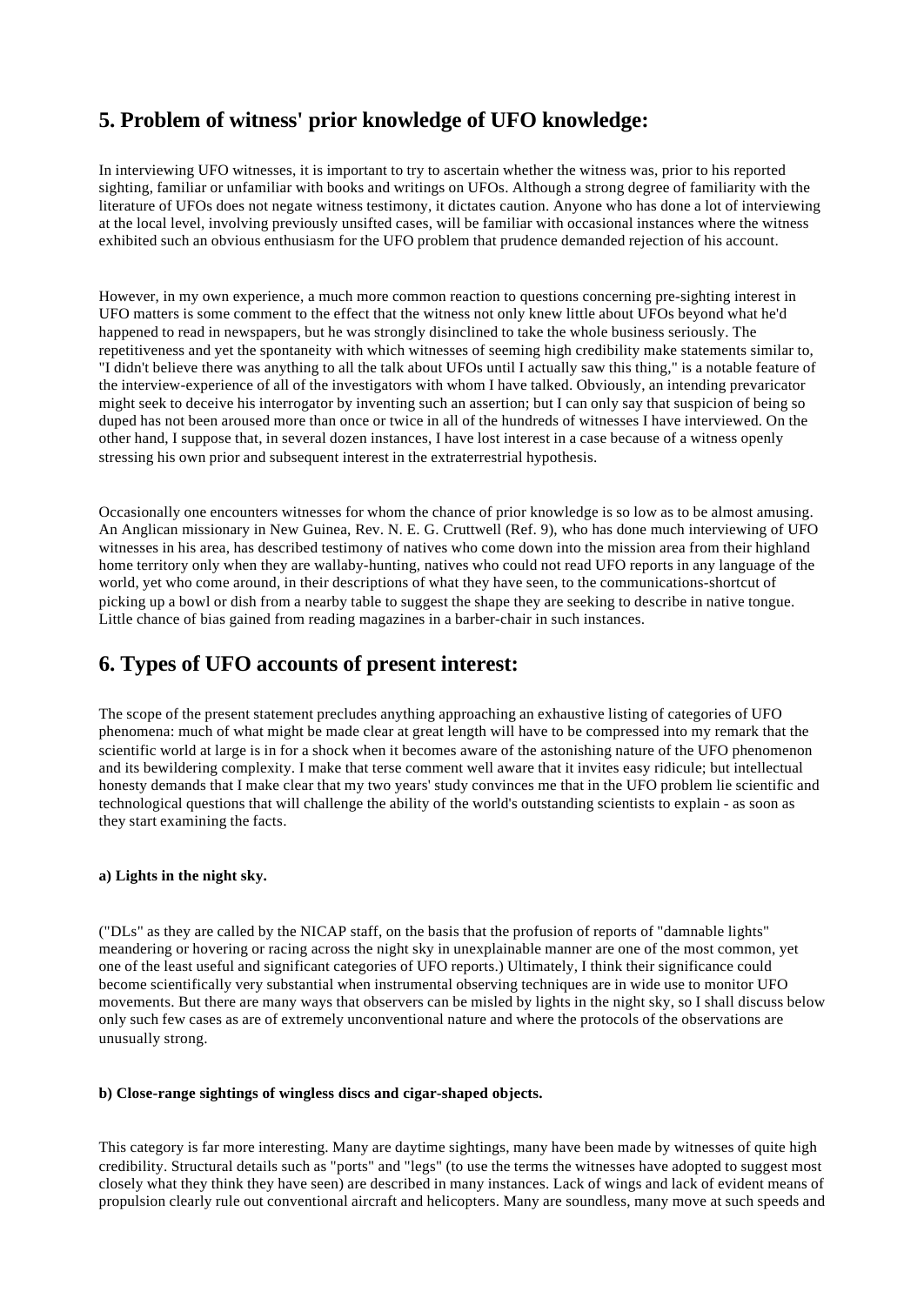with such accelerations that they defy understanding in terms of present technology. It is to be understood that I speak here only of reports from what I regard as credible observers.

#### **c) Close-range nighttime sightings of glowing, hovering objects, often with blinking or pulsating discrete lights.**

In these instances, distinct shape is not seen, evidently in many cases because of the brilliance of the lights. Less significant than those of the preceding category, these nonetheless cannot be accounted for in terms of any known vehicles. Frequently they are reported hovering over vehicles on the ground or following them. Sometimes they are reported hovering over structures, factories, power installations, and the like. Soundlessness is typical. Estimated sizes vary widely, over a range that I do not believe can be accounted for simply in terms of the known unreliability of distance and size estimates when one views an unknown object.

#### **d) Radar-tracked objects, sometimes seen visually simultaneously by observers on the ground or in the air.**

In many of these cases, the clues to the non-conventional nature of the radar target is high speed (estimated at thousands of miles per hour in certain instances); in others, it is alternate motion and hovering; in still others, it has been the unconventional vertical motions that make the radar observations significant. Clearly, most important are those instances in which there was close agreement between the visual and radar unknown. There are far more such cases than either scientists or public would guess.

Those four categories do not exhaust the list by any means. But they constitute four commonly encountered categories that are of interest here. Examples will be found below.

### **7. Commonly encountered questions:**

As Mark Twain said, "Faith is a great thing, but it's doubt that gets you an education."

There are many questions that one encounters again and again from persons who have done no personal casechecking and who maintain a healthy skepticism about UFOs. Why don't pilots report these things if they are buzzing around in our skies? Why aren't they tracked on radar? Why don't our satellite and astronomical tracking systems get photos of UFOs? Why are they always seen in out-of-the-way rural areas but never over large cities? Why don't large groups of people ever simultaneously see UFOs, instead of lone individuals? Why don't astronomers see them? Shouldn't UFOs occasionally crash and leave clear-cut physical evidence of their reality? Or shouldn't they at least leave some residual physical evidence in those alleged instances where the objects have landed? Shouldn't they affect radios and produce other electromagnetic effects at times? If UFOs are a product of some high civilization, wouldn't one expect something of the nature of inquisitive behavior, since innate curiosity must be a common denominator of anything we would call "intelligence"? Why haven't they contacted us if they're from somewhere else in the universe and have been here for at least two decades? Is there any evidence of hostility or hazard? Are UFOs seen only in this country? Why didn't we see them before 1947, if they come from remote sources? And so on.

In the following sections, I shall show how some of these questions do have quite satisfactory answers, and how some of them still defy adequate rebuttal. I shall use mostly cases that I have personally investigated, but, in a few instances (clearly indicated), I shall draw upon cases which I have not directly checked but for which I regard the case-credentials as very strong.

### **8. Useful source materials on UFOs:**

Hoping that Committee staff personnel will be pursuing these matters further, I remark next on some of the more significant items in the UFO literature. All of these have been helpful in my own studies.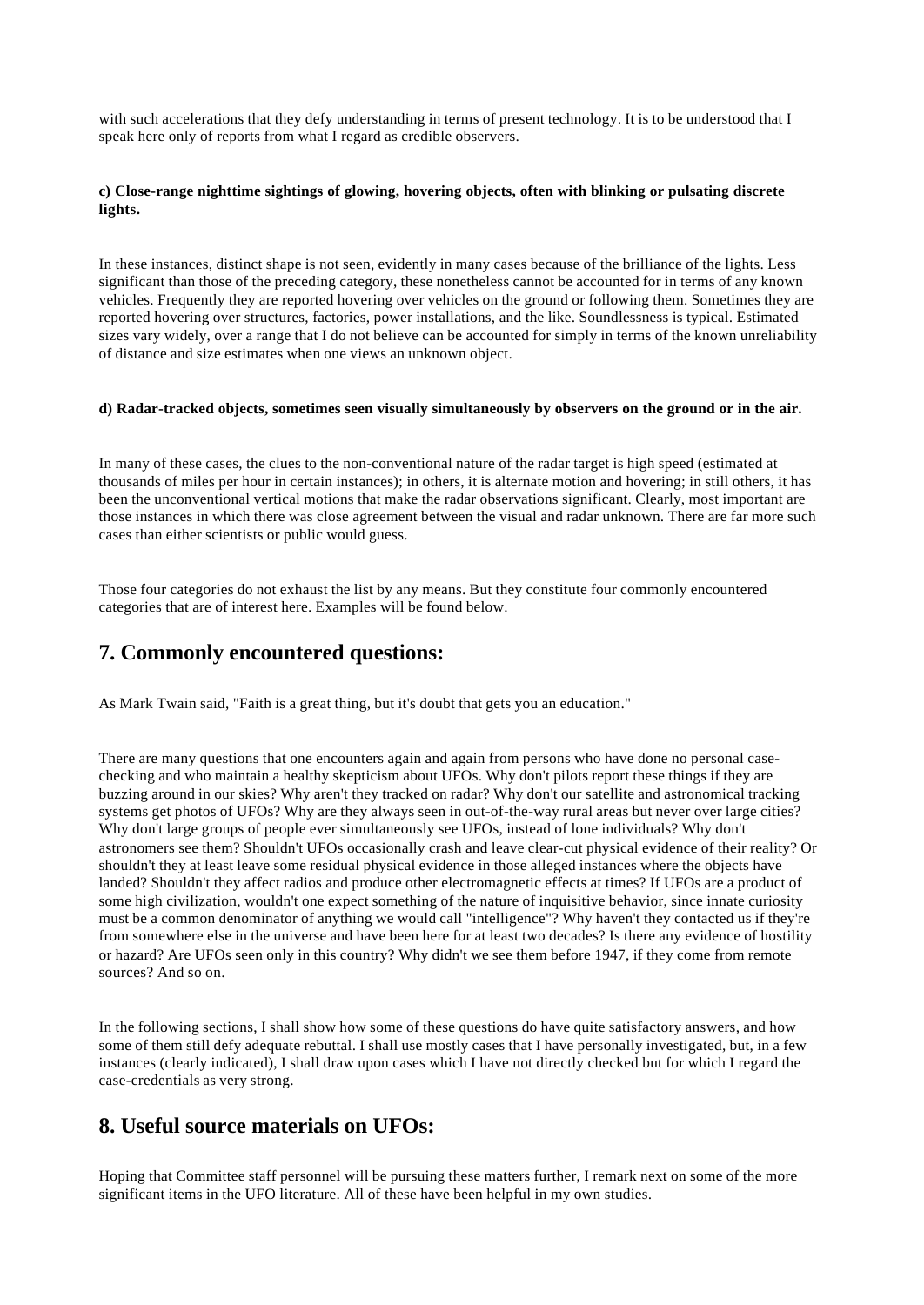One of the outstanding UFO references (though little-known in scientific circles) is \_The UFO Evidence\_, edited by R. H. Hall and published by NICAP (Ref. 10). It summarizes about 750 UFO cases in the NICAP files up to about 1964. I have cross-checked a sufficiently large sample of cases from this reference to have confidence in its generally very high reliability. A sequel volume, now in editorial preparation at NICAP, will cover the 1964-68 period. Reference 8, by Bloecher, is one of the few sources of extensive documentation (here primarily from national newspaper sources) of the large cluster of sightings in a period of just a few weeks in the summer of 1947; its study is essential to appreciation of the opening phases of the publicly recognized UFO problem. Reference 7 is another now-accessible source of extremely significant UFO documentation; it is unfortunate that no generally accessible version of Reference 6 exists, though the Moss Subcommittee, through pleas of Dr. Leon Davidson, has managed to get it into a status of at least limited accessibility. I am indebted to Davidson for a recent opportunity to study it for details I missed when I saw it two years ago at

The 1956 book by Ruppelt (Ref. 5) is a source whose authenticity I have learned, through much personal crosschecking, is far higher than I surmised when I first read it a dozen years ago. It was for years difficult for me to believe that the case-material which he summarized could come from real cases, References 5 and 6, plus other sources, do, however, now attest to Ruppelt's generally high reliability. Similarly Keyhoe's books (Refs. 3 and 4) emerge as sources of UFO case material whose reliability far exceeds my own first estimates thereof. As a scientist, I would have been much more comfortable about Keyhoe's books had they been shorn of extensive direct quotes and suspenseful dramatizations; but I must stress that much checking on my part has convinced me that Keyhoe's reportorial accuracy was almost uniformly high. Scientists will tend to be put off by some of his scientific commentary, as well as by his style; but on UFO case material, his reliability must be recognized as impressive. (Perhaps it is well to insert here the general proviso that none of these sources, including myself, can be expected to be characterized by 100 per cent accuracy in a problem as intrinsically messy as the UFO problem; here I am trying to draw attention to sources whose reliability appears to be in the  $90+%$  range.)

A useful collection of 160 UFO cases drawn from a wide variety of sources has been published by Olsen (Ref. 11), 32 of which he obtained directly from the official files of Project Bluebook, a feature of particular interest. A book devoted to a single short period of numerous UFO observations within a small geographic area, centering around an important sighting near Exeter, N.H., is Fuller's Incident at Exeter (Ref. 12). Having checked personally on a number of features of the main Sept. 3, 1965, sighting, and having checked indirectly on other aspects, I would describe Reference 12 as one of the significant source items on UFOs.

Several books by the Lorenzens, organizers of APRO, the oldest continuing UFO investigating group in this country, contain valuable UFO reference material (Ref. 13). Through their writing, and especially through the \_APRO Bulletin\_, they have transmitted from South American sources numerous unusual sightings from that country. I have had almost no opportunity to cross-check those sightings, but am satisfied that some quite reliable sources are being drawn upon. An extremely unusual category of cases, those involving reports of humanoid occupants of landed UFOs, has been explored to a greater extent by APRO than by NICAP. Like NICAP, I have tended to skirt such cases on tactical grounds; the reports are bizarre, and the circumstances of all such sightings are automatically charged in a psychological sense not found in other types of close-range sightings of mere machinelike devices. Since I shall not take up below this occupant problem, let me add the comment that I do regard the total number of such seemingly reliable reports (well over a hundred came just from central France in the outstanding 1954 sighting wave in that country), far too great to brush aside. Expert psychological opinion is badly needed in assessing such reports (expert but not close-minded opinion). For the record, I should have to state that my interviewing results dispose me toward acceptance of the existence of humanoid occupants in some UFOs. I would not argue with those who say that this might be the single most important element of the entire UFO puzzle; I would only say that most of my efforts over the past two years, being aimed at arousing a new degree of scientific interest among my colleagues in the physical sciences, have led me to play down even the little that I do know about occupant sightings. One or two early attempts to touch upon that point within the time-limits of a one- hour colloquium taught me that one loses more than he gains in speaking briefly about UFO occupants. (Occupant sightings must be carefully distinguished from elaborate "contact-claims" with the Space Brothers; I hold no brief at all for the latter in terms of my present knowledge and interviewing experience. But occupants there \_seem\_ to be, and contact of a limited sort may well have occurred, according to certain of the reports. I do not regard myself as very well-informed on this point, and will say little more on this below.)

It is, of course, somewhat more difficult to assess the reliability of foreign UFO references. Michel (Ref. 13) has assembled a day-by-day account of the remarkable French UFO wave of the fall of 1954, translated into English by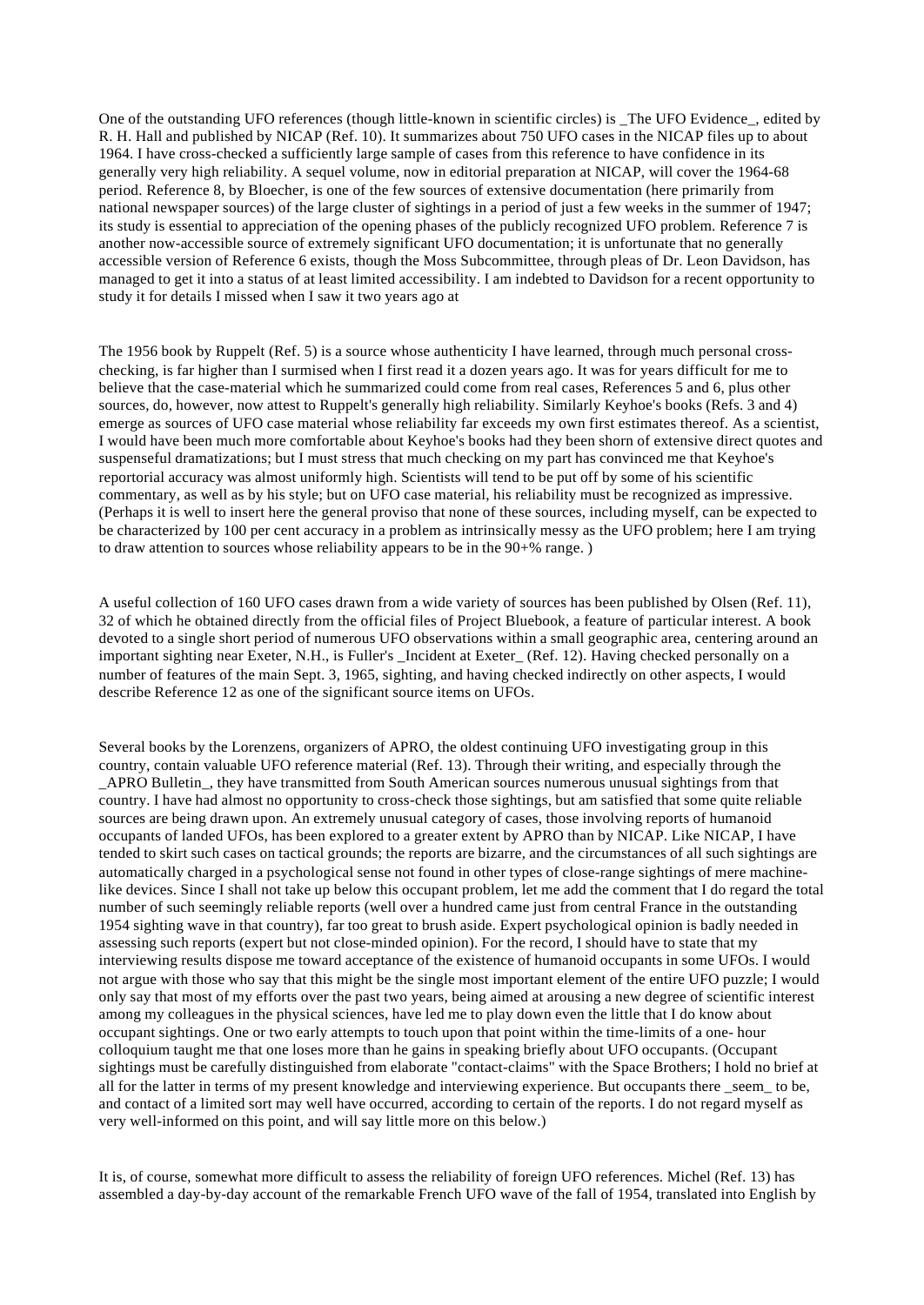the staff of CSI (Civilian Saucer Intelligence) of New York City, a now-inactive but once very productive independent group. I have spoken with persons having first-hand knowledge of the French 1954 episode, and they attest to its astonishing nature. \_Life\_ and \_The New Yorker\_ published full contemporary accounts at the time of the 1954 European wave. An earlier book by Michel (Ref. 14), also available in English, deals with a broader temporal and geographic range of European UFO sightings. A just-published account of about 70 UFO sightings that occurred within a relatively small area around Stoke-on-Trent, England, in the summer and fall of 1967 (Ref. 15) presents an unusual cross-section of sightings that appear to be well-documented. A number of foreign UFO journals are helpful sources of the steady flow of UFO reports from other parts of the world, but a cataloging will not be attempted here. Information on some of these, as well as on smaller American groups, can be found in the two important books by Vallee (Refs. 16 and 17).

Information on pre-1947 UFO-type sightings form the subject of a recent study by Lore and Denault (Ref. 18). I shall return to this phase of the UFO problem below; I regard it as being of potentially very great significance, though there is need for far more scholarly and scientific research before much of it can be safely interpreted. Another source of sightings of which many may ultimately be found to fall within the presently understood category of UFO sightings is the writings of Charles Fort (Ref. 19) . His curious books are often drawn upon for material on old sightings, but not often duly acknowledged for the mine of information they comprise. I am afraid that it has not been fashionable to take Fort seriously; it certainly took me some time to recognize that, mixed into his voluminous writings, is much that remains untapped for its scientific import. I cannot imagine any escalated program of research on the UFO program that would not have a subgroup studying Fortean reports documented from 19th century sources.

To close this brief compilation of useful UFO references, two recent commentaries (not primarily source-references) of merit may be cited, books by Stanton (Ref. 20) and by Young (Ref. 21).

Next, I examine a number of specific UFO cases that shed light on many of the recurrent questions of skeptical slant often raised against serious consideration of the UFO problem.

# **WHY DON'T PILOTS SEE UFOs?**

This question may come in just that form from persons with essentially no knowledge of UFO history. From others who do know that there have been "a few" pilot-sightings, it comes in some altered form, such as, "Why don't airline and military pilots see UFOs all the time if they are in our atmosphere?" By way of partial answer, consider the following cases. (To facilitate internal reference, I shall number sequentially all cases here after treated in detail.)

### **1. Case 1. Boise, Idaho, July 4, 1947:**

Only about a week after the now-famous Mt. Rainier sighting by private pilot Kenneth Arnold, a United Air Lines DC-3 crew sighted two separate formations of wingless discs, shortly after takeoff from Boise (Refs. 8, 10, 22, 23). I located and interviewed the pilot, Capt. Emil J. Smith, now with United's New York office. He confirmed the reliability of previously published accounts. United Flight 105 had left Boise at 9:04 p.m. About eight minutes out, en route to Seattle, roughly over Emmett, Idaho, Co-pilot Stevens, who spotted the first of two groups of objects, turned on his landing lights under the initial impression the objects were air craft. But, studying them against the twilight sky, Smith and Stevens soon realized that neither wings nor tails were visible on the five objects ahead. After calling a stewardess, in order to get a third confirming witness, they watched the formation a bit longer, called Ontario, Oregon CAA to try to get ground- confirmation, and then saw the formation spurt ahead and disappear at high speed off to the west.

Smith emphasized to me that there were no cloud phenomena to confuse them here and that they observed these objects long enough to be quite certain that they were no conventional aircraft. They appeared "flat on the bottom, rounded on top", he told me, and he added that there seemed to be perceptible "roughness" of some sort on top, though he could not refine that description. Almost immediately after they lost sight of the first five, a second formation of four (three in line and a fourth off to the side) moved in ahead of their position, again travelling westward but at a somewhat higher altitude than the DC-3's 8000 ft. These passed quickly out of sight to the west at speeds which they felt were far beyond then-known speeds. Smith emphasized that they were never certain of sizes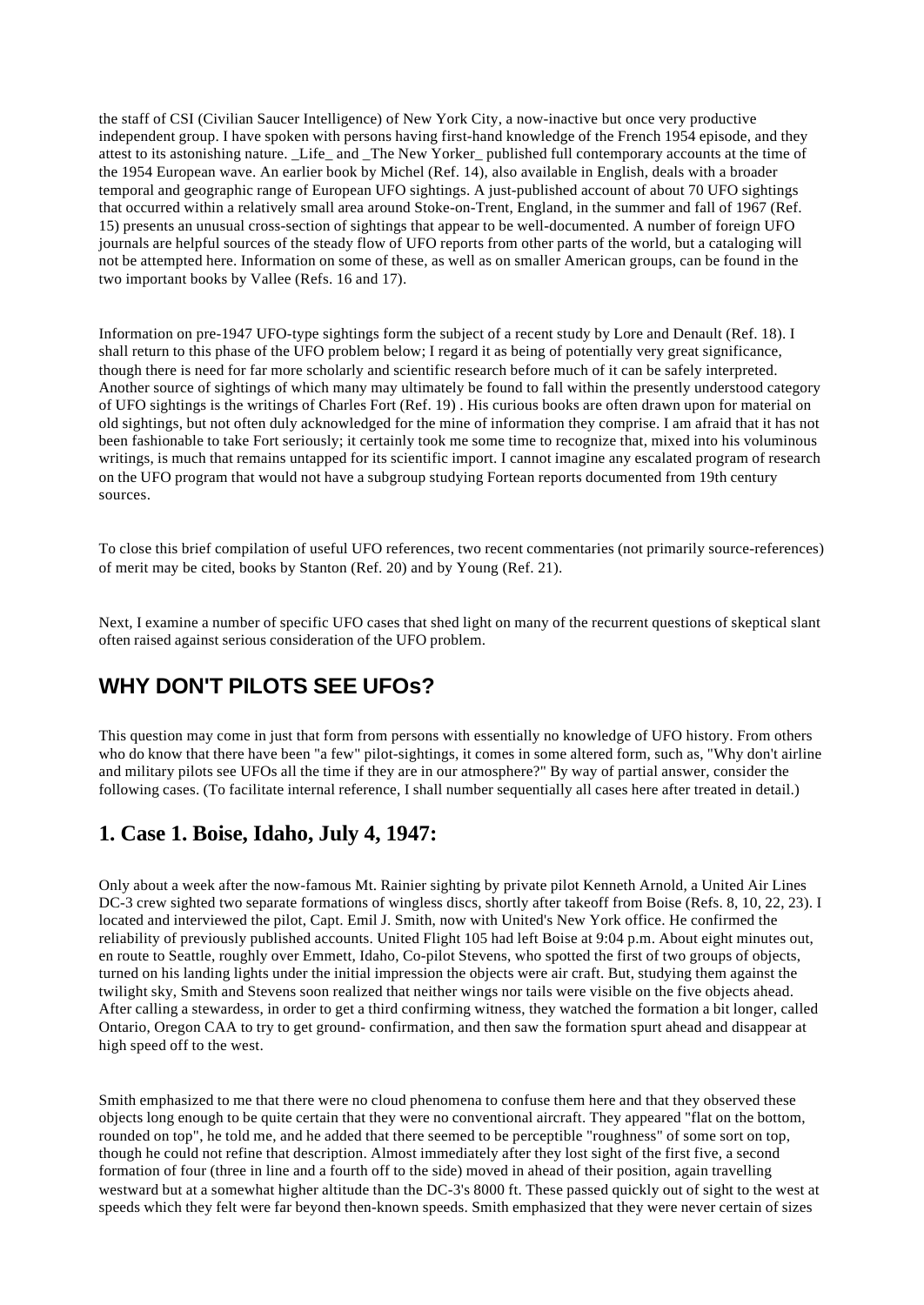and distances, but that they had the general impression that these disc-like craft were appreciably larger than ordinary aircraft. Smith emphasized that he had not taken seriously the previous week's news accounts that coined the since-persistent term, "flying saucer." But, after seeing this total of nine unconventional, high-speed wingless craft on the evening of 7/4/47, he became much more interested in the matter. Nevertheless, in talking with me, he stressed that he would not speculate on their real nature or origin. I have spoken with United Air Lines personnel who have known Smith for years and vouch for his complete reliability. Discussion

The 7/4/47 United Air Lines sighting is of historic interest because it was obviously given much more credence than any of the other 85 UFO reports published in press accounts on July 4, 1947 (see Ref. 8). By no means the most impressive UFO sighting by an airliner crew, nevertheless, it is a significant one. It occurred in clear weather, spanned a total time estimated at 10-12 minutes, was a multiple-witness case including two experienced observers familiar with airborne devices, and was made over a 1000-ft altitude range (climb-out) that, taken together with the fact that the nine objects were seen well above the horizon, entirely rules out optical phenomena as a ready explanation. It is officially listed as an Unidentified.

#### **2. Case 2. Montgomery, Alabama, July 24, 1948:**

Another one of the famous airline sightings of earlier years is the Chiles-Whitted Eastern Airlines case (Refs. 3, 5, 6, 10, 23, 24, 25, 26). An Eastern DC-3, en route from Houston to Atlanta, was flying at an altitude of about 5000 ft, near Montgomery at 2:45 a.m. The pilot, Capt. Clarence S. Chiles, and the co-pilot, John B. Whitted, both of whom now fly jets for Eastern, were experienced fliers (for example, Chiles then had 8500 hours in the air, and both had wartime military flying duty behind them). I interviewed both Chiles and Whitted earlier this year to cross-check the many points of interest in this case. Space precludes a full account of all relevant details.

Chiles pointed out to me that they first saw the object coming out of a distant squall-line area which they were just then reconnoitering. At first, they thought it was a jet, whose exhaust was somehow accounting for the advancing glow that had first caught their eyes. Coming almost directly at them at nearly their flight altitude, it passed off their starboard wing at a distance on which the two men could not closely agree: one felt it was under 1000 ft, the other put it at several times that. But both agreed, then and in my 1968 interview, that the object was some kind of vehicle. They saw no wings or empennage, but both were struck by a pair of rows of windows or some apparent openings from which there came a bright glow "like burning magnesium." The object had a pointed "nose", and from the nose to the rear along its underside there was a bluish glow. Out of the rear end came an orange-red exhaust or wake that extended back by about the same distance as the object's length. The two men agreed that its size approximated that of a B-29, though perhaps twice as thick. Their uncertainty as to true distance, of course, renders this only a rough impression. There is uncertainty in the record, and in their respective recollections, as to whether their DC-3 was rocked by something like a wake. Perception of such an effect would have been masked by Chiles' spontaneous reaction of turning the DC-3 off to the left as the object came in on their right. Both saw it pass aft of them and do an abrupt pull-up; but only Whitted, on the right side, saw the terminal phase in which the object disappeared after a short but fast vertical ascent. By "disappeared", Whitted made clear to me that he meant just that; earlier interrogations evidently construed this to mean "disappeared aloft" or into the broken cloud deck that ray above them. Whitted said that was not so; the object vanished instantaneously after its sharp pull-up. (This is not an isolated instance of abrupt disappearance. Obviously I cannot account for such cases.) Discussion

This case has been the subject of much comment over the years, and rightly so. Menzel (Ref. 24) first proposed that this was a "mirage", but gave no basis for such an unreasonable interpretation. The large azimuth change of the pilots' line of sight, the lack of any obvious light source to provide a basis for the rather detailed structure of what was seen, the sharp pull-up, and the high flight altitude involved all argue quite strongly against such a casual disposition of the case. In his second book, Menzel (Ref. 25) shifts to the explanation that they had obviously seen a meteor. A horizontally-moving fireball under a cloud deck, at 5000 ft, exhibiting two rows of lights construed by experienced pilots as ports, and finally executing a most non-ballistic 90-degree sharp pull-up, is a strange fireball indeed. Menzel's 1963 explanation is even more objectionable, in that he implies, via a page of side-discussion, that the Eastern pilots had seen a fireball from the Delta Aquarid meteor stream. As I have pointed out elsewhere (Ref. 2), the radiant of that stream was well over 90 degrees away from the origin point of the unknown object. Also, bright fireballs are, with only rare exceptions, not typical of meteor streams. The official explanation was shifted recently from "Unidentified" to "Meteor", following publication of Menzel's 1963 discussion (see Ref. 20, p. 88).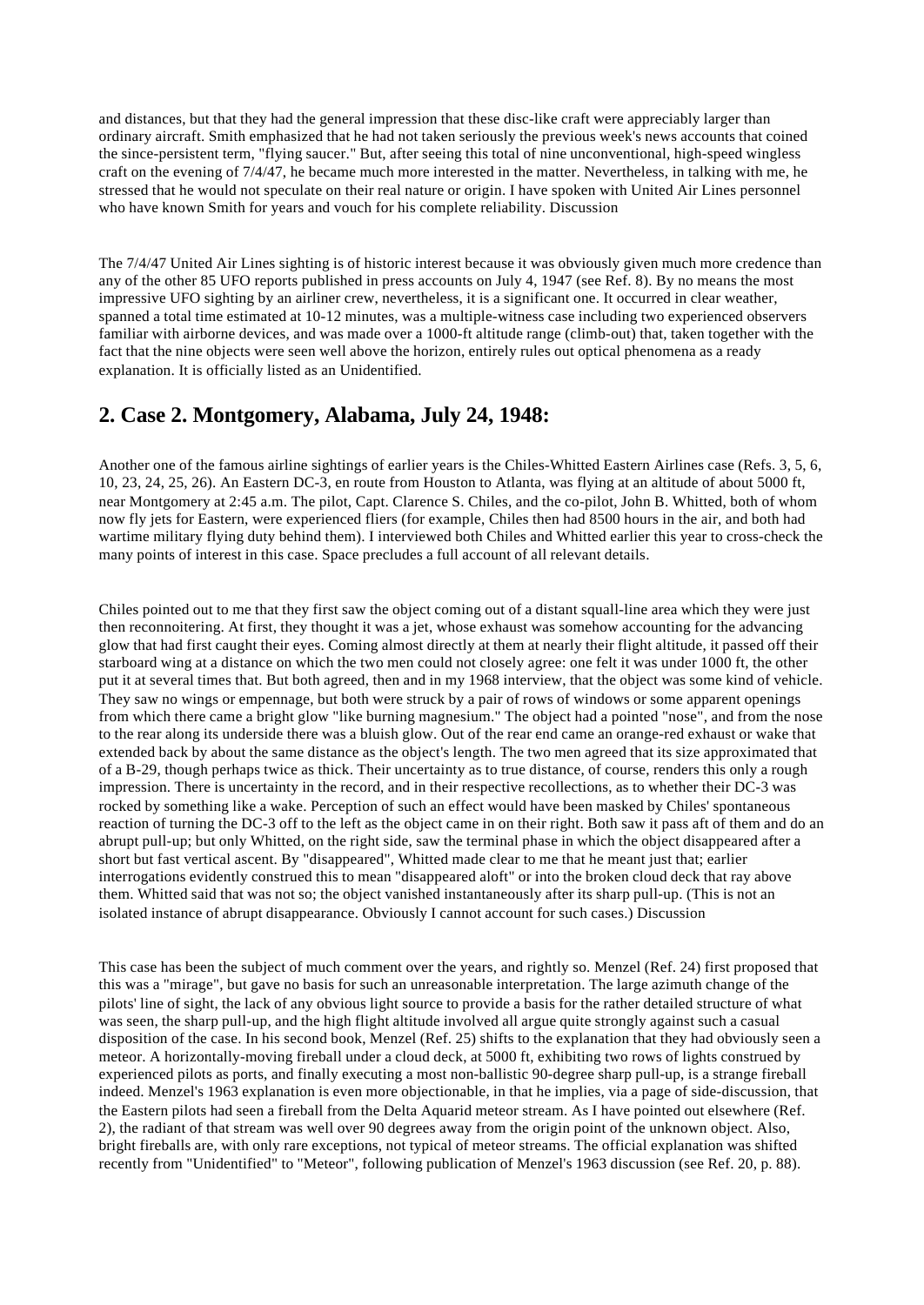Wingless, cigar-shaped or "rocket-shaped" objects, some emitting glowing wakes, have been reported by other witnesses. Thus, Air Force Capt. Jack Puckett, flying near 4000 ft over Tampa in a C-47 on August 1, 1946 (Ref. 10, p, 23), described seeing "a long, cylindrical shape approximately twice the size of a B-29 with luminous portholes", from the aft end of which there came a stream of fire as it flew near his aircraft. Puckett states that he, his copilot, Lt. H. F. Glass, and the flight engineer also saw it as it came in to within an estimated 1000 yards before veering off. Another somewhat similar airborne sighting, made in January 22, 1956 by TWA Flight Engineer Robert Mueller at night over New Orleans, is on record (Ref. 27). Still another similar sighting is the AAL case cited below (Sperry case). Again, over Truk Is., in the Pacific, a Feb. 6, 1953, mid-day sighting by a weather officer involved a bulletshaped object without wings or tail (Ref. 7, Rept, No. 10). Finally, within an hour's time of the Chiles-Whitted sighting, Air Force ground personnel at Robins AFB, Georgia, saw a rocket-like object shoot overhead in a westerly direction (Refs. 3, 5, 10, 6). In none of these instances does a meteorological or astronomical explanation suffice to explain the sightings.

#### **3. Case 3. Sioux City, Iowa, January 20, 1951:**

Another of the many airline-crew sightings of highly unconventional aerial devices that I have personally checked was, like Cases 1 and 2, widely reported in the national press (for a day or two, and then forgotten like the rest). A check of weather data confirms that the night of 1/20/51 was clear and cold at Sioux City at the time that a Mid-Continent Airlines DC-3, piloted by Lawrence W. Vinther, was about to take off for Omaha and Kansas City, at 8:20 p.m. CST. In the CAA control tower, John M. Williams had been noting an oddly maneuvering light high in a westerly direction. Suddenly the light abruptly accelerated, in a manner clearly precluding either meteoric or aircraft origin, so Williams alerted Vinther and his co-pilot, James F. Bachmeier. The incident has been discussed many times (Ref. 4, 5, 10, and 28), but to check details of these reports, I searched for and finally located all three of the above-named men. Vinther and Bachmeier are now Braniff pilots, Williams is with the FAA in Sacramento. From them I confirmed the principal features of previous accounts and learned additional information too lengthy to recapitulate in full here.

The essential point to be emphasized is that, shortly after Vinther Got his DC-3 airborne, under Williams' instructions to investigate the oddly- behaving light, the object executed a sudden dive and flew over the DC at an estimated 200 ft vertical clearance, passing aft and downward. Then a surprising maneuver unfolded. As Vinther described it to me, and as described in contemporary accounts, the object suddenly reversed course almost 180 degrees, without slowing down or slowing, and was momentarily flying formation with their DC-3, off its port wing. (Vinther's dry comment to me was: "This is something we don't see airplanes do.") Vinther and Bachmeier agreed that the object was very big, perhaps somewhat larger than a B-, they suggested to newspapermen who interviewed them the following day. Moonlight gave them a good silhouetted view of the object, which they described as having the form of a fuselage and unswept wing, but not a sign of any empennage, nor any sign of engine-pods, propellers, or jets. Prior to its dive, it had been seen only as a light; while pacing their DC-3, the men saw no luminosity, though during the dive they saw a light on its underside. After about five seconds, the unknown object began to descend below them and flew under their plane. They put the DC-3 into a steep bank to try to keep it in view as it began this maneuver; and as it crossed under them, they lost it, not to regain sight of it subsequently.

There is much more detail, not all mutually consistent as to maneuvers and directions, in the full accounts I obtained from Vinther, Bachmeier, and Williams. The dive, pacing, and fly-under maneuvers were made quickly and at such a distance from the field that Williams did not see them clearly, though he did see the object leave the vicinity of the DC-3. An Air Force colonel and his aide were among the passengers, and the aide caught a glimpse of the unknown object, but I have been unable to locate him for further cross-check.

### **Discussion:**

The erratic maneuvers exhibited by the unknown object while under observation from the control tower would, by themselves, make this a better- than-average case. But the fact that those maneuvers prompted a tower operator to alert a departing aircrew to investigate, only to have the object dive upon and pace the aircraft after a non-inertial course-reversal, makes this an unusually interesting UFO. Its configuration, about which Vinther and Bachmeier were quite positive in their remarks to me (they repeatedly emphasized the bright moonlight, which checks with the near-full moon on 1/20/51 and the sky-cover data I obtained from the Sioux City Weather Bureau), combines with other features of the sighting to make it a most significant case. The reported shape (tailless, engineless, unswept aircraft of large size) does not match that of any other UFO that I am aware of; but my exposure to the bewildering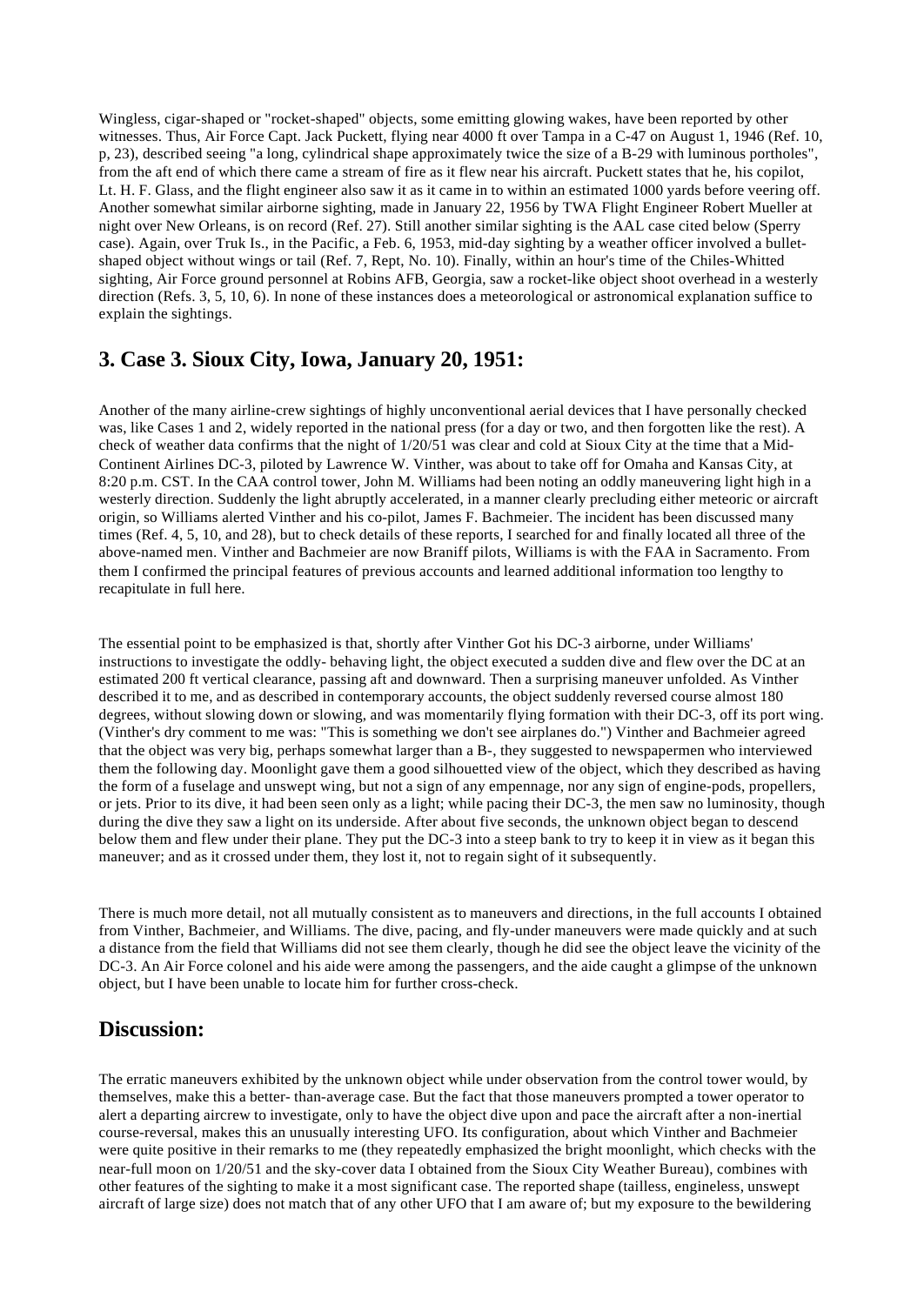range of reported configurations now on record makes this point less difficult to assimilate. This case is officially carried as Unidentified, and, in a 1955 publication (Ref. 29), was one of 12 Unidentifieds singled out for special comment. A contemporary account (Ref. 28), taking note of a then recent pronouncement that virtually all UFOs are explainable in terms of misidentified Skyhook balloons, carried a lead- caption: "The Office of Naval Research claims that cosmic ray balloons explain all saucer reports. If so, what did this pilot see?" Certainly it would not be readily explained away as a balloon, a meteor, a sundog, or ball lightning. Rather, it seems to be just one more of thousands of Unidentified Flying Objects for which we have no present explanations because we have laughed such reports out of scientific court. Bachmeier stated to me that, at the time, he felt it had to be some kind of secret device, but, in the ensuing 17 years, we have not heard of any aircraft that can execute instantaneous coursereversal. Vinther's comment to me on a final question I asked as to what he thinks, in general, about the many airline-pilot sightings of unidentified objects over the past 20 years, was: "We're not all having hallucinations."

# **4. Case 4. Minneapolis, Minn., October 11, 1951:**

There are far more private pilots than airline pilots, so it is not surprising that there are more UFO sightings from the former than the latter. An engineer and former Air Force P-38 pilot, Joseph J. Kaliszewski, flying for the General Mills Skyhook balloon program on balloon-tracking missions saw highly unconventional objects on two successive days in October, 1951 (Refs. 5, 7, 10). Both were reported through company channels to the official investigative agency (Bluebook), whose report (Ref. 7) describes the witnesses as "very reliable" and as "experienced high altitude balloon observers." On October 10, at about 10:10 a.m., Kaliszewski and Jack Donaghue were at 6000 ft in their light plane, climbing toward their target balloon, when Kaliszewski spotted "a strange object crossing the skies from East to West, a great deal higher and behind our balloon (which was near 20,000 ft at that time)." When I interviewed Kaliszewski, he confirmed that this object "had a peculiar glow to it, crossing behind and above our balloon from east to west very rapidly, first coming in at a slight dive, leveling off for about a minute and slowing down, then into a sharp left turn and climbing at an angle of 50 to 60 degrees into the southeast with a terrific acceleration." The two observers had the object in view for an estimated two minutes, during which it crossed a span of some 45 degrees of the sky. No vapor trail was seen, and Kaliszewski was emphatic in asserting that it was not a balloon, jet, or conventional aircraft.

The following morning, near 0630, Kaliszewski was flying on another balloon mission with Richard Reilly and, while airborne north of Minneapolis, the two of them noticed an odd object. Quoting from the account submitted to the official agency (Ref. 7, Rept. No. 2):

*"The object was moving from east to west at a high rate and very high. We tried keeping the ship on a constant course and using the reinforcing member of the windshield as a point. The object moved past this member at about 50 degrees per second. This object was peculiar in that it had what can be described as a halo around it with a dark undersurface. It crossed rapidly and then slowed down and started to climb in lazy circles slowly. The pattern it made was like a falling oak leaf inverted, It went through these gyrations for a couple minutes and then with a very rapid acceleration disappeared to the east. This object Dick and I watched for approximately five minutes."*

Shortly after, still another unknown object shot straight across the Sky from west to east, but not before Kaliszewski succeeded in radioing theodolite observers at the University of Minnesota Airport. Two observers there (Douglas Smith, Richard Dorian) got fleeting glimpses of what appeared to them to be a cigar-shaped object viewed through the theodolite, but could not keep it in view due to its fast angular motion. In my conversations with Kaliszewski about these sightings , I gained the impression of talking with a careful observer, in full accord with impressions held by three other independent sources, including Air Force investigators.

### **Discussion:**

The October 10 sighting is officially categorized as "Aircraft," the October 11 main sighting as "Unidentified." When I mentioned this to Kaliszewski, he was unable to understand how any distinction could be so drawn between the two sightings, both of which he felt matched no known aeronautical device. Clearly, objects performing such intricate maneuvers are not meteors, nor can they be fitted to any known meteorological explanations of which I am aware. Instead, these objects seem best described as devices well beyond the state of 1951 (or 1968) technology.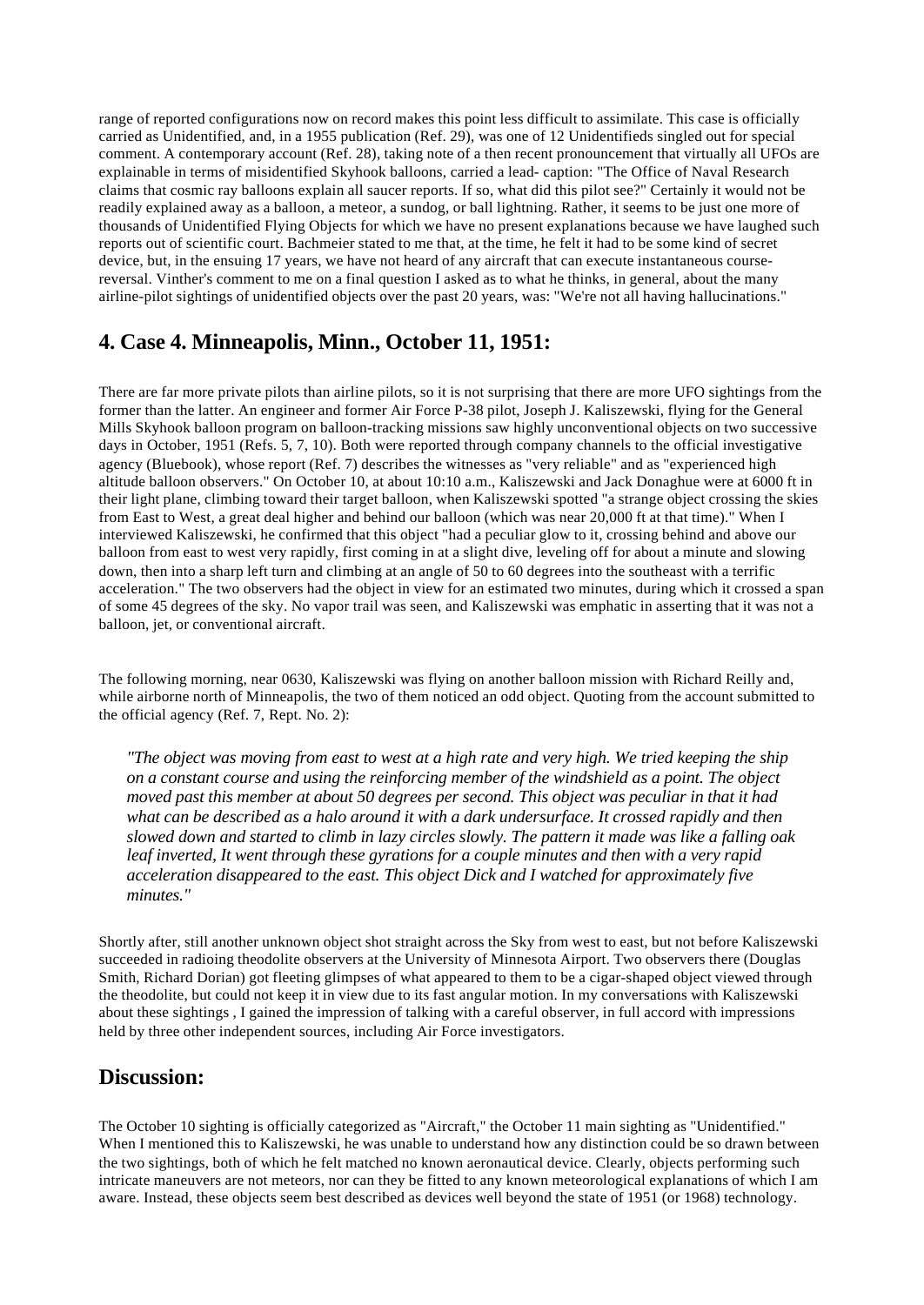# **5. Case 5. Willow Grove, Pa., May 21, 1966:**

Skipping over many other pilot observations to a more recent one which I have personally checked, I call attention to a close-range airborne sighting of a domed-disc, seen under midday conditions by two observers. One of them, William C. Powell, of Radnor, Pa., is a pilot with 18,000 logged flight hours. He and a passenger, Miss Muriel McClave, were flying in Powell' s Luscombe in the Philadelphia area on the afternoon of 5/21/66 when an object that had been first spotted as it apparently followed an outbound flight of Navy jets from Willow Grove NAS made a sharp (non-banking) turn and headed for Powell's plane on a near-collision course. As the object passed close by, at a distance that Powell put at roughly 100 yards, they both got a good look at the object. It was circular in planform and had no wings or visible means of propulsion, both witnesses emphasized to me in interviews. The upper domed portion they described as "porcelain-white", while the lower discoid portion was bright red ("dayglow red" Powell put it). It was slightly below their altitude as it passed on their right, and Powell pointed out that it was entirely solid, for it obscured the distant horizon areas. His brief comment about its solidity and reality was, "It was just like looking at a Cadillac." He estimated its airspeed as perhaps 200 mph, and it moved in a steady, non- fluttering manner. He estimated its diameter at perhaps 20 feet. Miss McClave thought it might have been nearer 40 feet across. Each put the thickness-to- diameter ratio as about one-half. After it passed their starboard wing, Powell could see it only by looking back over his shoulder through a small aft window, but Miss McClave had it in full view when suddenly, she stated to me, it disappeared instantaneously, and they saw no more of it.

#### **Discussion:**

Powell flies executive transports for a large Eastern firm, after years of military and airline duty. I have discussed the case with one of his superiors, who speaks without qualification for Powell's trustworthiness. At a UFO panel discussion held on April 22, 1967 at the annual meeting of the American Society of Newspaper Editors , Powell was asked to summarize his sighting. His account is in the proceedings of that session (Ref. 30). I know of no natural phenomenon that could come close to explaining this sighting. The visibility was about 15 miles, they were flying in the clear at 4500 ft, and the object passed nearby. A pilot with 18,000 hours flight experience is not capable of precise midair distance and speed estimates, but his survival has probably hinged on not commonly making errors of much over a factor of two. Given the account and accepting its reliability, it seems necessary to say that here was one more case of what Gen. Samford described as "credible observers seeing relatively incredible objects". I felt that Powell's summary of his sighting at the ASNE meeting was particularly relevant because, in addition to my being on the panel there, Dr. D. H. Menzel and Mr. Philip J. Klass, both strong exponents of meteorological-type UFO theories, were present to hear his account. I cannot see how one could explain this incident in terms of meteorological optics nor in terms of ball lighting plasmoids. Here again, we appear to be dealing with a meaningful observation of some vehicle or craft of non-terrestrial origin. Its reported instantaneous disappearance defies (as does the same phenomenon reported by J. B. Whitted and numerous other UFO witnesses) ready explanation in terms of present-day scientific knowledge. Powell reported his sighting at Willow Grove NAS, but it engendered no interest.

### **6. Case 6. Eastern Quebec, June 29, 1954:**

A case in which I have not been able to directly interview any witnesses, but about which a great deal is on record, through contemporary press accounts, through the pilot's subsequent report, and through recent interviews by BBC staff members, occurred near Seven Islands, Quebec, just after sunset on 6/29/54. A BOAC Stratocruiser, bound from New York to London with 51 passengers, was followed for 18 minutes (about 80 miles of airpath) by one large object and six smaller objects that flew curious "formations" about it. The pilot of the Stratocruiser was Capt. James Howard, a highly respected BOAC flight officer still flying with BOAC. At the time, he had 7500 flight hours. About 20 witnesses, including both passengers and crew, gave statements as to the unprecedented nature of these objects (Refs. 4, 10, and Associated Press wire stories datelined June 30, 1954).

#### **Discussion:**

The flight was at 19,000 ft in an area of generally fair weather, with good visibility, attested by Howard and by weather maps for that day. No obvious optical or electrical explanation seems capable of accounting for this longduration sighting. The objects were dark, not glowing, and their position relative to the sunset point precludes sundogs as an explanation. Mirage phenomena could not account for the eighty-mile persistence, nor for the type of systematic shape-changes described by the witnesses, nor for the geometrically regular formations taken up by the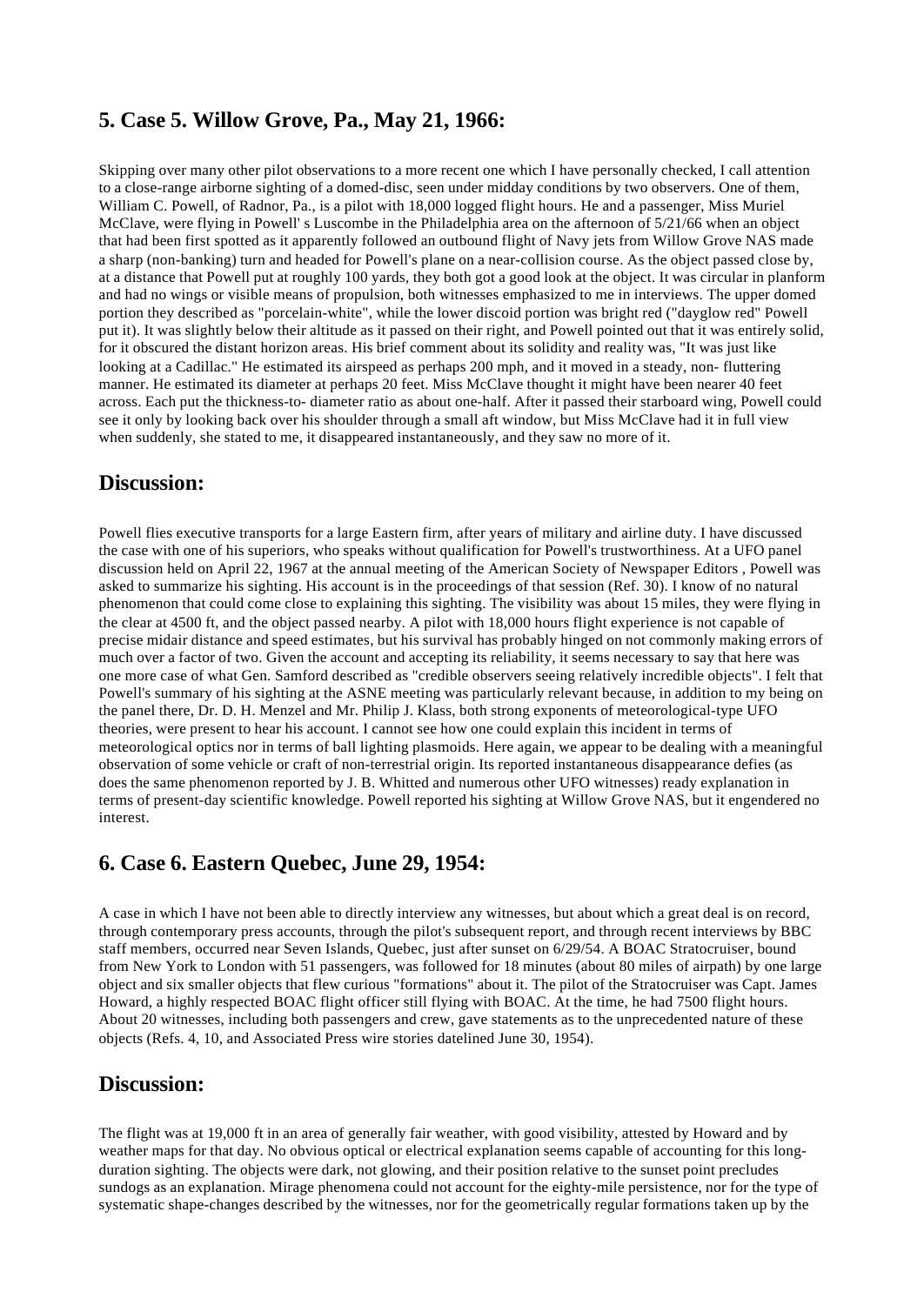satellite objects as they shifted positions from time to time. Just before an F-86 arrived from Goose AFB at Howard's request, First Officer Boyd and Navigator George Allen, who were watching the objects at that moment, said the small objects seemed to merge into the larger object. Then the large object receded rapidly towards the northwest and was out of sight in a matter of seconds. Such a maneuver of a number of satellite objects seeming to merge with or to enter a larger object has been reported in other UFO incidents around the world.

# **7. Case 7. Goshen, Ind., April 27, 1950:**

Another early airline sighting that seemed worth personally crosschecking involved the crew and passengers of a TWA DC-3 on the evening of 4/27/50 (Refs. 4, 5, 10, 23). I have interviewed both the pilot, Capt. Robert Adickes, and the copilot, Capt. Robert F. Manning, and confirmed all of the principal features first reported in detail in a magazine account by Keyhoe (Ref. 31). The DC-3 was at about 2000 ft, headed for Chicago, when, at about 8:25 p.m., Manning spotted a glowing red object aft of the starboard wing, well to their rear. Manning sent to me a copy of notes that he had made later that night at his Chicago hotel. Quoting from the notes:

*"It was similar in appearance to a rising blood red moon, and appeared to be closing with us at a relatively slow rate of convergence. I watched its approach for about two minutes, trying to determine what it might be. Then I attracted Adickes' attention to the object asking what he thought it was. He rang for our hostess, Gloria Henshaw, and pointed it out to her. At that time the object was at a relative bearing of about 100 degrees and slightly lower than we were. It was seemingly holding its position relative to us, about one-half mile away."*

Manning's account then notes that Capt. Adickes sent the stewardess back to alert the passengers (see Keyhoe's account, Ref. 31), and then banked the DC-3 to starboard to try to close on the unknown object. Manning continues in his 4/27/50 notes:

*"As we turned, the object seemed to veer away from us in a direction just west of north, toward the airport area of South Bend. It seemed to descend as it increased its velocity, and within a few minutes was lost to our sight..."*

#### **Discussion:**

Although, in my interview, I found some differences in the recollected shape of the object, as remembered by the two TWA pilots, both were positive it was no aircraft, both emphasized its red glow, and both were impressed by its high speed departure. Manning remarked to me that he'd never seen anything else like it before or since; and he conceded, in response to my query, that the decreased number of airline reports on UFOs in recent years probably stems chiefly from pilot reluctance to report. Both he and Adickes, like most other pilots I have asked, indicated they were unaware of any airline regulations precluding reporting, however. I mentioned to Adickes that there is indirect indication in one reference (Ref. 5) that the official explanation for this sighting was "blast-furnace reflections off clouds." He indicated this was absolutely out of the question. It is to be noted that here, as in many other pilot sightings, an upper bound, even if rough, is imposed on the range to the unknown by virtue of a downward slanting line of sight. In such instances, meteor-explanations are almost automatically excluded. The Goshen case has no evident meteorological, astronomical, or optical explanation.

# **8. Case 8. Newport News, Va., July 14, 1952:**

Another case in which experienced pilots viewed UFOs below them, and hence had helpful background-cues to distance and size, occurred near 8:12 p.m. EST, July 14, 1952. A Pan American DC-4, en route from New York to Miami, was at 8000 ft over Chesapeake Bay, northeast of Newport News, when its cockpit crew witnessed glowing, disc-shaped objects approaching them at a lower altitude (estimated at perhaps 2000 ft). First Officer Wm. B. Nash, at the controls for Capt. Koepke (who was not on the flight deck during the sighting) and Second Officer Wm. H. Fortenberry saw six amber-glowing objects come in at high velocity and execute a peculiar flipping maneuver during an acute-angle direction change. Almost immediately after the first six reversed course, two other apparently identical discs shot in under the DC-4, Joining the other six. I am omitting here certain other maneuver details of significance, since these are on record in many accounts (4, 5, 10, 11, 25). Although I have not interviewed Nash (now in Germany with PAA, and Fortenberry is deceased), I believe that there has never been any dispute as to the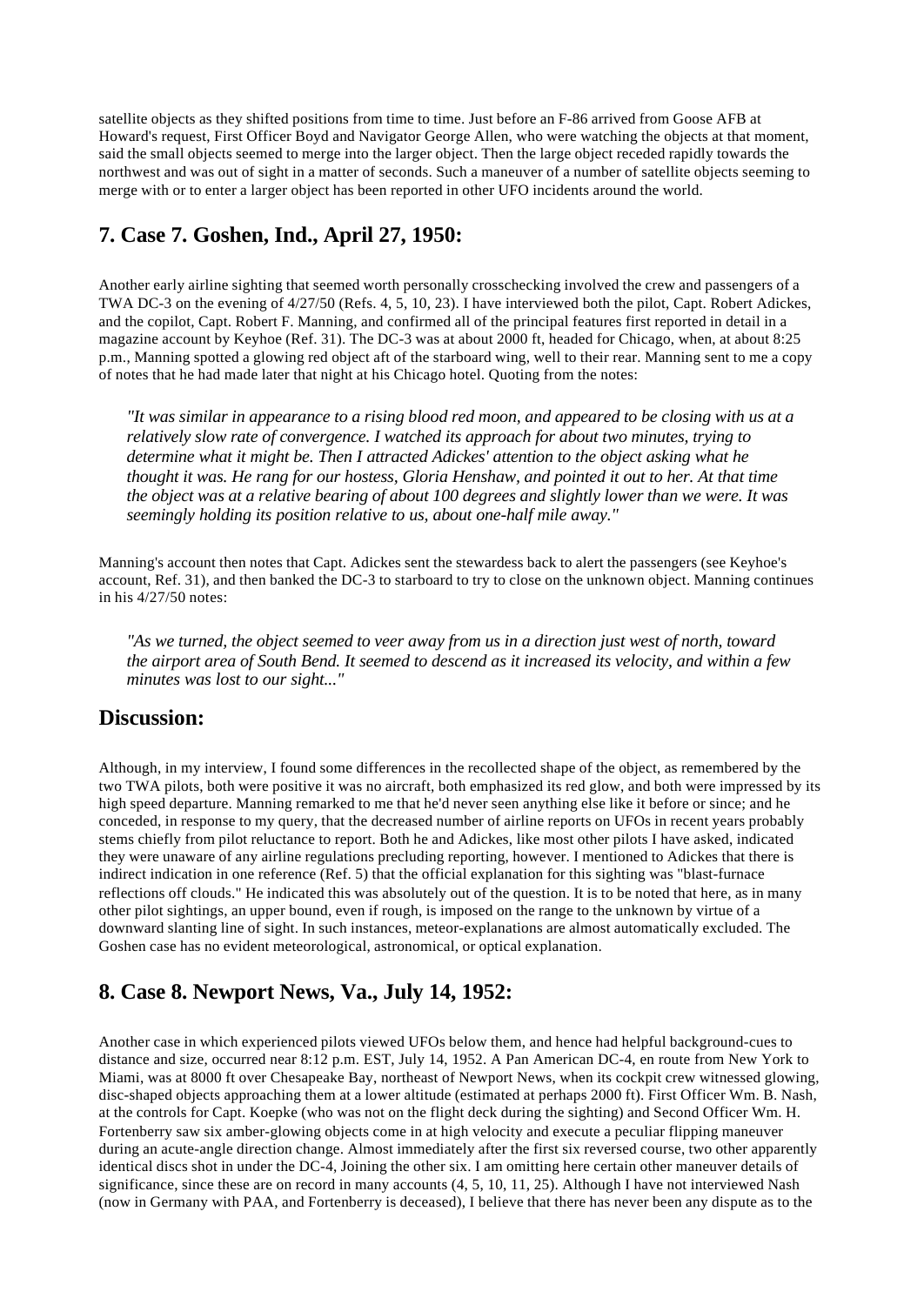observed facts. Nash has stated to T.M. Olsen (author of Ref. 11) that one of the most accurate accounts of the facts has been given by Menzel (Ref. 25), adding that Menzel's explanation seems entirely out of the question to him. A half-dozen witnesses on the ground also saw unknowns at that time, according to official investigators.

The objects had definite edges, and glowed "like hot coals", except when they blinked out, as they did in unison just after the first six were joined by the latter two. When the lights came back on, Nash and Fortenberry saw them climbing westward, eight in line, north of Newport News. The objects climbed above the altitude of the DC-4 and then blinked out in random order and were seen no more.

### **Discussion:**

Menzel explains this famous sighting as resulting from a searchlight playing on thin haze layers, an almost entirely ad hoc assumption, and one that will not account for the amber color, nor for the distinct edges, nor for the final climb-out of the objects. The rapid motion, abrupt course- reversal, and the change from negative to positive angles of elevation of the line of sight to the unknowns seem to preclude any meteorological-opti explanation, and there is, of course, no possibility of explaining cases like this in terms of ball lightning, meteors, balloons, or many of the other frequently adduced phenomena. Nash has stated that he feels these were "intelligently operated craft." This case is officially "Unidentified".

9. Many other pilot-sightings, both recent and old, could readily be cited. Not only civilian pilots but dozens of military pilots have sighted wholly unconventional objects defying ready explanation (see esp. Ref. 10 and Ref. 7 for many such instances). Thus, the answer to the question, "Why don't pilots see UFOs?" is; "They do."

# **WHY ARE UFOs ONLY SEEN BY LONE INDIVIDUALS, WHY NO MULTIPLE-WITNESS SIGHTINGS?**

It is true that there are more single-witness UFO reports than multiple- witness cases. But, to indicate that by no means all interesting UFO reports entail lone witnesses, consider the following examples:

# **1. Case 9. Farmington, N.M., March 17, 1950:**

In the course of checking this famous case that made short-lived press headlines in 1950, I interviewed seven Farmington witnesses out of a total that was contemporarily estimated at "hundreds" to "over a thousand." (Refs. 5, 25) It became clear from my interviewing that the streets were full of residents looking up at the strange aerial display that day. It was not only a multiple-witness case, but also a multiple object case. My checking was done seventeen years after the fact, so the somewhat confused recollective impressions I gained are not surprising. But that unidentified aerial objects moved in numbers over Farmington on 3/17/50 seems clear. One witness with whom I spoke, Clayton J. Boddy, estimated that he had observed a total of 20 to 30 disc-shaped objects, including one red one substantially larger than the others, moving at high velocity across the Farmington sky on the late morning of 3/17/50. John Eaton, a Farmington realtor, described being called out of a barbershop when the excitement began and seeing a high, fast object suddenly joined by many objects that darted after it. Eaton sent me a copy of an account he had jotted down shortly after the incident. A former Navy pilot, Eaton put their height at perhaps 15,000 ft. "The object that has me puzzled was the one we saw that was definitely red. It was seen by several and stated by all to be red and travelling northeast at a terrific speed." Eaton also spoke of the way the smaller objects would "turn and appear to be flat, then turn and appear to be round", a description matching an oscillating disc-shaped object. No one described seeing any wings or tails, and the emphasis upon the darting, "bee-like" motion was in several of the accounts I obtained from witnesses. I obtained more details, but the above must suffice here for a brief summary.

### **Discussion:**

This once-headlined, but now almost forgotten multiple witness case has been explained as resulting from the breakup of a Skyhook balloon (Ref. 25). Skyhooks do shatter at the very low temperatures of the upper troposphere, and occasionally break into a number of smaller pieces. But to suggest that such fragments of transparent plastic at altitudes of the order of 40-50,000 ft could be detected by the naked eye, and to intimate that these distant objects of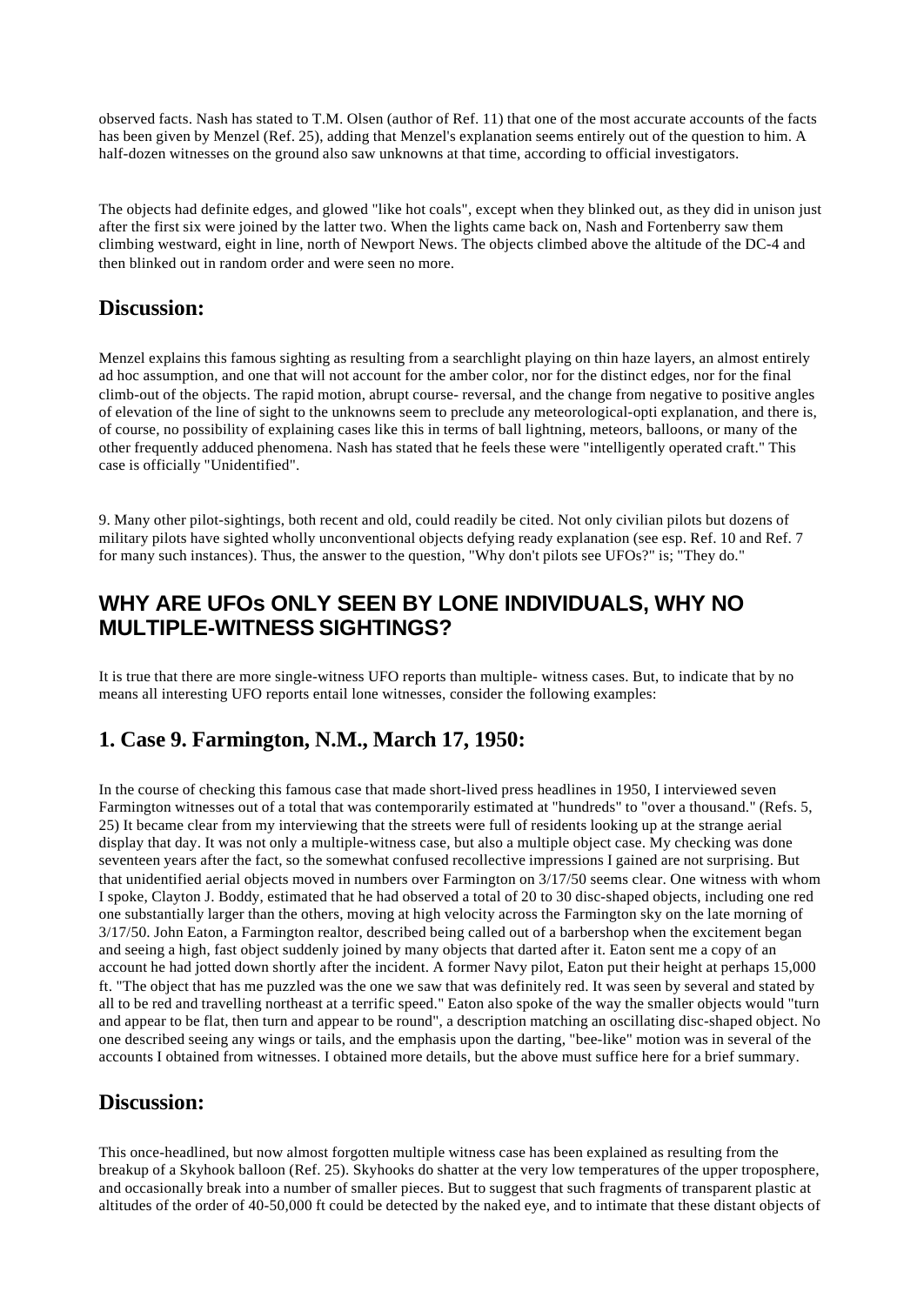low angular velocity could confuse dozens of persons into describing fast-moving disc-shaped objects (including a large red object) is simply not reasonable. However to check further on this, I contacted first Holloman AFB and then the Office of Naval Research, who jointly hold records on all Alamogordo Skyhook releases. No Skyhooks or other experimental balloons had been released from the Holloman area or any other part of the country on or near the date of this incident. A suggestion that the witnesses were seeing only cotton-wisps was not only unreasonable, given the witness accounts, but was in fact tracked down by a local journalist to comments casually made by a law enforcement officer and overheard by another reporter. From my examination of this case, I see no ready explanation for the numerous disc-shaped objects moving in unconventional manner and seen by large numbers of Farmington residents on 3/17/50.

### **2. Case 10. Longview, Wash., July 3, 1949:**

Many of the UFO cases I am citing are drawn intentionally from earlier years, in order to illustrate that the evidence for the existence of a quite real and scientifically significant phenomenon has been with us for a disturbing number of years. I discuss next a case on which I hold copies of material from the official investigative files, copies that state that this incident was "observed by 150 other people at an Air Show", in addition to the reporting witness, Moulton B. Taylor. I have interviewed Mr. Taylor and have obtained strong recommendations of his reliability from a former superior officer, Adm. D. S. Fahrney, under whom Taylor served in Naval guided missiles work prior to the incident. Taylor is an aeronautical engineer, and was airport manager at Longview, in charge of an air show that was to be held on the afternoon of 7/3/49, the day of the incident in question. A skywriting Stearman was at 10,000 ft at 10:40 a.m., laying down "Air Show Today", and hence holding the attention of a number of the personnel already at the airport, when the first of three unidentified objects flew over at high altitude. Alerted by one of the persons who first spotted the object coming from the northwest, Taylor got on the public address system and announced to all persons at hand that they should look up to see the odd object. Many had binoculars, and among the over 150 persons present were police officers, city officials and a number of Longview's leading citizens, Taylor emphasized. The object was observed by a number of experienced pilots; and, according to official file summaries, all agreed that the object was shaped much like a discus. It seemed to have metallic luster and oscillated periodically as it crossed the sky from northwest to southeast until lost in mill-smoke. Taylor described the motion as "a sculling or fallingleaf motion rather than a movement through the axis of the disc." Its angular size he estimated as about that of a pinhead at arm's length, or about that of a DC-3 at 30,000 ft, both of which come out to be near 10 minutes of arc (one-third of moon's diameter).

The crowd's attention to events in the sky did not lapse when the first object was lost from view, and, about nine minutes later, someone spotted a second object, whereupon the event was again announced via the public address system. Still a third object was brought to the attention of the crowd in the same manner at 11:25. The second object came out of the north, the third came from almost due west. In the third case, someone thought of timing the oscillation frequency (all three exhibited the same unconventional oscillation, with sun-glint perceptible in certain of the instances of tipping, Taylor mentioned). The oscillation frequency was clocked at 48 per minute. In the official report are height estimates and some disparate comments on color, etc., from several other witnesses, as well as remarks on other sightings in the same area on the same day. Full details cannot be recounted here, for reasons of space limitation. Taylor, in his statement submitted to official investigators, said:

*"My experience in radio control of pilotless aircraft and guided missiles for the Navy at NAMU during the war, and over 20 years of aircraft study, does not permit my identification of the objects which were seen. They definitely were \_not\_ balloons, birds, common aircraft, parachutes, stars, meteors, paper, clouds, or other common objects. The moved in a regular motion either straight or in curved lines. They were all at approximately the same altitude, but moved on different courses as indicated on the sketch. The oscillations wee clearly visible and timed on the 3rd sighting..."*

#### **Discussion:**

The official explanation for this case is "Balloons". I obtained information on upper winds over that part of Washington on that day (700 and 500 mb charts), and the flow aloft between 10,000 and 20,000 ft was from the southwest. The objects, all reported as about the same angular size, came from three distinctly different directions, all within a period of less than an hour. This immediately casts very strong doubt on the balloon hypothesis, as does the flipping motion, the sun glint, and, above all, the fact that no pilot balloon stations were located close upwind of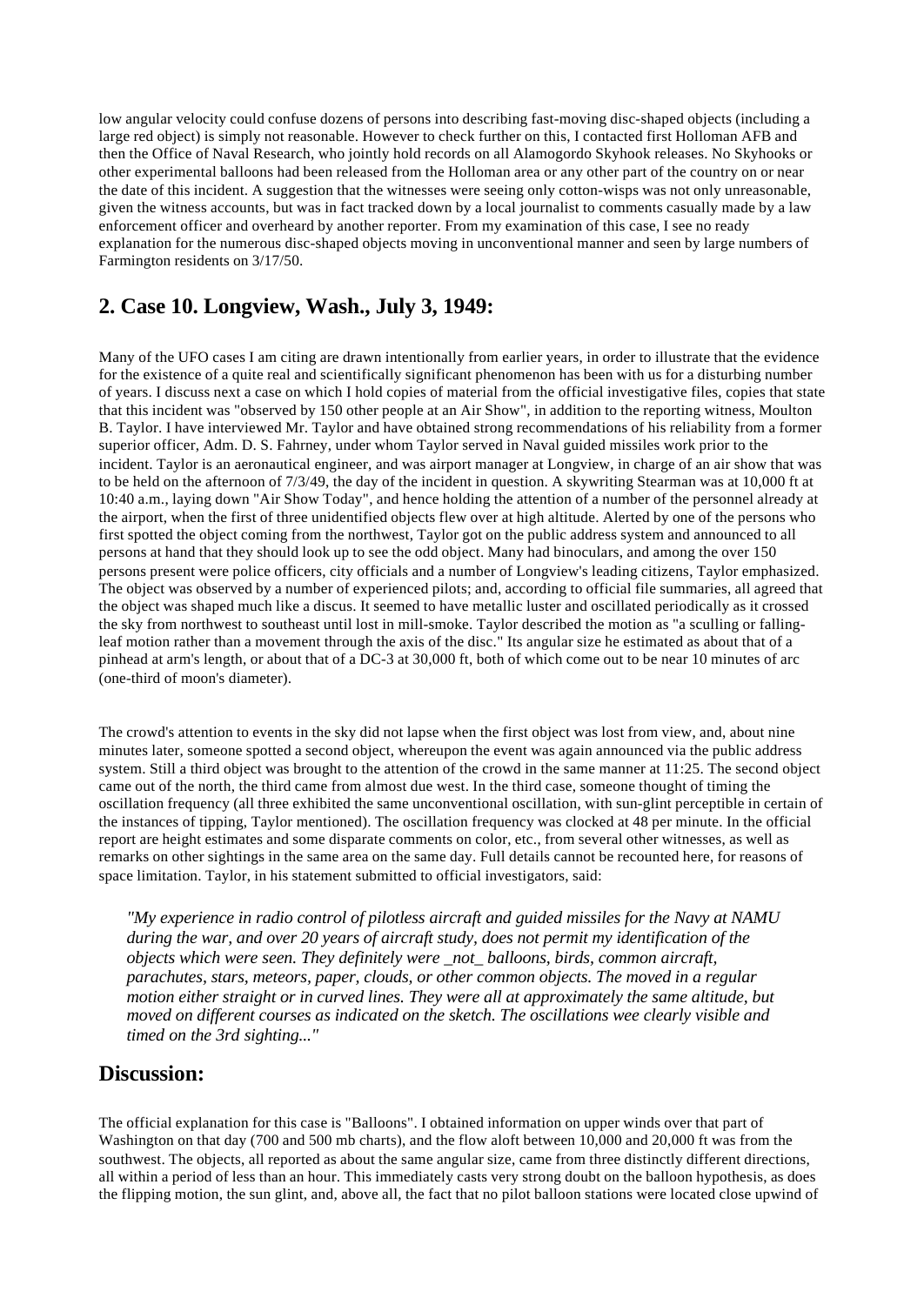Longview. Furthermore, a typical pilot balloon of about 1 meter diameter could be no higher than about 2500 ft altitude to subtend as large an angle as 10 minutes of arc. Taylor report (official files) gave transit times of 2-3 minutes for the unknowns to cross the Longview sky, and, during such a time interval, the normal ascent rate of a pilot balloon would carry it up by 1200-1800 ft. To then fit the angular-size requirements would clearly require that the balloon have been released at some nearby location, which fails to match known pibal-station locations at that time. Furthermore, surface winds were from the west, and winds a short distance above the ground were southwesterly, as indicated by pulp mill smoke-drift described in Taylor's report. This, plus the previously cited upper-flow directions, contradict the balloon hypothesis for all three directions of arrival, particularly those coming from north and northwest. To hypothesize that these were, say, Skyhook balloons coming from three different (unknown) sites, at three different high altitudes, but all so arranged that the apparent balloon diameter came out at about the same 10 minutes of arc each time is scarcely reasonable. In all, I can only regard the balloon explanation as untenable.

Disc-shaped objects have been sighted in dozens of instances, including Arnold's 6/24/47 Mt. Rainier sighting. In many, though not all, the odd flipping or fluttering motion has been described by witnesses (Refs. 8, 10). What the dynamical significance of this might be is unclear. We know no more about this in 1968 than we knew in 1947, because such observations have been ignored as nonsense -- or misidentified balloons.

# **3. Case 11. Salt Lake City, Utah, Oct. 2, 1961:**

A midday sighting of a lens-shaped object involving one airborne witness and seven witnesses on the ground became headline news in Salt Lake City (Ref. 32). Accounts of the incident have been summarized elsewhere (Refs. 2, 10, 13, 25). A private pilot, Mr. Waldo J. Harris, was taking off on Runway 160 at Utah Central Airport at almost exactly noon on 10/2/61 when he noted what he at first idly viewed as a distant airplane. He noted it again in the same area just after becoming airborne, once more after gaining some altitude, and then became somewhat puzzled that it had not exhibited any appreciable change of position. About then it seemed to tilt, glinting in the noonday sun, and exhibiting a shape unlike any aircraft. To get a better view, Harris climbed towards the southeast and found himself at its altitude when he was somewhat above 6000 ft. By then it appeared as a biconvex metallic gray object, decidedly different from conventional aircraft, so he radioed back to the airport, where eventually seven persons were taking turns viewing it with binoculars. I have interviewed not only Harris, but also Jay W. Galbraith, operator of the airport, who, with his wife, watched the object, and Robert G. Butler, another of those at the airport. As Harris attempted to close in, he got to a minimal distance that he thought might have been approximately two or three miles from the object, when it abruptly rose vertically by about 1000 ft, a maneuver confirmed by the ground witnesses. They indicated to me that it took only a second or perhaps less to ascend. Just before the abrupt rise, Harris had been viewing the object on an essentially dead-level line of sight, with distant Mt. Nebo behind it, a significant feature of the case, as will be brought out in a moment.

Before Harris could close his distance much more, the object began moving off to the southeast at a speed well above his light-plane top speed. It was soon an estimated ten miles or so away, but Harris continued his attempt to close. However, after seeming to hover a short time in its new location , it began rising and moving westward, at an extremely rapid speed, and passed out of sight aloft to the southwest in only a few seconds. Some, but not all of the ground witnesses, observed this final fast climb-out, I was told. Military jets were called, but the object had gone before they arrived.

Both Harris and the ground observers using binoculars attested to lack of wings or tail, and to the biconvex side view. Harris said he had the impression its surface resembled "sand-blasted aluminum", but his closest view was about 2-3 miles away, and its estimated size was put at about 50-60 ft diameter (and only a tenth as thick) so the impression of surface texture must be regarded as uncertain. AIl witnesses confirmed that the object "wobbled" during its hovering. Jay Galbraith said that, when Harris' Mooney Mark 20A was only a speck, they could see the disc rather easily by naked eye, suggesting that its size may have been substantially larger than Harris' estimated 50 ft. Galbraith's recollection of its final departure was that it climbed at a very steep angle, perhaps within about 20degrees of the vertical, he thought. Butler also recalled the final departure and stressed that it was a surprisingly steep climb-out, quite beyond any known jet speed. All remarked on 10/2/61 being a beautifully clear day.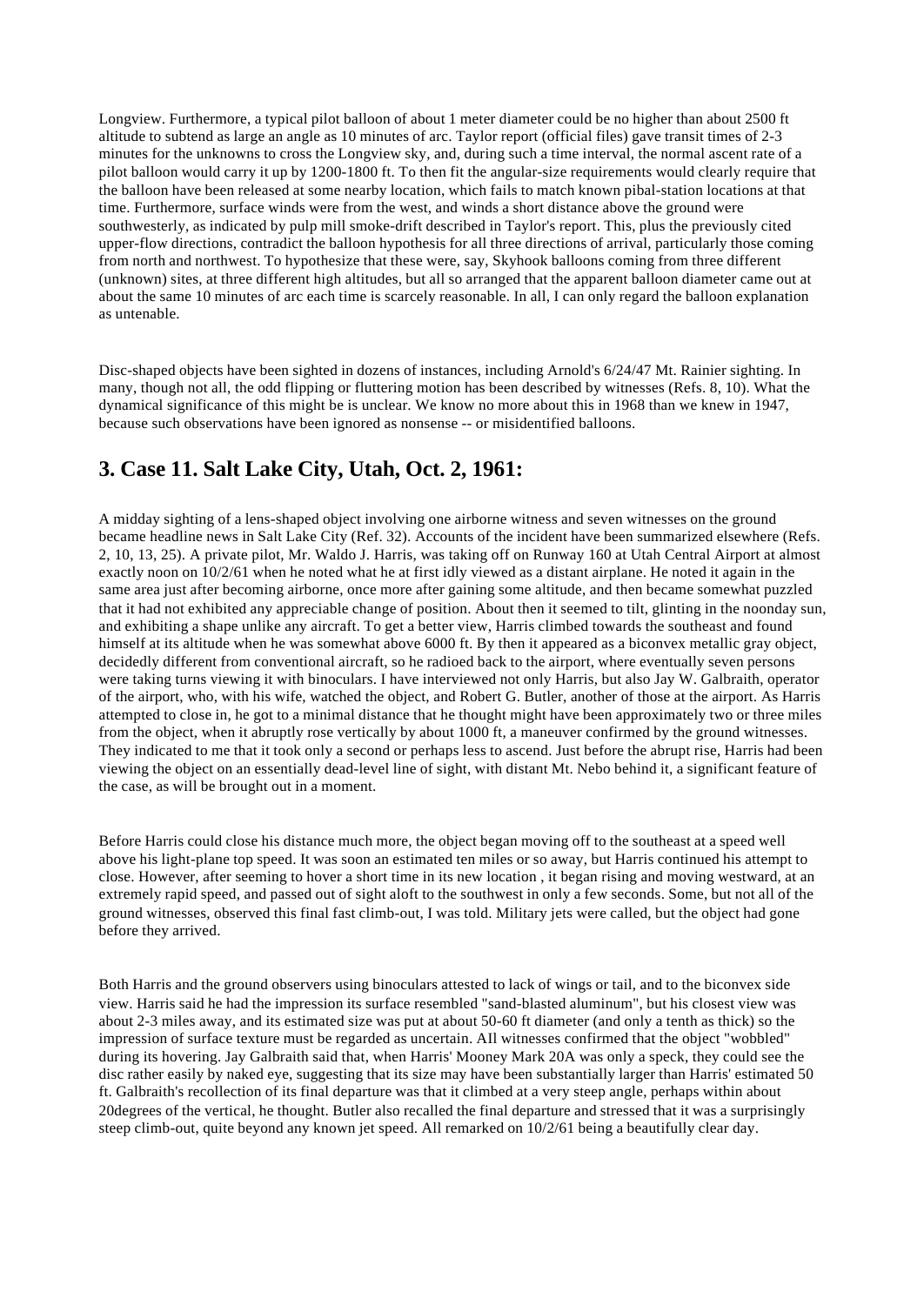### **Discussion:**

Once again we deal with observed performance characteristics far beyond anything of which we have present knowledge: a wingless device that can hover, shoot straight up, and move fast enough to pass out of sight in a matter of a few seconds does not correspond to any known terrestrial craft. The official explanation was originally that Harris saw Venus. From astronomical data, one finds that Venus was in the Utah sky at noon in early October, but lay in the southwest, whereas everyone's line of sight to the southeast. Furthermore, Harris' statement that at one stage he viewed the disc against a distant mountain would contradict such an explanation. Finally, it is well known to astronomers that Venus, even at peak brilliance, is not very easily spotted in daytime, whereas he had no difficulty relocating it repeatedly as he flew. Menzel (Ref. 25) proposed that it was merely a sundog that Harris and the others were observing, and this was subsequently adopted as the official explanation. But sundogs (parhelia), for well-known reasons, occur at elevation angles equal to or slightly greater than the sun, which lay about 40 degrees above the southern horizon at noon in Salt Lake that day. Such a solar position would imply that a sundog might have lain to the southeast (22 degrees to the left of the sun) , but at an elevation angle that completely fails to match Harris' dead level viewing (against a distant mountain, to further embarrass the sundog hypothesis). Finally, to check the witness ' statements about cloud-free skies, I checked with the Salt Lake City Weather Bureau office, and their logs showed completely clear skies and 40 miles visibility. Sundogs cannot occur with out ice crystal clouds present. The only weather balloon released that morning was sent up at 10:00 a.m.; but, in any event, one would have to write off almost all of the observed details to propose that this incident was a misinterpretation of a weather balloon. As I see it, the 10/2/61 Salt Lake City sighting is just one more of the hundreds of very well-observed cases of machine-like craft exhibiting "flight performance" far beyond the state of our present-day technology.

### **4. Case 12, Larson AFB, Moses Lake, Washington, January 8, 1953:**

NICAP's recent publication of long-inaccessible official report summaries (Ref. 7) makes readily available to interested scientists a large number of fascinating UFO reports. Many are in the multiple witness category, for example, the dawn (0715 PST) sighting at Larson AFB where

*"Over sixty varied military and civilian sources observed one green disc-shaped object. The observations continued for fifteen minutes during which time the object moved in a southwesterly direction while bobbing vertically and going sideways. There was no sound. An F-94 aircraft was scrambled but a thirty minute search of the area produced negative intercept results."*

The official summary also notes that the

*"winds were generally from 240 degrees below an overcast at 12,000 ft. Thus the object would appear to move against the wind since it must have been below the clouds. there was no air traffic reported in the area."*

No radar sites in the area had unusual returns or activity, according to the same report.

#### **Discussion:**

This green disc, moving against the wind below an overcast and seen by over sixty witnesses, is an official Unidentified.

# **5. Case 13. Savannah River AEC Plant, Summer, 1952:**

A rather illuminating multiple-witness case was called to my attention by John A. Anderson, now at Sandia Base, New Mexico, but in 1952 working as a young engineer in the Savannah River AEC facility near Aiken, S.C. After a considerable amount of cross-checking on the part of both Anderson and myself, the date was inferred to be late July, 1952, probably 7/19/52. The circumstance giving a clue to the date was that, at about 10:00 a.m. on the day in question, Anderson, along with what he estimated at perhaps a hundred other engineers, scientists and technicians from his group were outside watching a "required attendance" skit presented from a truck-trailer and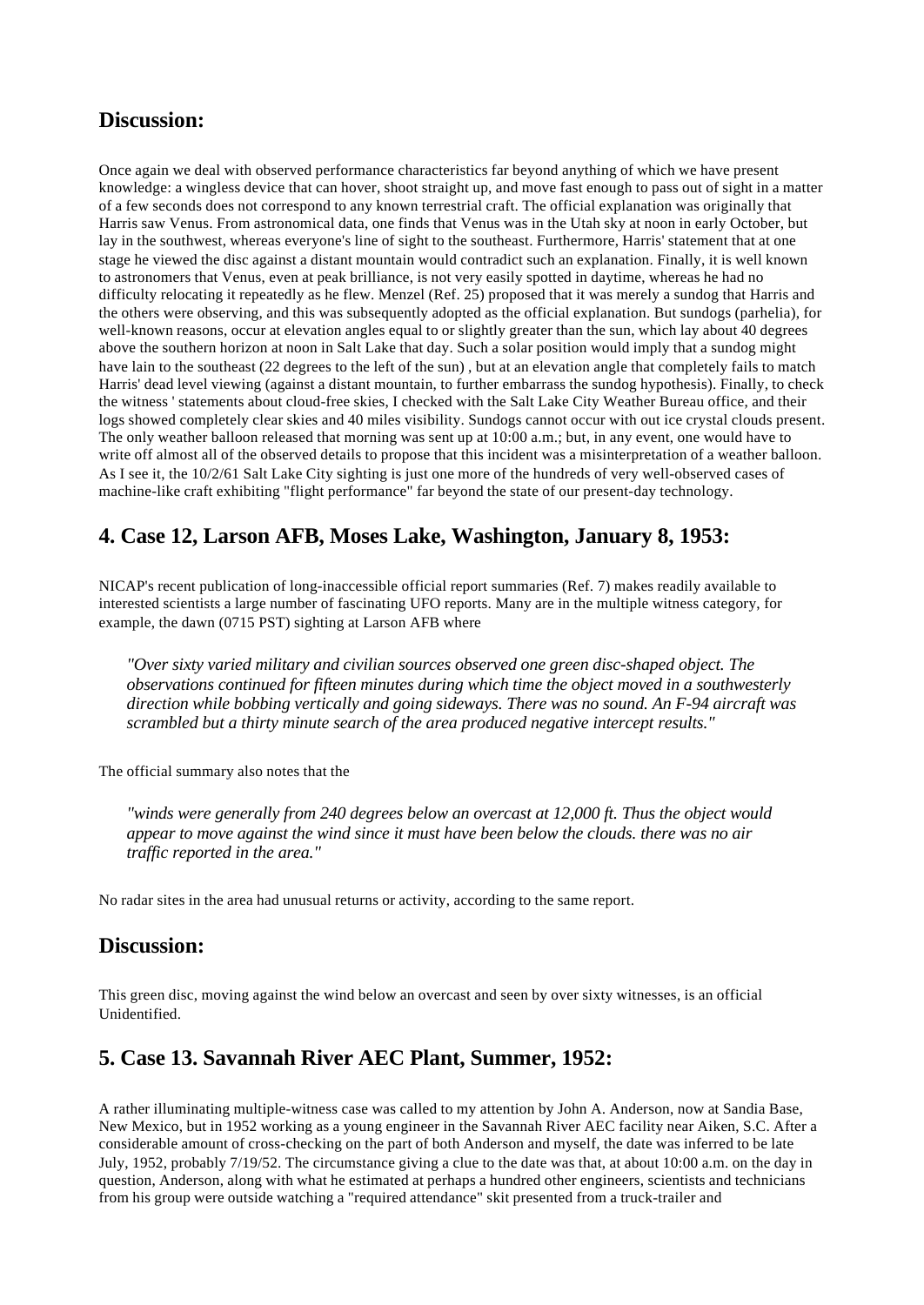commemorating the 150th anniversary of the founding of the DuPont company, July 18, 1802. Anderson indicated that someone less than absorbed in the skit first spotted the unidentified object in the clear skies overhead, and soon most eyes had left the skit to watch more technically intriguing events overhead. A greenish glowing object of no discernible shape, and of angular size estimated by Anderson to be not over a fifth of full-moon diameter, was darting back and forth erratically at very high speed. Anderson had the impression it was at great altitude, but conceded that perhaps nothing but the complete lack of sound yielded that impression. It was in view for about two minutes, moving at all times. He stressed its "phenomenal maneuverability"; it repeatedly changed direction abruptly in sharp angle manner, he stressed. The observation was terminated when the object disappeared over the horizon "at apparently tremendous velocity."

### **Discussion:**

Anderson said that the event was discussed among his group afterwards, and all agreed it could not possibly have been a conventional aircraft. He remarked that no one even thought of suggesting the unreasonable notion that it was an hallucination or illusion. Despite searching local papers for some days thereafter, not a word of this sighting was published, and no further information or comment on it came from within the very security-conscious AEC plant. He was unaware of any official report.

Months after hearing of this from Anderson, in one of my numerous rereadings of Ruppelt's book (Ref. 5), I came across a single sentence in which Ruppelt, referring to the high concentration of reports in the Southeast around September of 1952, states that: "Many of the reports came from people in the vicinity of the then new super-hushhush AEC facility at Savannah River, Georgia." Whether one of those reports to the official investigative agency came from within Anderson's group or other Savannah River personnel on the 7/52 incident is unknown. If not, then we may have here a case where dozens of technically-trained personnel witnessed an entirely unexplainable aerial performance, yet reported nothing. Anderson knew of no report, and was unaware of any assembling of witnessinformation within his group, so the evidence points in the direction that this event may have gone unreported. If, as Anderson is inclined to think, this event was on July 19, 1952, it occurred only about twelve hours before the famous Washington National Airport radar-visual sightings; but this date remains uncertain.

# **6. Case 14. Trinidad, Colo., March 23, 1966:**

A daytime sighting by at least a dozen persons, in several parts of town, occurred near 5:00 p.m. on 3/23/66 in Trinidad, Colo. Following up a report in the APRO \_Bulletin\_ on this interesting case, I eventually interviewed ten witnesses (seven children of average age near 12, and five adults). This case came just a few days after the famous "swamp gas" UFO incidents in southern Michigan, which made headline news all over the country. As APRO noted in its account, the Trinidad case seems in several respects a distinctly better case, yet went essentially unnoted outside of Trinidad. (Press reporting of UFO sightings leaves very much to be desired; I concur in the cited APRO comment. However, press shortcomings in the UFO area are only secondary factors in the long failure to get this matter out into the open.)

The witness-variance that skeptics like to cite is fairly well illustrated in the results of my ten interviews. I wish space permitted a full exposition of what each witness told me, for it would not only attest to that well-known variance but would also illustrate the point made earlier, namely, that despite those bothersome differences in details, there nevertheless comes through a consistent core of information on observations of something that was of scientific interest.

Mrs. Frank R. Hoch paid no attention when her son first tried to call her out to see something in the sky. Knowing it was kite season, dinner preparations took precedence, and she told the 10-year-old boy to go ride his bike. The second time he was more insistent and she went outside to look. Two objects, domed on the top but nearly flat on the bottom, shaped like a cup upside down, having no rim or "sombrero brim", she said, were moving slowly westward from Fisher's Peak, which lies just south of Trinidad. Her son, Dean, told her he had seen three such objects when he tried to get her to come out earlier. (Mr. Louis DiPaolo, a Trinidad postman whom I interviewed, had also seen three objects.) Interestingly, when Mrs. Hoch saw the objects, one was between her and the ridge, the other just above the low ridgeline. The ridge is about a half-mile from the Hoch residence. A photo of the ridge, with roughly-scaled objects sketched on it, suggests an angular diameter of perhaps a degree (object size of order 100 ft), in disagreement with her earlier angular estimates. It was clear that Mrs. Hoch was, as are most, unfamiliar with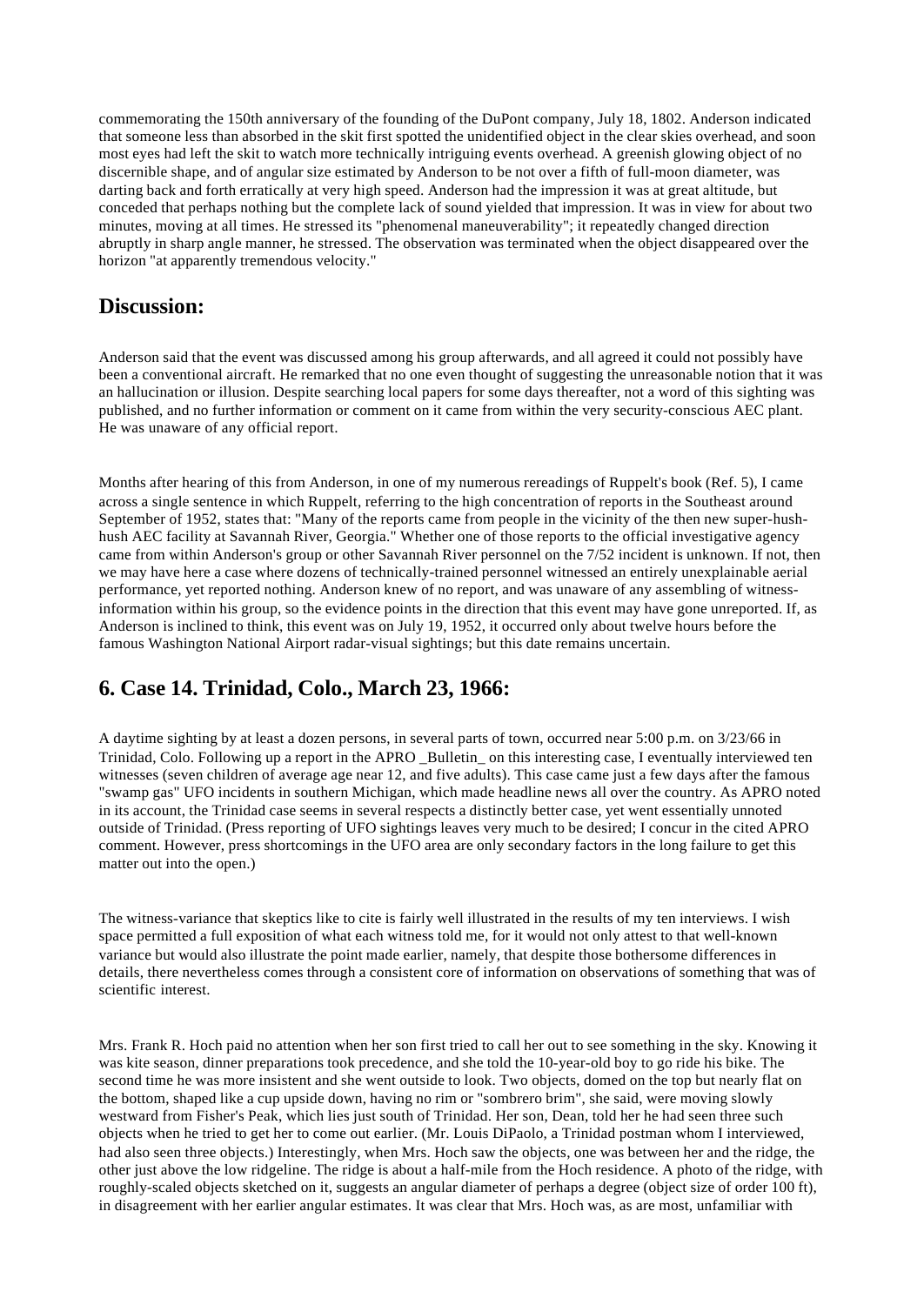angular-size estimating. The objects, Mrs. Hoch said, moved up and down in bobbing manner as they progressed slowly westward along the ridgeline. Occasionally they tilted, glinting in the late-afternoon sun as if metallic. No sound was mentioned by any witness except one young boy whose attention wast drawn to the object by a "ricocheting sound", as he put it. DiPaolo's observations were made with 7x35 binoculars; he also described the objects as metallic in appearance and shaped like a saucer upside down. His attention had been called to it by neighborhood boys playing outside. Mrs. Amelia Berry, in another part of Trinidad, evidently saw the objects somewhat earlier, when they were farther east, circling near Fisher's Peak, but she was uncertain of the precise time. She saw only two, and remarked that they seemed to "glitter", and she described them as "saucer shaped", "oblong and narrow". Mrs. J. R. Duran, horseback-riding with a 12-year-old son on the opposite (north) side of town also saw two objects, "flat on the bottom, and domed on top, silvery", when her son called them to her attention. She described them as "floating along slowly, bobbing up and down, somewhat to the west of Fisher's Peak. She, like the other witnesses, was positive that these were not airplanes. No one described anything like wings or tail. A number of witnesses were so close that, had this been an unconventional helicopter, its engine-noise would have been unmistakable.

### **Discussion:**

Notwithstanding differences in the witness accounts (more of which would emerge from a more complete recounting), the common features of the observers' descriptions would seem to rule out known types of aircraft, astronomical, meteorological, and other explanations.

# **7. Case 15. Redlands, Calif., February 4, 1968:**

A still more recent multiple-witness case of great interest was well documented by three University of Redlands professors shortly after it occurred on the evening of 2/4/68. APRO plans a fairly detailed summary report. Dr. Philip Seff kindly sent me a copy of the witness-testimony he and his colleagues secured in interviewing about twenty out of an estimated hundred-plus witnesses to this low-altitude sighting in a residential area of Redlands. Because I understand that Dr. Harder will be giving a fairly detailed report of this case to your Committee, I shall give only a much- abbreviated version. At 7:20 p.m., many persons went outdoors to investigate either (a) the unusual barking of neighborhood dogs, or (b) a disturbing and unusual sound. Soon many persons up and down several streets were observing an object round in planform, estimated at perhaps 50-60 feet in diameter, moving slowly towards the east northeast at an altitude put by most witnesses as perhaps 300 feet. Glowing ports or panels lay around its upper perimeter and "jet-like" orange-red flames or something resembling flames emanated from a number of sources on the undersurface. A number of odd physiological effects were remarked by various witnesses, and the animal-reactions were a notable feature of this case. The object at one point rose abruptly by some hundreds of feet before continuing its somewhat "jerky" motion to the east. It then hovered a short time and moved off with acceleration to the northwest.

### **Discussion:**

The Redlands University trio inquired concerning radar detection , but were informed that the nearest radar was at March AFB, Riverside, and the beam clearing intervening ridges could not detect so low a target over Redlands. An interesting aspect of press coverage of UFOs, a very characteristic aspect, is illustrated here. The local Redlandsarea papers carried only short pieces on the event; beyond that no press coverage occurred, as far as I have been able to ascertain. Evidently even the state wires did not carry it. (I think this fact deserves very strong emphasis. One has to see national clipping-service coverage, drawing upon many small-town papers, to gain even a dim glimpse of the astonishing number of UFO reports that occur steadily, but go unreported on state and national wires so that none but very diligent UFO investigators have any appreciation of the true frequency of UFO sightings. This is no "press clampdown", no censorship; wire editors simply "know" that there's nothing to all this nonsense about UFOs. A local story will be run simply for its local interest, but that interest falls off steeply with radial distance from the observation site.) Thus, we must confront a situation, developed over 20 years, in which over a hundred citizens in a city of about 30,000 population can see an utterly unconventional aerial machine just overhead and, almost by the time the dogs have stopped barking, press and officialdom are uninterested. Dr. Seff told me just last week that he had encountered a Redlands University coed who had seen the object (he hadn't interviewed her previously), and she seemed still terrified by the incident. I believe that your Committee must recognize an unfilled scientific obligation to get to the bottom of such matters. 8. Many other multiple-witness cases could be cited, some from my own interviewing experience, far more from other sources within this country and abroad. An October 28, 1954 sighting in Rome was estimated to have been viewed by thousands of people, one of whom was U.S. Ambassador Clare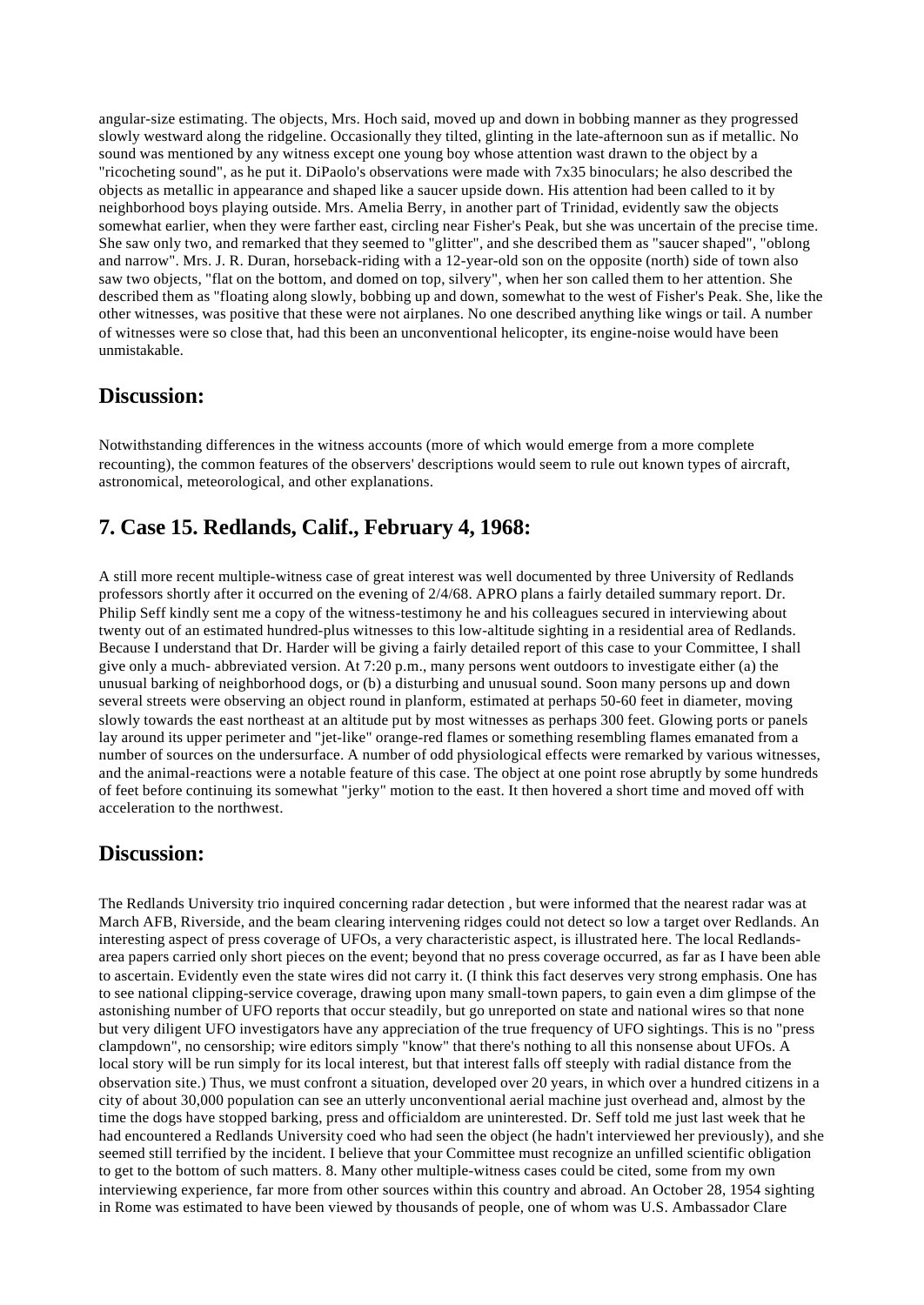Booth Luce (Ref. 10) with her embassy staff. Mrs. Luce said it had the shape of a silver dollar and crossed the skies in about 30 seconds. A now-famous group of sightings of June 26/27, 1959, near Boianai, New Guinea, was observed by several dozen witnesses, the principal one of whom I interviewed in Melbourne, in 1967, Rev. Wm. B. Gill. Bloecher (Ref. 8) describes a number of mid-1947 incidents where the witness-totals ranged from dozens up to well over a hundred persons. Hall (Ref. 10) cites more recent instances. Many other sources could be cited to show that the intimation that UFOs are never seen except by lone individuals driving along some remote back road (a frequent setting to be sure!) does not accord with the actual facts. Multiple-witness UFO cases are impressively numerous.

# **WHY AREN'T UFOs EVER SEEN IN CITIES? WHY JUST IN OUT-OF-THE-WAY PLACES?**

One cannot study the UFO problem long without being struck by the preponderance of reports that come from somewhat remote areas, non-urban areas. Similarly, one cannot escape the conclusion that more UFOs are reported at night than in day; For the latter, luminosity and its obvious effect on probability of chance visual detection may go far towards explaining the diurnal variation of UFO sightings (though I suspect that most students of the problem would conclude that there is a real excess of nighttime occurrences for quite unknown reasons). Why, some ask with respect to the geographical distribution, don't the UFOs, if real and if extraterrestrial, spend most of their time looking over our cities? That's what we'd do, if we got to mars and found huge urban complexes , some skeptics insist.

It is surprising to find scientists who do not see through the transparency of that homocentric fallacy. If it were true that we were under surveillance from some advanced civilization of extraterrestrial origin, the pattern of the observations, the motivation of the surveillance, and the degree of interest in one versus another aspect of our planet could be almost incomprehensible to us. Aboriginal natives under anthropological observation must find almost incomprehensible the motives behind the strange things that the field-teams do, the odd things in which they are interested. But the cultural and the intellectual gulf that would separate us from any intelligent beings commanding a technology so advanced that they could cross interplanetary or interstellar distances to inspect us would be a gulf vastly greater than that which separates a Harvard field-anthropologist from a New Guinea native. And, for this reason, I think one must concede that, within the argumentation carried out under tentative consideration of an extraterrestrial hypothesis for UFOs, incomprehensibility must be expected as almost inevitable. Hence there is more whimsy than good reasoning in queries such as, "Why don't they land on the White House lawn and shake hands with the President?"

Nevertheless, the evidence affords a fairly definite answer to the skeptics' question, "Why aren't they ever seen over or in cities?" They are.

### **1. Case 16. New York City, November 22, 1966:**

A report in a 1967 issue of the NICAP UFO Investigator (Ref. 33) reads as follows:

*"A UFO over the United Nations in New York City was reportedly seen on November 22, 1966. Witnesses included at least eight employees of the American Newspaper Publishers Association, who watched from their offices on the 17th floor of 750 Third Avenue at 4:20 p.m. on a bright, sunny day. The UFO was a rectangular, cushion-shaped object ... (which) came southward over the East River, then hovered over he UN Building ... it fluttered and bobbed like a ship on agitated water."*

Witnesses mentioned were D.R. McVay, assistant general manager of ANPA and Mr. W. H. Leick, manager of the ANPA's Publications Department. I telephoned the ANPA offices and spoke at some length with Mr. Leick about the sighting. He confirmed that eight or nine persons went out on the 17th floor terrace, watching the object hover over the UN Building (as nearly as they could estimate) for a number of minutes as it rocked and reflected the sun's rays with a golden glint before rising and moving off eastward at high speed. I asked Leick if they reported it to any official channels, and he said that A.A. LaSalle called a New York office of the Air Force and was assured that an officer would be in the next day to interview them. -But no one ever came. Leick added that they also phoned a New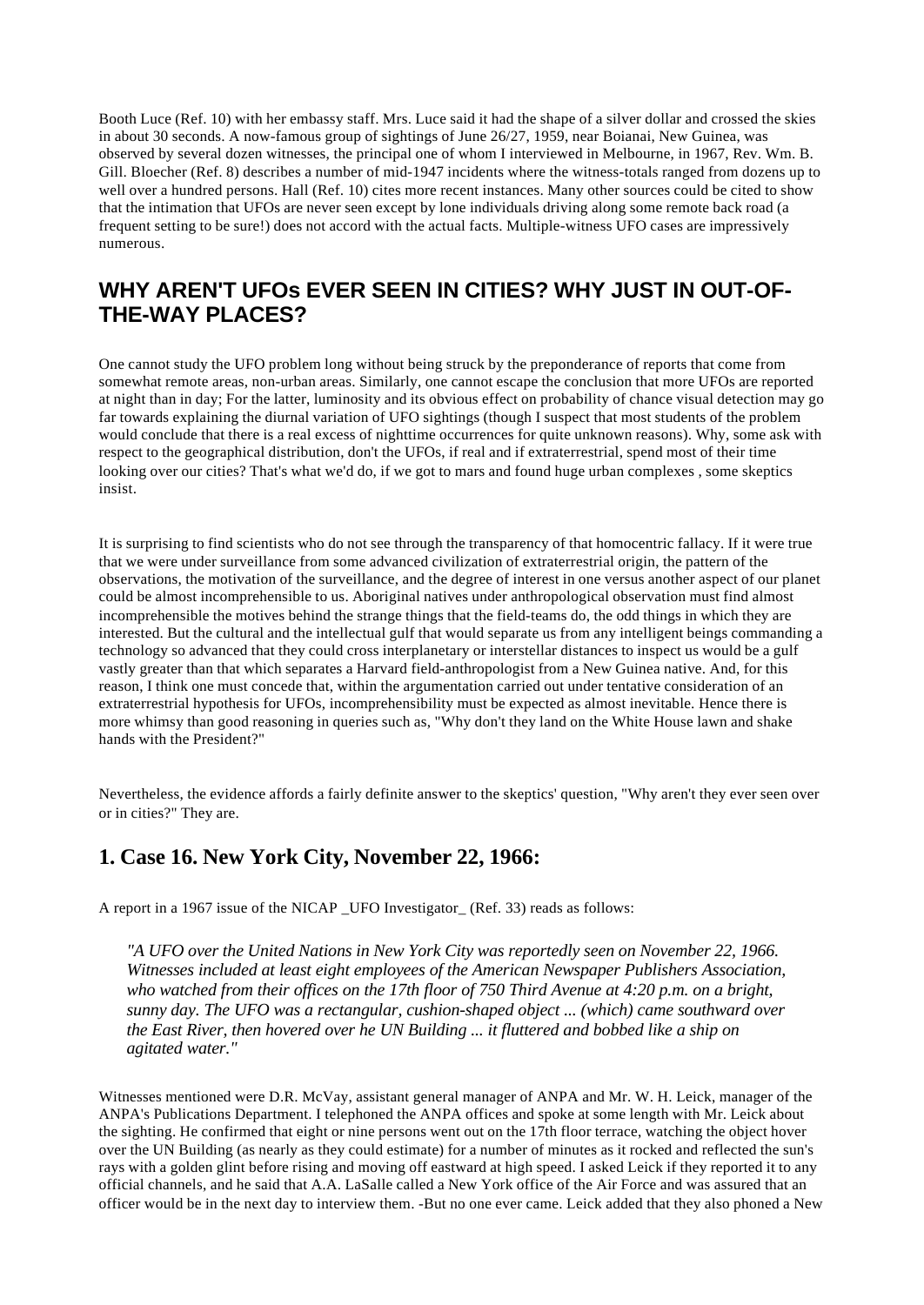York newspaper "which shall go unnamed," but "they weren't interested." It got to NICAP almost by accident, and NICAP sent up their standard witness-questionnaires which Leick said they all filled out.

#### **Discussion:**

When an incident such as this is cited to the skeptic who asks, "Why no UFOs near cities?", I find that his almost invariable retort is something like; "If that had really happened, why wouldn't hundreds to thousands of persons have reported it?" There are, I believe, two factors that explain the latter situation. First, consider the tiny fraction of persons on any city street whose vision is directed upwards at any given moment. In absence of loud noises aloft, most urbanites don't spend any large amount of time scanning the skies. In addition to infrequency of sky-scanning, another urban obstacle to UFO detection is typically restricted vision of the full dome of the sky; buildings or trees cut down the field of view in a way not so typical of the view afforded the farmer, the forest ranger, or a person driving in open country. Finally, in UFO studies, it is always necessary to draw sharp distinction between a "sighting" and a "report". The first becomes the second only if a witness takes the step of notifying a newspaper, a law enforcement office, a university, or some official agency. It is abundantly clear, from the experience of UFO investigations in many parts of the world, that psychological factors centering around unwillingness to be ridiculed deter most witnesses from filing any official report on a very unusual event. Again and again one learns of a UFO sighting quite indirectly, from someone who knows someone who once mentioned that he'd seen something rather unusual. On following such leads, one frequently comes upon extremely significant sightings that were withheld from official reporting channels because of the "ridicule lid", as I like to term it, that imposes a filter screening out a large number of good sightings at their source.

Returning to the 11/22/66 New York City report, I must say that, between the information NICAP secured from the witnesses and my own direct conversations with Leick, I accept this as a quite real sighting, made by reliable observers under viewing circumstances that would seem to rule out obvious conventional explanations. When the object left its hovering location, it rose straight upward rapidly, before heading east, Leick said. Although he and his colleagues may well have erred in their slant-range estimate which put it over the UN Building, their description of its shape and its maneuvers would appear to rule out helicopters, aircraft, balloons, etc.

# **2. Case 17. Hollywood, Calif., February 5-6, 1960:**

A still more striking instance in which entirely unconventional object: were observed by many city-dwellers, where low-altitude objects hovered and exhibited baffling phenomena, is a central Hollywood case that was rather carefully checked by LANS, the Los Angeles NICAP Subcommittee (Ref. 34). The two incidents occurred just after 11:00 p.m. on two successive nights, Friday 2/5/60 and Saturday 2/6/60, over or near the intersection of Sunset Blvd. and La Brea Ave., i.e., in the heart of downtown Hollywood. I have gone over the site area with one of the principal investigators of these incidents, Mrs. Idabel Epperson of LANS, have examined press accounts (Ref. 35) that dealt (very superficially) with the event, and have studied correspondence between the LANS investigators and official agencies concerning this case. The phenomenology is far too complex to report in full detail here; even the 21- page single-spaced LANS report was only a digest of results of all the NICAP witness-interviewing carried out to substantiate the events. The LANS report summarizes object-descriptions given by eight witnesses Friday night and eighteen witnesses Saturday night, several of them police officers.

Cars were stopped bumper-to-bumper, according to employees of several businesses on the Sunset-La Brea intersection in the midst of the main events, with people gaping at the object overhead. Persons on hotel and apartment rooftops were out looking at the bright "cherry-red, circular light" that figured in both incidents, On the two successive nights, the red object first appeared at about 11:15 p.m., and on both nights it stopped and hovered motionless for periods of about 10 minutes at a time. The angular estimates of the size of the red light varied, but seemed to suggest a value of one-fourth to one-third of the lunar diameter, say 5-10 minutes of arc. Almost all agreed that the light was sharp-edged rather than hazy or fuzzy. The usual witness-variances are exhibited in the total of about two dozen persons interviewed, e.g., some thought the light pulsated, others recalled it as steady, etc.), but the common features, consistent throughout almost all the testimony, bespeak a quite unusual phenomenon.

On Friday night, the red light was first seen directly overhead at Sunset and La Brea. Two service-station attendants at that intersection, Jerry Darr and Charles Walker, described to LANS interviewers how, "... hundreds of people saw it -- everybody was looking" as the light hovered for at least five minutes over a busy drive-in there. Ken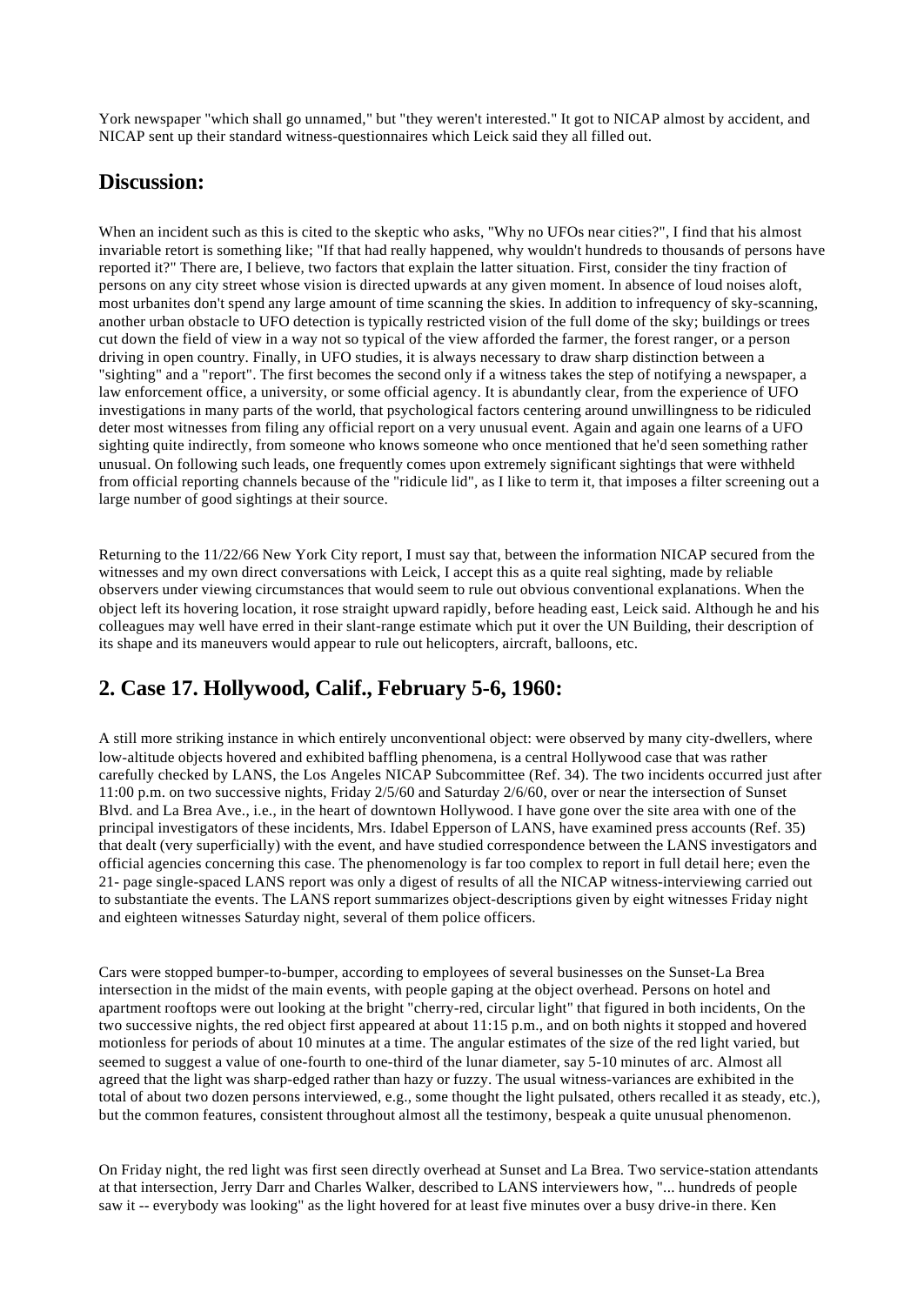Meyer, another service station attendant a third of a mile to the north, estimated it hovered for about 10 minutes. Harold Sherman, his wife, and two others watched it in the later phases (also described by the above cited witnesses) as it resumed motion very slowly eastward. After proceeding east for a distance that witnesses roughly estimated at a block or two, it veered southeastward and passed out of sight. (It is not clear whether it was occulted by buildings for some witnesses, or diminished in intensity, or actually passed off into the distance.) No sound was heard over street-noise background.

The following night, an object which appeared to be the same, to those several witnesses who saw both events, again showed up overhead, this time first seen about one block farther east than on Friday night. Triangulation based on estimates of angular elevations as seen from various locations was used to approximate the height above ground. LANS concluded that, when first seen, it lay about 500-600 ft above the intersection of Sunset and Sycamore. A number of witnesses observed it hovering motionless in that position for about 10 minutes. Then a loud explosion and brilliant bluish-white flash was emitted by the object, the noise described by all witnesses as unlike any sonic boom or ordinary explosion they had ever heard. The sound alerted witnesses as far away as Curson and Hollywood Blvd., i.e., Tom Burns and two friends who asked LANS interviewers not to use their names. Condensing very greatly here the descriptions given to the interviewers by independent witnesses who viewed the "explosion" from various locations scattered over a circle of about a 1-mile radius yields a summary-description as follows: What had, just before the explosion, looked much "like a big red Christmas ball hanging there in the sky", was suddenly the source of a flash that extended downward and to the west, lighting up the ground all around one interviewee (Sone Rosi) on La Brea Ave. A "mushroom-shaped cloud", with coloration that impressed all who saw it, emerged upward and soon dissipated. Concurrently, as the red light extinguished, an object described by most, but not all, witnesses as long and tubular shot upwards. Angular estimates implied an object a number of tens of feet long, 70 ft from Harold Sherman's rough estimates. Clearly, it is difficult to explain how an object of such size could have materialized from a light at 500 ft elevation and subtending an angle of only 10 minutes of arc, unless it had been there all along, unseen because of the brilliance of the red light beneath it. Or perhaps the angular size estimates are in error. Some witnesses followed only the tubular ascending object, others saw only something that "spiraled downwards" beneath the explosion source. No witness seemed certain of what it was that came down; some spoke of "glowing embers"; no one gave indication of following it to ground.

Glossing over other details bearing on this "explosion" at an estimated 5-600 ft above Sunset and Sycamore, witnesses next became aware that the just-extinguished red light had evidently reappeared in a new location, about a block to the west. Police officers Ray Lopez and Daniel Jaffee, of LAPD, located at the corner of Sunset and La Brea, heard the explosion and looked up, seeing the light in its new location "directly overhead", as did many others at that intersection who then watched the red light hovering in its new location for about 8 minutes. (Space precludes my giving all pertinent information on time-estimates as set out in the 21-page LANS summary. For example, a good time-fix on the explosion came from the fact that E.W. Cass, a contractor living almost a mile west, was just winding his alarm clock, looking at it, when flare-like illumination "lit up the whole bedroom", just at an indicated time of 11:30. He went out, watched the hovering red light in its new location, and added further details I shall omit here. Others took their time clues from the fact that 11:30 commercials had just come on TV when they heard the peculiar explosion and hastened outside to check, etc.)

The red light, now over Sunset and La Brea, was roughly triangulated at about 1000 ft up, a figure in accord with several witness comments that, when it reappeared some 4-5 seconds after the "explosion", it lay not only somewhat west of its first location, but noticeably higher. After hovering there for a time inferred to be eight minutes, it began slowly drifting eastward, much as on the previous night when much less spectacular events had occurred. Larry Moquin, one witness who had taken rather careful alignment fixes using rooflines as an aid, remarked that, at this stage, La Brea and Sunset was filled with watchers: "Everybody was standing outside their cars looking up -- cars were backed up in the streets -- and everyone was asking each other, "What is it?".

After moving slowly but steadily (observers mentioned absence of bobbing, weaving, or irregularity in its motion) for about a block east, to its first location, it turned sharply towards the north-northeast, accelerated, and climbed steeply, not stopping again until at a very high altitude well to the north. From crude triangulation, LANS investigators inferred a new hovering altitude of over 25,000 ft, but it is clear from the data involved that this estimate is extremely rough.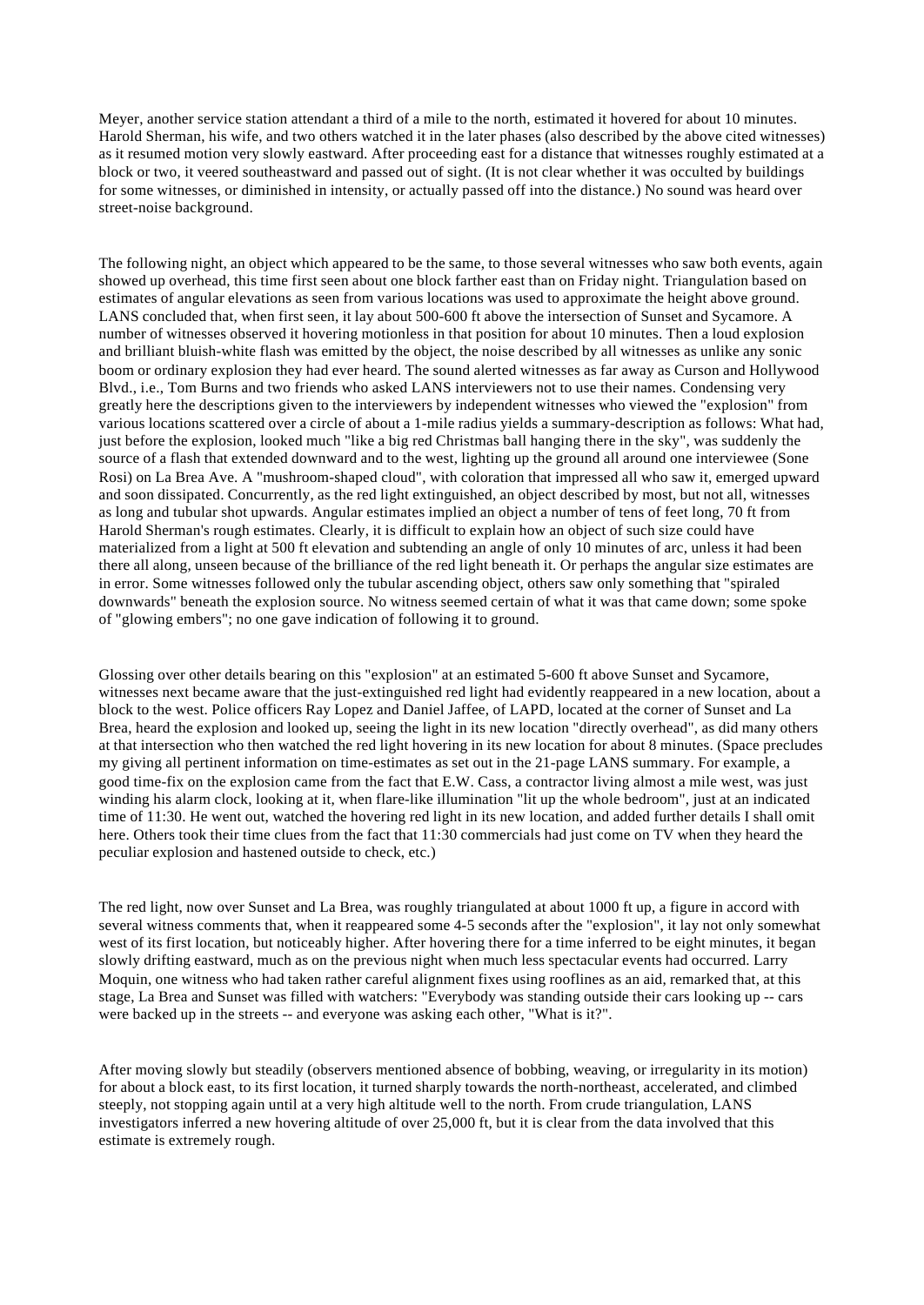#### **Discussion:**

Although I have done no personal witness-interviewing to date in the 2/60 Hollywood case, I can vouch for the diligence and reliability with which, the LANS group pursues its case-studies. The large number of interviews secured and the degree of consistency found therein seem to argue that some extremely unusual devices maneuvered over Hollywood on the two nights in question. Unless one simply rejects most of the salient features of the reports, it is quite clear that no meteorological or astronomical explanation is at all reasonable. Nor does any conventional aircraft match the reports.

The question that arises almost immediately is that of a practical joke, a hoax. However, the resources required to fabricate some device yielding the complex behavior (stop motionless, move against wind, explosively emit secondary devices, and finally, in the 2/6 event, climb to rather high altitude) would scarcely be available to college pranksters. The phenomena go so far beyond the gas-balloon level of hoaxing that one must have some much more elaborate hoax hypothesis to account for the reported events. Balloons must drift with the winds, and the LANS group secured the local upper-wind data for both nights, and there is no match between the reported motions and the winds in the surface-1000-ft layer. And, in any event, the alternation between hovering and moving, plus the distinct direction-shifts without change of apparent altitude, cannot be squared with balloon-drift. This would mean that some highly controlled device was involved, capable (in the 2/6 incident) of hovering in an almost precisely stationary position relative to the ground (Moquin sighted carefully, using structural objects to secure a fix when the red light lay right over La Brea and Sunset, and perceived no motion for many minutes). Yet the Weather Bureau was reporting 5 mph winds from the southwest at 1000 ft (triangulated altitude when hovering there). Only if one hypothesized that this was an expensively elaborate experiment in psychological warfare could one account for financial resources needed to build a device capable of simulating some of these phenomena. Such a hypothesis seems quite unreasonable in the 100-megaton age where ever present realities of weaponry pose more psychological strains than Disney-like pyrotechnics.

In fact, UFO sightings with equally peculiar phenomenology are so much a part of the total record that this Hollywood incident is not as unparalleled as it might first seem. In Hobart, Tasmania, I interviewed an electrical engineer who, along with a fellow engineer also employed by the Tasmanian Hydroelectric Commission, observed phenomena occurring in broad daylight over and near the River Derwent at Risdon that have the same "absurd" nature that one meets in the Hollywood case. The wife of a Texas rancher described to me an incident she witnessed in Juarez, Mexico, with about the same absurdity- quotient. We simply do not understand what we are dealing with in these UFO phenomena; my present opinion is that we must simply concede that, in the Hollywood case, we are confronted with decidedly odd UFO phenomena, in a decidedly urban locale.

There appears to have been no official investigation of these striking events (Ref. 35), and local newspapers gave it only the briefest attention. In the New York City case cited above, the particulars were phoned to a large New York paper, but the paper was not interested, and no account was reported. Similarly in the 2/4/68 Redlands case, the local papers felt it warranted only an extremely brief article. This pattern is repeated over and over again; newspapermen have been led to believe that UFOs are really no more than occasional feature-story material. On rare occasions, for reasons not too clear to students of the UFO problem, some one case like the Michigan incident of 1966 will command national headlines for a day or two and then be consigned to journalistic limbo. This, in company with scientific rejection of the problem, plus official positions on the matter have combined to keep the public almost entirely unaware of the real situation with respect to frequency and nature of UFO incidents. For emphasis, let me repeat that I do not see design in that, nothing I construe as any well-planned attempt to keep us all uninformed for some sinister or protective reason. The longer I reflect on the history of the past handling of the UFO problem, the more I can see how one thing led to another until we have reached the intolerable present situation that so urgently calls for change.

### **3. Case 18. Baytown, Texas, July 18, 1966:**

Baytown, Texas, on Galveston Bay, has a population near 30,000. Several persons evidently saw an interesting object there at about 9:00 a.m. on 7/18/66. My original source on this case was an article that appeared in the 10/8/66 \_Houston Post\_ from NICAP files. The article, by Post reporter Jimmie Woods, represents one of those rare UFO feature stories in which fact is well blended with human interest, as I found when I subsequently interviewed one of the principal witnesses, W. T. Jackson, at whose service station he and assistant Kelly Dikeman made the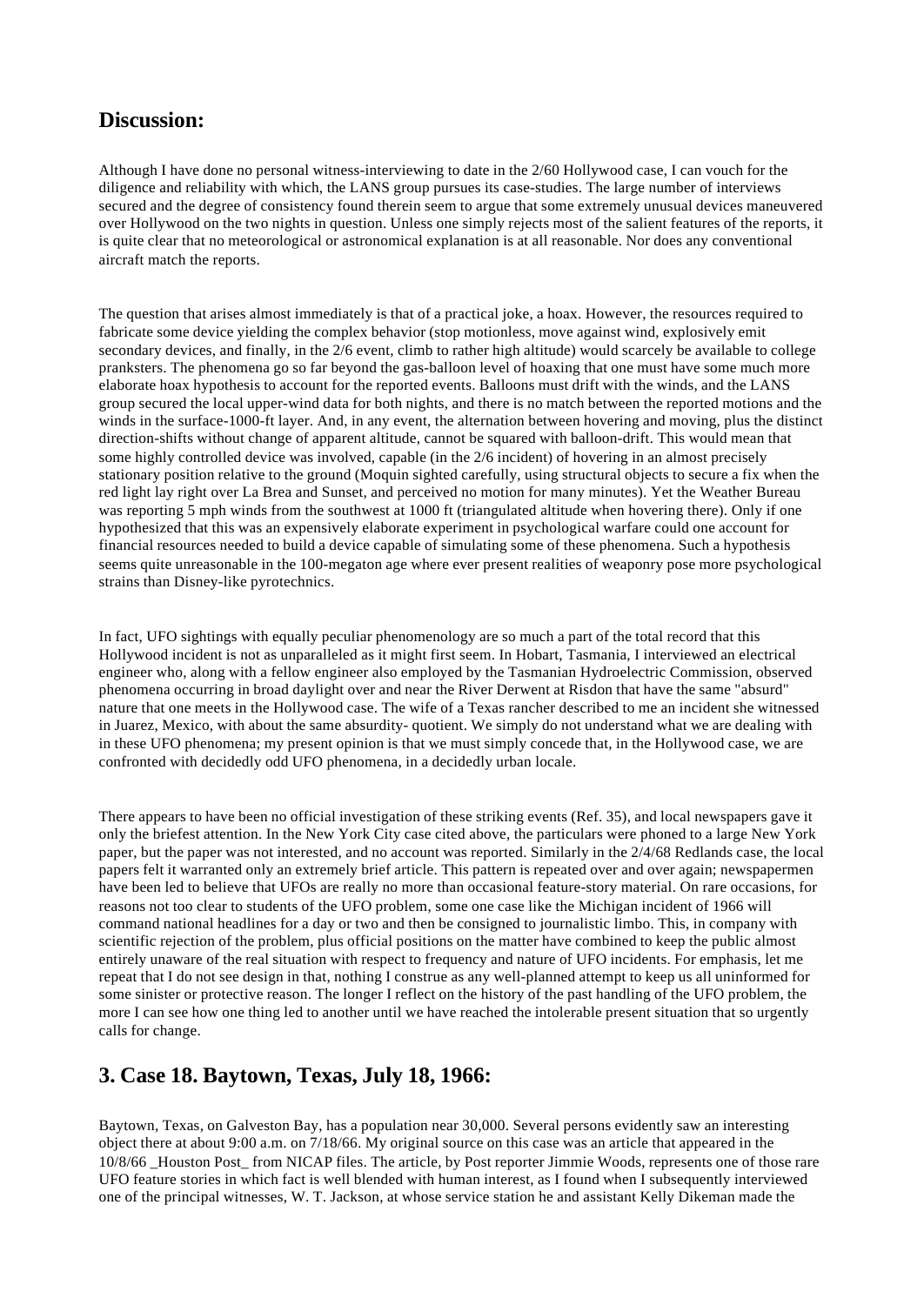sighting. Both were inside the station when Jackson spotted the object hovering motionless about 100 yards away. (The Post said 1000 yards, but Jackson pointed out that Woods interviewed him while he was waiting on customers at the station and the reporter didn't get all of it correct.) Jackson explained to me that the object "lay right over the Dairy Queen." He described it as a white object that "looked like two saucers turned together with a row of square windows in between", and he thought it might have been 50 feet in diameter. He called Dikeman over, and they both looked at it for a few seconds and then simultaneously started for the door to get a better look. Almost at that moment it started moving westward. Dikeman was at the door before Jackson and had the last view of it as it passed over a water tower, beyond buildings and a refinery and was gone, "faster than any airplane." Jackson described it as pure white, and definitely not spinning, since he saw clearly the features that he termed "windows." Jackson kept the incident to himself for a time; when it got out, two nurses who were unwilling to give him their names because "they didn't want to be laughed at" stopped at his station and told him they had seen it from another part of Baytown.

### **Discussion:**

"Swamp gas" explanations were then still featured in press discussions of UFOs, and Jackson volunteered the comment that there are no swamps nearby and that it was "too high for any gas formations" he knew of. "It damned sure wasn't no fireball," Jackson told the Post reporter, and also commented, "Feller, when you set there and count the windows it ain't no damn reflection." I received similar salty commentary on various hypotheses when I spoke with Jackson. No sound was heard, yet, as Jackson put it, "if it had been any kind of jet, we'd have been deafened." As in many other cases, a distinctly machine-like configuration, definite outlines, secondary "structural" features here termed "windows", add up to a description that does not suggest any misinterpreted natural phenomenon. That it hovered within a city of moderate size with only a total of two declared and two other undeclared witnesses is not entirely difficult to understand when one has interviewed large numbers of witnesses for whom the likelihood of ridicule was an almost sufficient deterrent to open reporting.

# **4. Case 19. Portland, Oregon, July 4, 1947:**

In the course of cross-checking a sampling of the 1947 cases that went into Bloecher's study (Ref. 8), the numerous daytime sightings in central Portland on 7/4/47 seemed worth checking, especially because many of the reports came from police and harbor patrolmen. Here again, we deal with a case for which there are so many relevant details available that space precludes an adequate summary (see Ref. 8). I spoke with Sheriff's Deputy Fred Krives who, along with several other deputies, had seen some of the many objects over Portland from the Court House across the Columbia River in Vancouver, Wash. Krives recalled that over half a dozen deputies were outside looking at what they estimated to be about 20 disc-shaped objects in several subgroups racing across the sky at an estimated height of perhaps 1000 ft, heading to the southwest.

Both from contemporary press accounts and my own checks, it became evident that more than one formation of discs flew over Portland that day. Harbor Patrol Capt. K.A. Prehn, whom I located by telephone, told me that he had been called outside by another officer who spotted objects moving overhead towards the south. Their speed seemed comparable to that of aircraft, their outlines were quite sharp, and they looked metallic as they flashed in the sun. They occasionally wobbled, and their path seemed to be slightly irregular. Other officers with whom I spoke sighted discs from other parts of the Portland area; one of them, Officer Walter Lissy, emphasized that he recalled them as zig-zagging along at "terrific speed." Another officer, Earl Patterson, told me of seeing a single object that "made sudden 90-degree turns with no difficulty." I also obtained letter accounts from others in the Portland area who saw disc-like objects that day. Here was an early instance of unidentified objects maneuvering in full daylight over a major city.

# **Discussion:**

The July 4, 1947 sightings (for which Bloecher gathered press accounts for more than 80 from various parts of the U.S.) were made the subject of a good deal of press ridicule, as Bloecher's study makes clear. However, after interviewing a number of the witnesses to the Portland sighting concerning their recollections of what they saw that day, I see no basis at all for rejecting these sightings. The official explanation for the Portland observations is "Radar Chaff", based evidently (Ref. 6) on a report that some aircraft had made a chaff-drop in that area sometime on that day. "Chaff" is metal-foil cut into short strips, typically a few inches in length, ejected from military aircraft to jam radar. The strips float down through the air, intercepting and returning the radar pulses. To suggest that numerous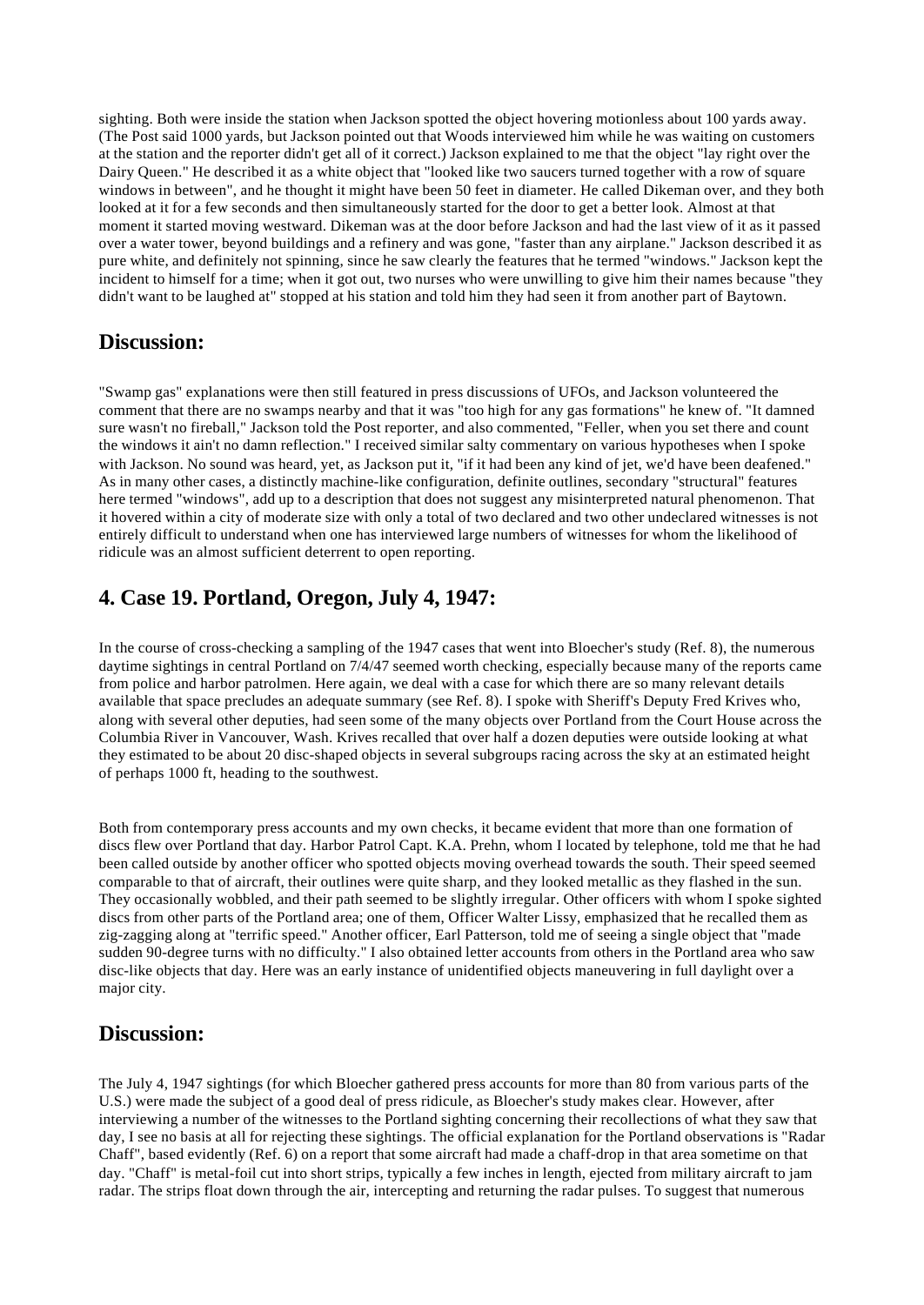police officers would confuse strips of foil, so small as to be invisible beyond a few hundred yards, with maneuvering disc-like objects seems unreasonable. I doubt that anyone who had talked directly to these officers could have seriously proposed such an explanation. Herein lies a difficulty: In an overwhelming majority of cases, official explanations have been conceived without any direct witness-interviewing on the part of those responsible for conceiving the explanations.

5. Perhaps, for present purposes, the foregoing cases will suffice to indicate that there have been significant UFO incidents in cities. Many other examples could easily be cited. Elsewhere (Ref. 2) I have discussed my interviews with witnesses in a case at Beverly, Mass., on the evening of April 22, 1966, where three adult women and subsequently a total of more than half a dozen adults (including two police officers) observed three round lighted objects hovering near a school building in the middle of Beverly. At one early stage of the sighting, one of the discs moved rapidly over the three women, hovering above one of them at an altitude of only a few tens of feet and terrifying the hapless woman until she bolted. This case was quite thoroughly checked by Mr. Raymond E. Fowler, one of NICAP's most able investigators, who has studied numerous other UFO incidents in the New England area.

I interviewed witnesses in a most interesting sighting in Omaha in January 1966, where a stubby cigar-shaped object had been seen by a number of persons on the northwest side of the city. Urban UFO cases in other parts of the world are also a matter of at least journalistic if not yet scientific record. To sum up, though non-urban reports are definitely more numerous, urban reports do indeed exist.

# **WHY DON'T ASTRONOMERS EVER SEE UFOs?**

I have had this question put to me by many persons, including a number of astronomers. Once I was speaking to a group from an important laboratory of astronomy when the director asked why astronomers never see them. In the room, among his staff, were two astronomers who had seen unconventional

objects while doing observing but who had asked that the information they had given me about their sightings be kept confidential. I under stand such strictures, but some of them make things a bit difficult. This phenomenon of professional persons seeing unidentified objects and then being extremely loath to admit it is far more common than one might guess. After hearing of an evidently very significant sighting by a prominent physical scientist who was hiking in some western mountains when he spotted a metallic-looking disc, examined it with binoculars, and saw it shoot up into the air (according to my second-hand report from a professional colleague), I tried for months to secure a direct report of it from him; he was unwilling to discuss it openly with me. NICAP has had reports from prominent executives in large technical corporations who insisted that, just because of their positions, their names not be used publicly. Similar instances could be cited almost ad infinitum. The very types of witnesses whose testimony would carry greatest credence often prove to be the most reluctant to admit their sightings; they seem to feel they have the most to lose. Within a day of this writing, I spoke to a veteran airlines pilot about a sighting in which he was involved about a decade ago. After the official "explanation" was publicized, he decided he'd never report another one. I predict that social psychologists are going to have a field day, in a few years, studying the "pluralistic ignorance" that led so many persons to conceal so many sightings for so long.

Returning, however, to the question of why astronomers never see UFOs, a relevant quantitative consideration needs to be cited at once. According to a recent count, the membership of the American Astronomical Society is about 1800; by contrast, our country has about 350,000 law-enforcement officers. With almost 200 times as many police, sheriffs' deputies, state troopers, etc., as there are professional astronomers, it is no surprise that many more UFO reports come from the law-enforcement officers than from the astronomers. Furthermore, the notion that astronomers spend most of their time scanning the skies is quite incorrect; the average patrolman almost certainly does more random looking about than the average professional astronomer.

Despite these considerations, there are on record many sightings from astronomers, particularly the amateurs, who far outnumber the professionals. A few examples will be considered.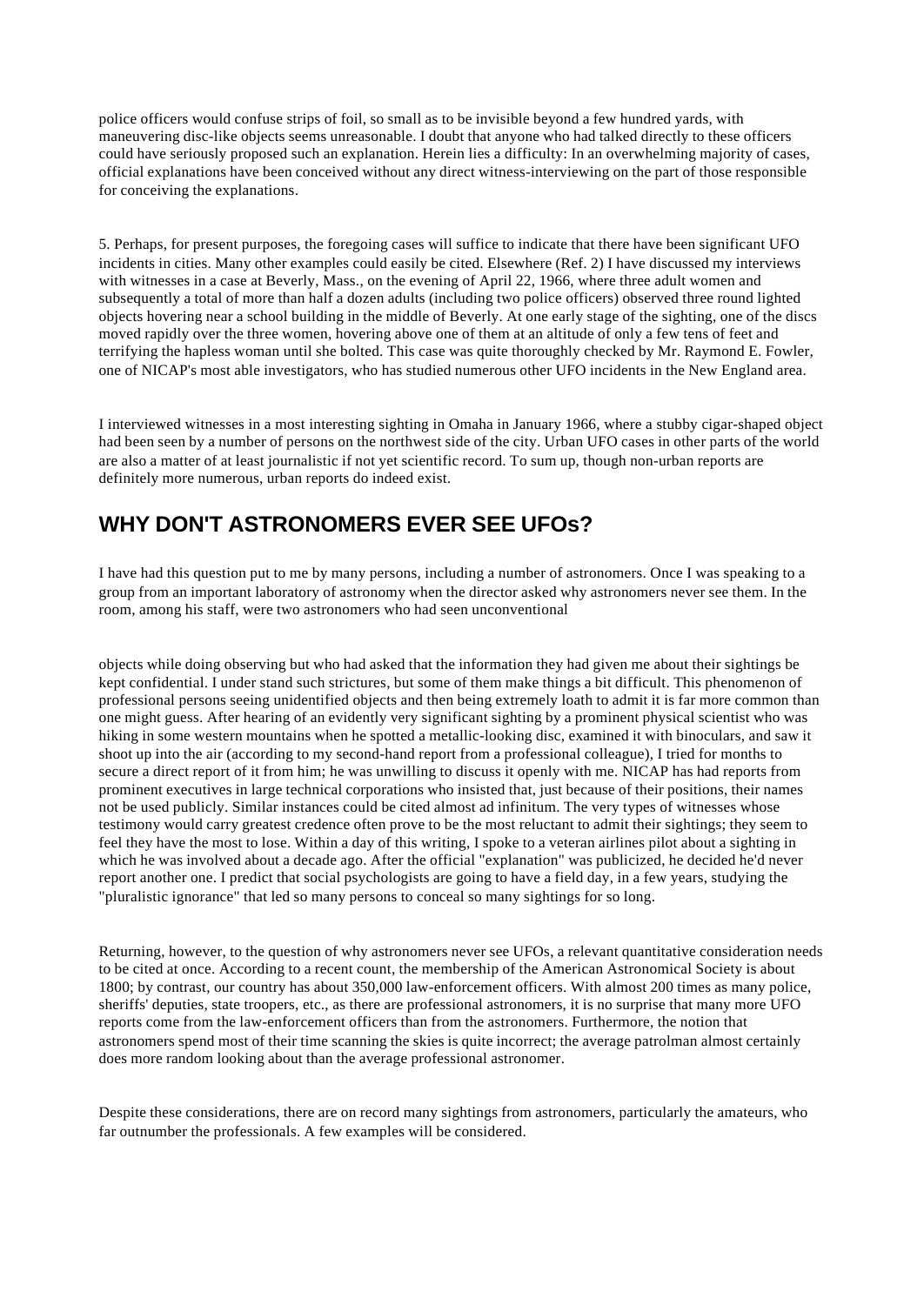# **1. Case 20. Las Cruces, N.M., August 20, 1949:**

A good account of the sighting by Dr. Clyde Tombaugh, discoverer of the planet Pluto, is given by Menzel (Ref. 25). From my own discussions with Dr. Tombaugh, I confirmed the main outlines of this incident. At about 10:00 p.m. on 8/20/49, he, his wife, and his mother-in-law were in the yard of his Las Cruces home, admiring what Tombaugh described as a sky of rare transparency, when Tombaugh, looking almost directly towards zenith, spotted an array of pale yellow lights moving rapidly across the sky towards the southeast. He called them to the attention of the two others, who saw them just before they disappeared halfway to the horizon. The entire array subtended an angle which Tombaugh put at about one degree, and it took only a few seconds to cross 50 or 60 degrees of sky. The array comprised six "windowlike" rectangles of light, formed into a symmetric pattern; they moved too fast for aircraft, too slowly for a meteor, and made no sound. Menzel quotes Tombaugh as saying, "I have never seen anything like it before or since, and I have spent a lot of time where the night sky could be seen well."

# **Discussion:**

Dr. Menzel explains this phenomenon as resulting from reflection of lights from the ground, possibly "the lighted windows of a house" reflected by an inversion or haze layer aloft. The movement he explains as resulting from a ripple on the haze layer. Such an "explanation" is not merely difficult to understand; it is incredible. For an "inversion layer" to produce such a near-normal reflection of window lights would demand a discontinuity of refractive index so enormously large compared with anything known to occur in our atmosphere as to make it utterly out of the question. However, it has been just such casual ad hoc explanations as this by which Menzel has, in his writings, used meteorological optics to rationalize case after case with no attention to crucial \_quantitative\_ details. It is a simple matter to show that even inversions of intensity many orders of magnitude larger than have ever been observed yield reflectivities (at the kind of near-normal incidence involved in Tombaugh's sighting) that are only a tiny fraction of one per cent (Ref. 36). In fact, I see no way of accounting for the Tombaugh observation in terms of known meteorological or astronomical phenomena.

# **2. Case 21. Ft. Sumner, New Mexico, July 10, 1947:**

A midday sighting by a University of New Mexico meteoriticist, Dr. Lincoln La Paz, and members of his family was summarized by Life magazine years ago (Ref. 37) without identifying La Paz's name. Bloecher (Ref. 8) gives more details and notes that this is officially an Unidentified. At 4:47 p.m. MST on 7/10/47, four members of the La Paz family nearly simultaneously noted "a curious bright object almost motionless" low on the western horizon, near a cloudbank. The object was described as ellipsoidal, whitish, and having sharply-outlined edges. It wobbled a bit as it hovered stationary just above the horizon, then moved upwards, passed behind clouds and re-emerged farther north in a time interval which La Paz estimated to be so short as to call for speeds in excess of conventional aircraft speeds. It passed in front of dark clouds and seemed self-luminous by contrast. It finally disappeared amongst the clouds. La Paz estimated it to be perhaps 20 miles away, judging from the clouds involved; and he put its length at perhaps 100-200 ft.

# **Discussion:**

This observation is attributed by Menzel (Ref. 24, p. 29) to "some sort of horizontal mirage, perhaps one of a very brilliant cloud shining like silver in the sunlight - a cloud that was itself invisible because of the darker clouds in the foreground." As nearly as I am able to understand that explanation, it seems to be based an the notion that miragerefraction can neatly \_superimpose\_ the image of some distant object (here his "brilliant cloud") upon some nearer object in the middle distance (here his "darker clouds"). That is a fallacious notion. If any optical distortions did here bring into view some distant bright cloud, it would not be possible to receive along immediately adjacent optical paths an image of the intermediate clouds. Furthermore, the extremely unstable lapse rates typical of the southwestern desert areas under afternoon conditions produce inferior mirages, not superior mirages of the looming type here invoked by Menzel. Rapid displacements, vertically and horizontally, are not typical of mirage phenomena. Hence Menzel's explanations cannot be accepted for this sighting.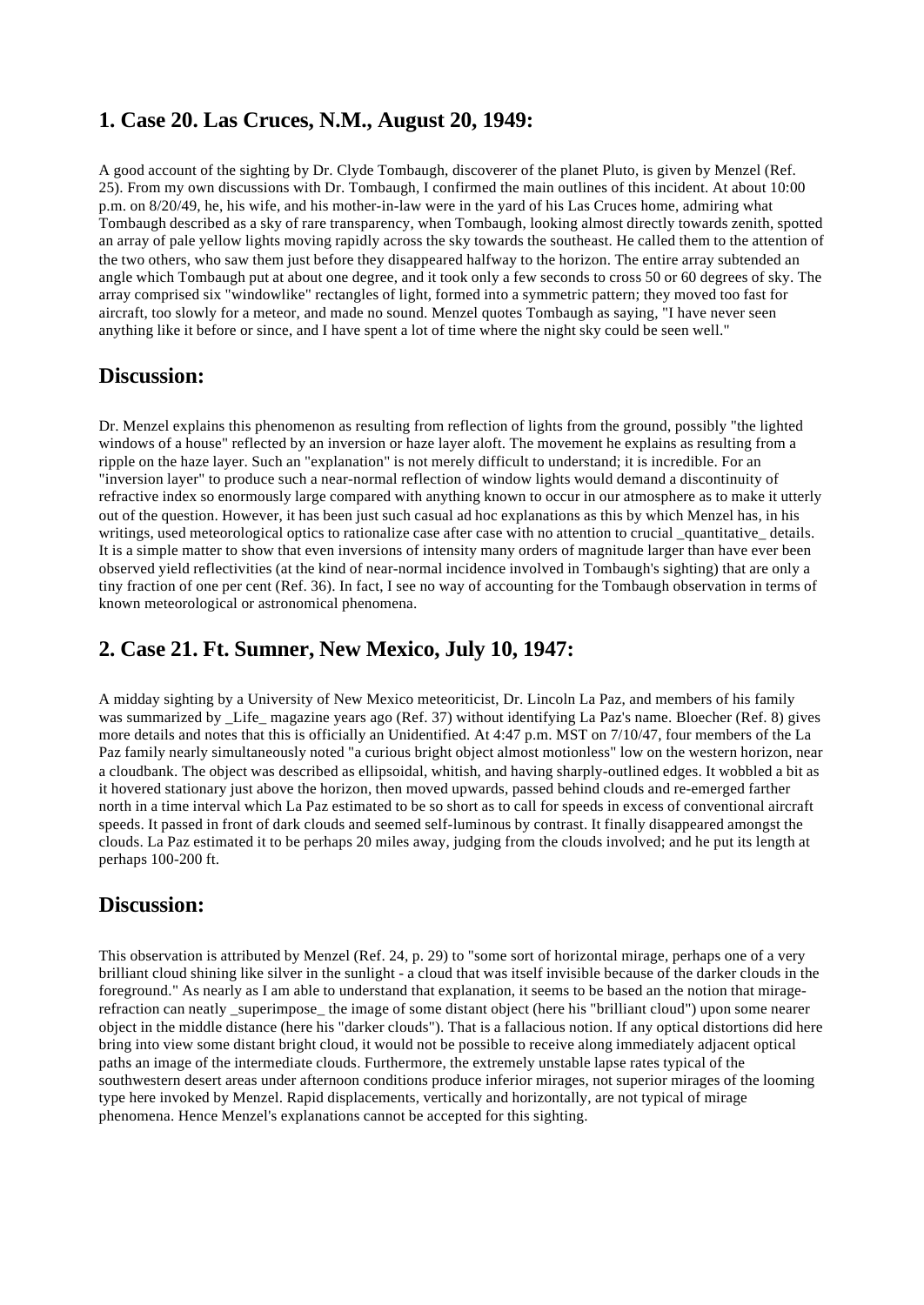# **3. Case 22. Harborside, Me., July 3, 1947:**

An observation by an amateur astronomer, John F. Cole, reported to official investigative offices near the beginning of the period of general public awareness of the UFO problem, involves an erratically maneuvering cluster of about 10 objects, seen near 2:30 p.m. EDT on 7/3/47 on the eastern shore of Penobscot Bay. Hearing a roar overhead, Cole looked up to see the objects milling about like a moving swarm of bees as they traveled northwestward at a seemingly high speed, as nearly as he could judge size and distance. The objects were light-colored, and no wings could be discerned on most, although two appeared to have some sort of darker projections somewhat resembling wings. In 10-15 seconds they passed out of sight.

#### **Discussion:**

This is one of several dozen cases admitted to the Unidentified category in one of the earliest official reports on UFOs (Ref. 6). I have tried, unsuccessfully, to locate J. F. Cole. An account of the case is given by Bloecher (Ref. 8). It might be remarked that "swarming bee" UFO observations have cropped up repeatedly over the years, and from all over the world.

# **4. Case 23. Ogra, Latvia, July 26, 1965:**

An astronomer whom I know recently toured a number of observatories in the USSR, and brought back the word that a majority of Russian astronomers have paid little attention to Russian UFO reports (details of which are quite similar to American UFO reports, my colleague established), a frequently- cited reason being that the American astronomer, Menzel, had given adequate optical explanations of all such sightings. I must agree with Dr. Felix Zigel who, writing on the UFO problem in \_Soviet Life\_ (Ref. 38), remarked that Menzel's explanation in terms of atmospheric optics "does not hold water." It would, for example, be straining meteorological optics to try to account in such terms for a sighting by three Latvian astronomers whose report Zigel cites in his article. At 9:35 p.m. on 7/26/65, while studying noctilucent clouds, R. Vitolniek and two colleagues visually observed a starlike object drifting slowly westward. Under 8-power binocular magnification, the light exhibited finite angular diameter, so a telescope was used to examine it. In the telescope, it appeared as a composite of four smaller objects. There was a central sphere around which, "at a distance of two diameters, were three spheres resembling the one in the center." The outer spheres slowly rotated around the central sphere as the array gradually moved across the sky, diminishing in size as if leaving the Earth. After about 20 minutes' observation, the astronomers noted the outer spheres moving away from the central object, and by about 10:00 p.m., the entire group had moved so far away that they were no longer visible.

### **Discussion:**

I have no first-hand information on this report, of course. The group of objects was seen at an angular elevation of about 60 degrees, far too high to invoke any mirage-effects or other familiar refractive anomalies. Furthermore, the composite nature of the array scarcely suggests an optical distortion of the telescope, a possibility also rendered improbable from the observed angular velocity and apparent recessional motion.

# **5. Case 24. Kislovodsk, Caucasus, August 8, 1967:**

Zigel, who is affiliated with the Moscow Aviation Institute, reports in the same article (Ref. 38), a sighting at 8:40 p.m., 8/8/67, made by astronomer Anatoli Sazanov and colleagues working at the Mountain Astrophysical Station of the USSR Academy of Sciences, near Kislovodsk. Sazanov and ten other staff members watched an " asymmetric crescent, with its convex side turned in the direction of its movement" moving eastward across the northern sky at an angular elevation of about 20 degrees. Just ahead of it, and moving at the same angular speed was a point of light comparable to a star of the first magnitude. The crescent-like object was reddish-yellow, had an angular breadth of about two-thirds that of the moon, and left vapor-like trails aft of the ends of the crescent horns. As it receded, it diminished in size and thus "instantly disappeared".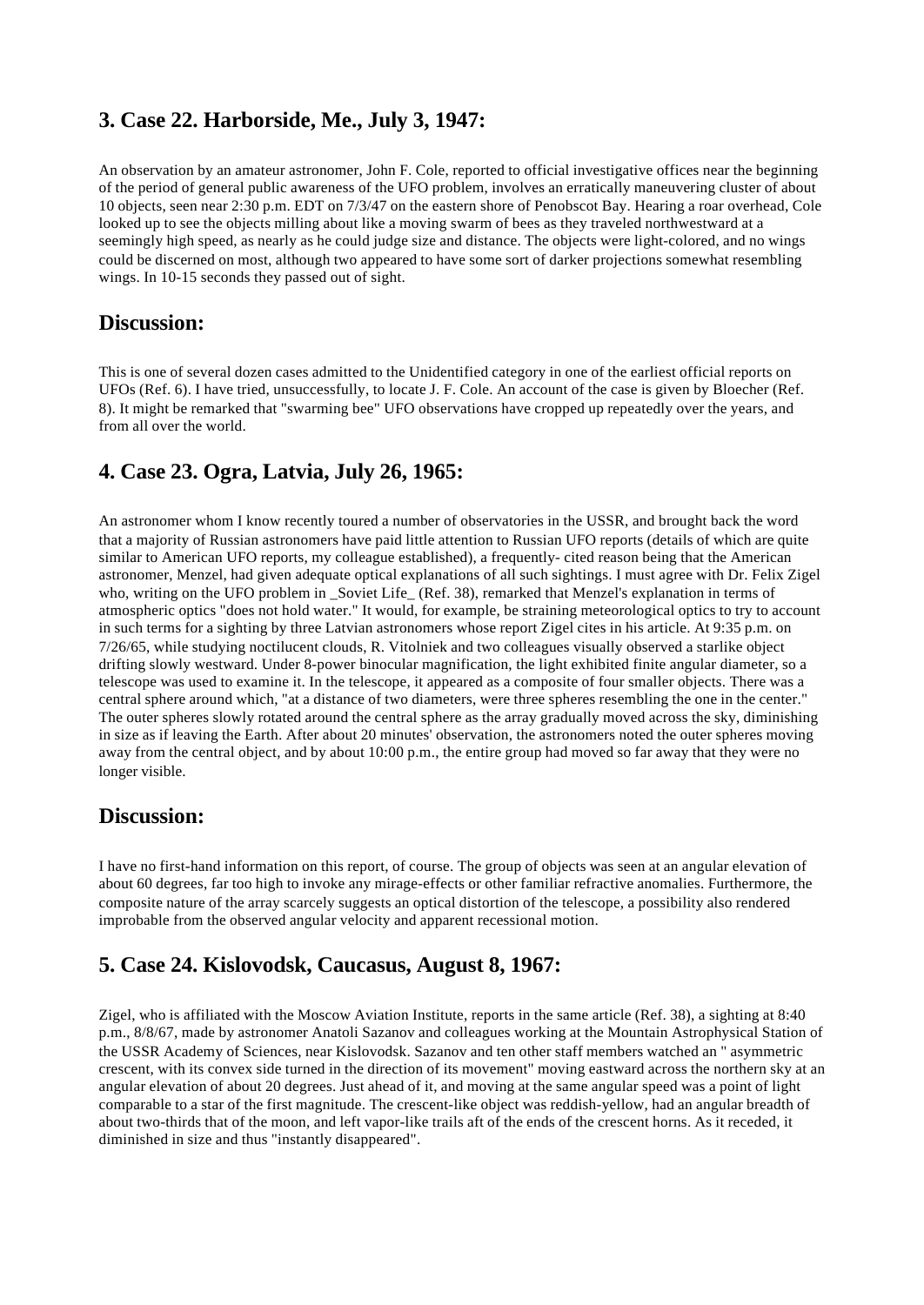### **Discussion:**

If we may accept as reliable the principal features of the sighting, how might we account for it? The "faintly luminous ribbons" trailing from the horns suggest a high-flying jet, of course; but the asymmetry and the reddishyellow coloration fail to fit that notion. Also, it was an object of rather large angular size, about 20 minutes of arc, so that an aircraft of wingspan, say, 150 feet would have been only about five miles away whence engine-noise would have been audible under the quiet conditions of a mountain observatory. More significant, if it had been an aircraft at a slant range of five miles, and at 20 degrees elevation, its altitude would have been only about 9000 ft above the observatory. For the latitude and date, the sun was about ten degrees below the western horizon, so direct sunillumination on an aircraft at 9000 ft above observatory level would be out of the question. Hence the luminosity goes unexplained. Clearly, satellites and meteors can be ruled out. The astronomers' observation cannot be readily explained in any conventional terms. Zigel remarks that the object was also seen in the town of Kislovodsk, and that another reddish crescent was observed in the same area on the evening of July 17, 1967.

#### **6. Case 25. Flagstaff, Ariz., May 20, 1950:**

Near noon on 5/20/50, Dr. Seymour Hess observed an object from the grounds of the Lowell Observatory. Although Hess' principal field of interest has been meteorology, we may here consider him an astronomer-by-association, since he was at Lowell doing work on planetary atmospheres, on leave from Florida State University. Spotting an unusual, small object moving from SE to NW, he had time to send his son after binoculars, which he used in the later portions of his observation. He said it looked somewhat disc-shaped, or perhaps somewhat like a tipped parachute. It had no wings or visible means of propulsion. Dr. Hess indicated to me that he probably had it in sight a total of about three minutes, during which it passed directly between him and a cloud, before disappearing (into a cloud Hess feels, though this point was not certain). From meteorological data bearing on the cloud-base height, Hess deduced that the cloud bases lay 12,000 ft above terrain (vs. Weather Bureau visual estimate of 6000 ft above terrain). The zenith angle was about 45 degrees, so the slant range would have been 17,000 ft or 8,000 ft, depending on which cloud height is accepted. For its 3 minutes estimated angular diameter (dime at 50 ft, Hess estimated), the diameter would then come out of the order of 10 to 15 feet. His subjective impression was that it was possibly smaller than that.

### **Discussion:**

The possibility that this might have been a balloon or some other freely drifting device comes to mind. However, Hess noted carefully that the clouds were drifting from SW to NE, i.e., at right angles to the object's motion. He estimated its speed to be in the neighborhood of 100 to 200 mph, yet no engine noises of any kind were audible. It appeared dark against the bright cloud background, but bright when it was seen against blue sky. No obvious explanation in conventional terms seems to fit this sighting.

7. Many other sightings by both professional and amateur astronomers could be listed. Vallee (Ref. 17) discusses in detail a November 8, 1957 observation by J. L. Chapuis of Toulouse Observatory in France of what appeared through a small telescope to be a yellowish, elliptical body, with distinct outlines, leaving a short trail behind it. It was seen by other observers in three separate locations, executed maneuvers entirely excluding meteoric origin, and was regarded as an unexplainable phenomenon by all of the witnesses. Hall (Ref. 10) lists nine examples of astronomer sightings of unidentified objects, several of which are quite striking. Ruppelt (Ref. 5) remarks that an astronomer working under contract to the official UFO investigatory program interviewed 45 American astronomers during the summer of 1952, of whom five (11 per cent) had seen what they regarded to be UFOs. Although the sample is small, that percentage is well above the population percentage who say they have seen UFOs, which suggests that perhaps astronomers may sight more UFOs than they report as such. Indeed, with the recent publication of Ref. 7, further interesting information on that 1952 poll is now at hand. The contract astronomer wrote at that time (Ref. 7, Rept. 8), "...certainly another contributing factor to their desire not to talk about these things is their overwhelming fear of publicity. One headline in the nation's papers to the effect that 'Astronomer Sees Flying Saucer' would be enough to brand the astronomer as questionable among his colleagues." Unfortunately, we scientists are by no means as open-minded and fearlessly independent as we are sometimes pictured. It is often quite difficult to persuade a scientist to let his confidential report of a UFO sighting become a fully open UFO report; and my own experience suggests that perhaps astronomers, as a group, are just a bit more sensitive on this score than other scientists. At any event, perhaps the above-cited cases will suggest that some astronomers have seen unidentified flying objects.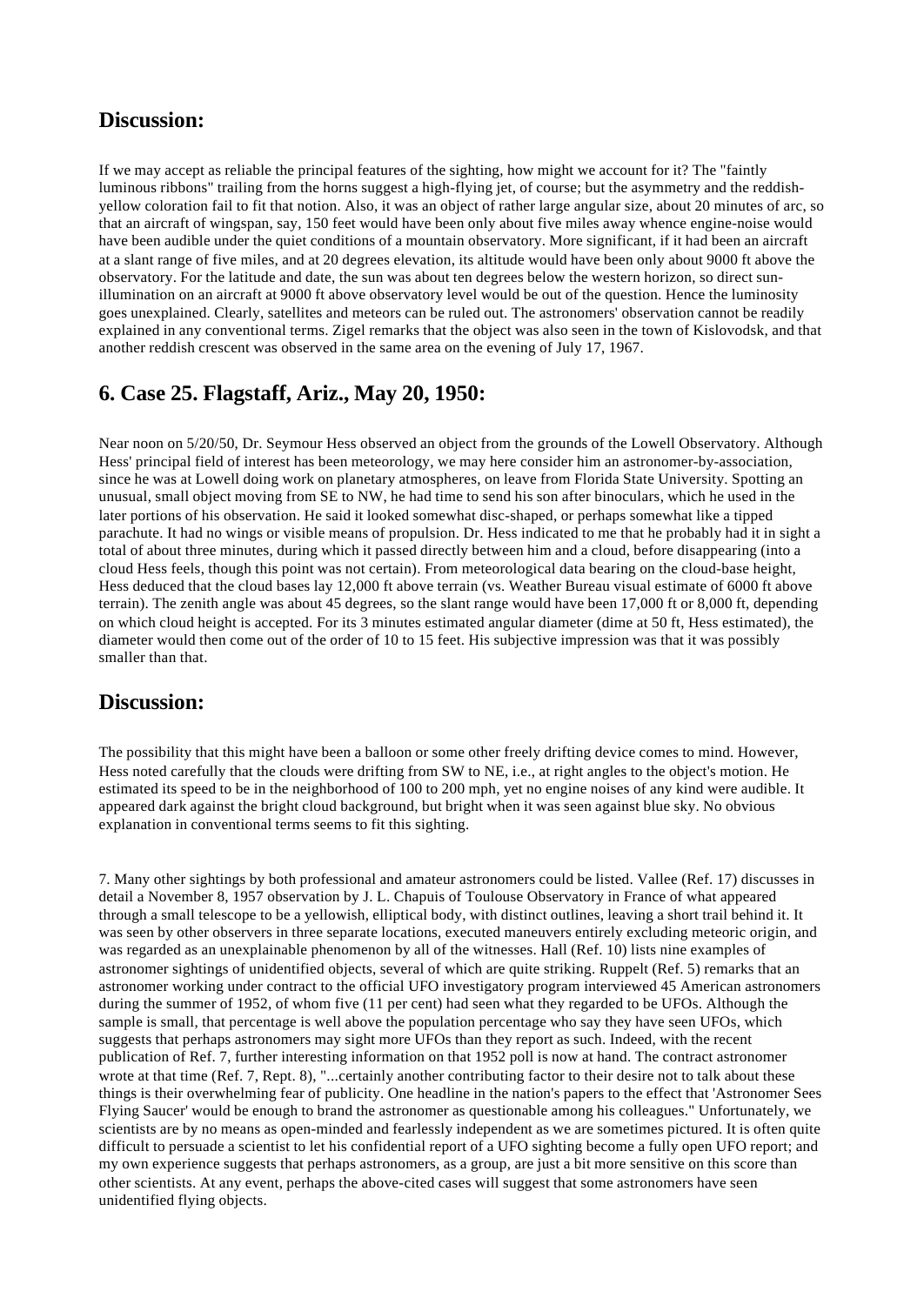# **METEOROLOGISTS AND WEATHER OBSERVERS LOOK AT THE SKIES FREQUENTLY. WHY DON'T THEY SEE UFOs?**

# **1. Case 26. Richmond, Va., April 1947:**

To begin an answer to that rhetorical question, we might consider an observation made by a weather observer at the Richmond, Va., U. S. Weather Bureau station, about two months before the first national publicity concerning UFOs. Walter A. Minczewski, whom I located at the same Weather Bureau office where he made the sighting in 1947, was making a pilot balloon observation, when he spotted a silvery object that entered the field of his theodolite (which was trained on the balloon he had released). In the account that Minczewski sent me, he stated that "the bottom was flat and the top was slightly dome-shaped"; and when he tried to see it with naked eye, he could not spot it. (Typical pilot balloon theodolites have magnifications of about 20 to 25, and angular fields that are usually about a degree across.) It was a "clear bright morning" when he spotted the object, and it lay to his NNE at an elevation of about 45 degrees. Whether Minczewski really saw the upper surface or formed his mental impressions without realizing that the theodolite may have inverted the image is now unclear, and my questioning did not settle that point.

### **Discussion:**

A report of this sighting is in the official files, a circumstance which greatly surprised Minczewski, since he had discussed it only with his fellow workers. In the ensuing two decades, he has never again seen anything like it. Clearly, the probability of an object crossing the small angular field of a meteorological theodolite is quite low, if only chance were involved here. He tried to track it but lost it, due to its high angular velocity, after about five or six seconds, he recalled. No obvious conventional explanation suggests itself for this early sighting.

# **2. Case 27. Yuma, Ariz., February 4, 1953:**

Weather Bureau observer S.H. Brown was tracking a pilot balloon at 6000 ft over Yuma at 1:50 p.m. MST on 2/4/53 when first one and then a second unidentified object moved across his theodolite field, somewhat as in the preceding case. I obtained an account of this sighting from V.B. Cotten, Meteorologist-in-Charge at the Yuma station. The full account is too long for recapitulation here. Both objects appeared to be of the order of a minute of arc in diameter and appeared "almost round, a solid dull pure white color, with a thin white mist completely edging each object." The first object moved into the optical field and curved upwards to the west, with the theodolite oriented to about 53 degrees elevation, 157 degrees azimuth. About 20 seconds later, a second object entered the field and moved in and out of the field erratically two times, to rejoin the first object. Brown was able to track the pair thereafter, as they jointly changed both azimuth and elevation. Because he had a stopwatch at hand for the balloon observation (which he did not complete because of following the unknown objects), he was able to determine that he followed the pair of objects for five minutes (1350 to 1355), until he lost sight of them against a cirrus cloud deck to the SSW. At the termination of the observation, his instrument was pointed to 29 degrees elevation, 204 degrees azimuth.

# **Discussion:**

This case is carried as Unidentified in the official files (see Ref. 7 for official summary). At times these objects lay near the sun's position in the sky, which might suggest forward-angle scattering of sunlight by airborne particles. However, initially, the objects were detected at angular distance of about 40 degrees from the solar position, which would not yield appreciable low-angle scattering. Furthermore, if these were airborne scatterers, they would almost certainly be separated by random turbulence within as long a period as five minutes, yet the observer's report indicates that they maneuvered together within angular separations of the order of the roughly one-degree field of such theodolites. The fact that the second object did go out of the field only to return to the vicinity of the first object strains the airborne particle hypothesis. Thus the official categorization of Unidentified seems reasonable here.

# **3. Case 28. Upington, Cape Province, December 7, 1954:**

R.H. Kleyweg, Officer-in-Charge of the Upington Meteorological Station, had just released a balloon for upperwind measurement and was shielding his eyes from the sun trying to spot the balloon to get his theodolite on it.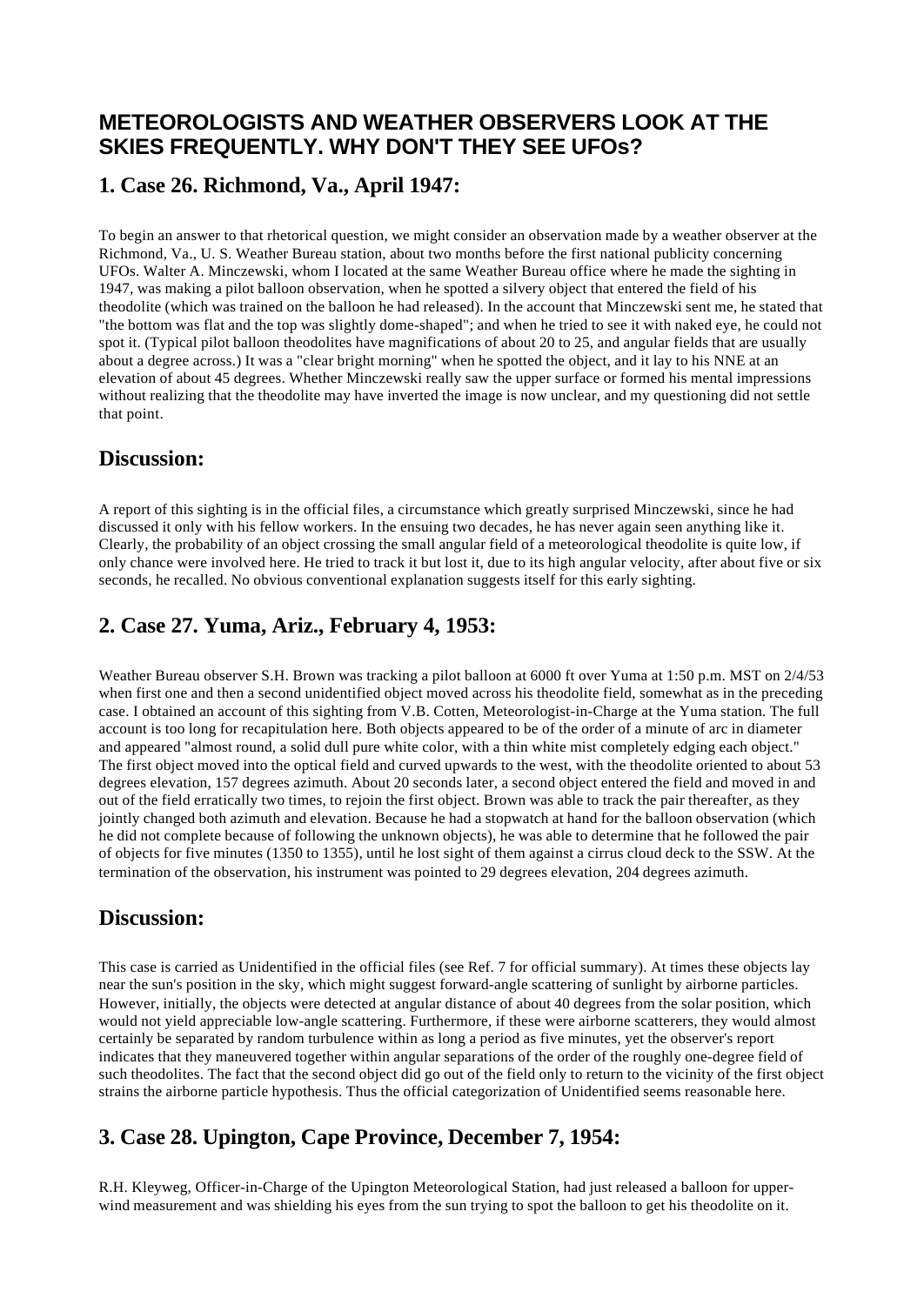Seeing an object east of the sun, moving slowly to the west, he thought it was his balloon and got the theodolite on it, only to find that it was white, whereas he had released a red balloon. An account in the Natal \_Mercury\_, January 28, 1955, quoted Kleyweg as saying that it seemed "like a half-circle with the sun reflecting off the sloping top." He had no difficulty following it for about three minutes, but then it began to accelerate and, after another minute, he was unable to track fast-enough to keep it in optical view (Ref. 10).

### **Discussion:**

Kleyweg was quoted in the cited press source as saying, "I have followed thousands of meteorological balloons. This object was no balloon." A South African student doing graduate work in my Department, Petrus DuToit, has confirmed this sighting, having had an account of it directly from Kleyweg. An accelerating airborne half-circular object with sloping top seems best categorized as an unidentified flying object.

# **4. Case 29. Arrey, New Mexico, April 24, 1949:**

Charles B. Moore, Jr., was with four enlisted Navy personnel making a pilot balloon observation preparatory to release of a Skyhook balloon at the White Sands Proving Ground in the middle of the morning of 4/24/49. The balloon was airborne and was under observation by one of the men when Moore became aware that a white object which he took to be the balloon was in a part of the sky well away from where the theodolite operator had his instrument trained. As Moore has explained directly to me in discussing this famous case, he thought the operator had lost the balloon. Moore took over, swung the 25-power scope onto the "balloon" he had spotted, and found that it was in fact an ellipsoidal white object moving at a rapid angular velocity towards the NE. With stopwatch and recording forms at hand, it was possible for the team of five men to secure some semi-quantitative data on this sighting; Moore disengaged the vernier drives to track manually, and followed the object as it sped from the southwest into the northeast skies. At its closest approach, it was moving at about 5 degrees/sec. Just before Moore lost it in the distance to the northeast, its angular elevation began to increase, as if it were climbing, a quite significant point. The object had a horizontal length about two to three times greater than its vertical thickness. Moore never got a sufficiently clear view to identify any finer details if any were present. Another balloon was immediately released to check the slim possibility that a high-speed jet from SW to NE might have carried some airborne object across the sky; but the winds were blowing more or less at right angles to the object's path to the 93,000 ft level, and were rather weak (Ref. 10). The angular diameter of the object was estimated at about a minute of arc (which in the 25-power theodolite would appear to Moore as about three-fourths the apparent size of the moon).

# **Discussion:**

Moore's sighting is carried as Unidentified in official files. Menzel (Ref. 24) says of it:

*"This incident, kept in the classified files for more than two years, presents no serious difficulty to the person who understands the optics of the earth's atmosphere. The air can, under special conditions, produce formations similar to lenses. And, just as a burning glass can project the sun into a point of light, so can these lenses of air -- form an image. What Moore saw was an out-offocus and badly astigmatic image of the balloon."*

It would be interesting to hear Menzel present a quantitative defense of that astonishing disposition of this interesting sighting. Here five witnesses, with aid of a tracking device giving better than rough angular coordinate information on the movements of an unknown object, observe the object move through an arc of over 90 degrees that took it into a part of the sky about that same large-angular distance from the real balloon's location, and Menzel adduces a "lens of air" to explain it away. Astronomers find atmospheric scintillation a very serious observational problem because stellar images are often erratically shifted by tens of seconds of arc from their mean position as a result of atmospheric turbulence effects. In the 5/24/49 Moore sighting, Menzel is proposing that the atmosphere carried a refracted image of the balloon northeastward at a steady rate of excursion that finally totaled several thousand times the magnitude of refractive angular image- displacements known to occur with bad seeing. I feel obliged to repeat an observation I have made before: If the transmission properties of the Earth's atmosphere were as anomalous as Menzel assumes in his handling of UFO observations, he and his colleagues would be out of business. The official categorization of Unidentified for the Moore sighting seems inescapable. It might be added that, over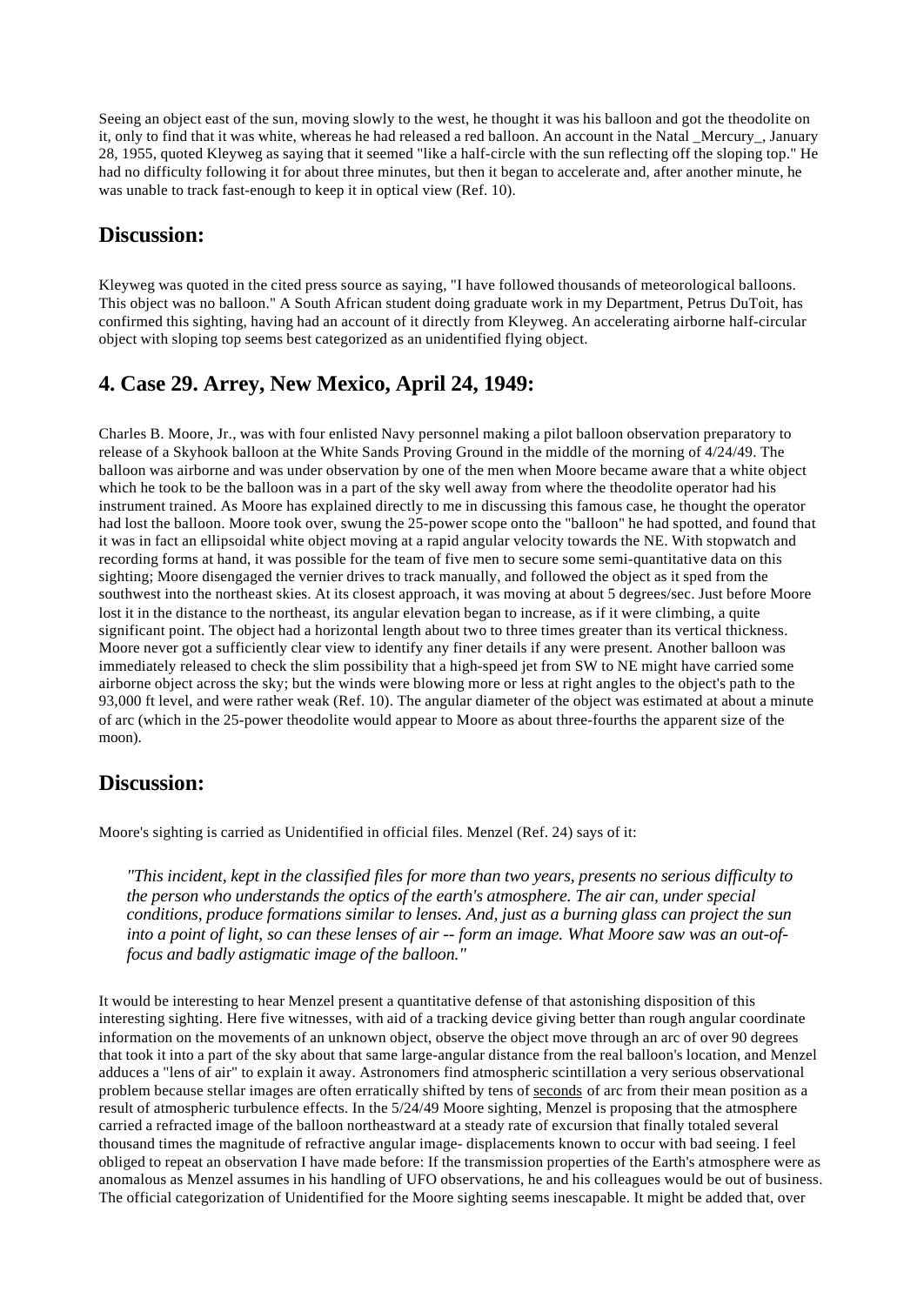the years, there have been very many UFO observations of significant nature from the vicinity of White Sands Proving Ground, many involving instrumental tracking, many made by experienced observers. A long and impressive list of them could easily be compiled, yet all have been slowly lost from official cognizance by a process that is characteristically at the heart of response to the UFO problem.

# **5. Case 30. Admiralty Bay, Antarctica, March 16, 1961:**

This listing of UFO sightings by meteorologists could be extended very considerably by drawing on my file of such cases. To cite just one more that also indicates the global scale of the UFO phenomena, a very unusual luminous unidentified aerial object seen by a meteorologist and others aboard the U.S.S. Glacier at about 6:15 p.m. on 3/16/61 in the Antarctic will be mentioned. I have quite recently received, through French UFO investigator Rene Fouere, a rather detailed summary of this sighting by Brazilian meteorologist Rubens J. Villela, whose earlier account I had seen but paid little attention to (Ref. 10). The point I had missed, prior to reading Villela's detailed description of the circumstances of the sighting, was the very important feature of a low cloud overcast present at about 1500 ft above the sea. With three shipmates on the flying bridge, Villela suddenly saw

*"a multicolored luminous object crossing the sky,"*

an object which for a moment they took to be an unusual meteor.

*"It was egg-shaped, colored mainly reddish at first, and traveled slowly from NE to SW at about 50 degrees above the horizon, on a straight horizontal trajectory. From its frontal part, several multicolored,perfectly straight 'rays' extended backwards, diverging outwards at an angle; green, red, and blue. Most striking of all, it left a long trail of orange color in the form of a perfectly straight tube which gave the distinct impression of being hollow, faintly comparable to a neon light."*

Villela stated in his summary,

#### Then,

*"Suddenly, the object divided in two. It was not an explosion, it was a controlled division in two equal parts, one behind the other, each egg-shaped as before and each radiating outwards its Vshaped lateral rays. Then the object shone with a slightly stronger light, changing color to blue and white, and disappeared completely. That's it -- just disappeared, abruptly."*

His account emphasizes that the boundaries of the object(s) were definite and sharp, not diffuse. Villela's account indicates that a total of six persons were above-decks and saw this striking phenomenon. It is to be emphasized that, in the estimated 10 seconds that this lasted, the object was moving below a cloud deck that lay only about 1500 feet above the sea, so that, for the reported elevation angle of about 50 degrees, the slant range from observers to object was perhaps of the order of 2000 ft. Villela had the subjective impression that the egg-shaped initial form was about as big as a small airplane.

### **Discussion:**

In a recent book aimed at showing that a majority of the most interesting UFOs are an atmospheric-electrical plasma related to ball lightning, Philip J. Klass (Ref. 39) cites the preceding case as a good example of the sort of observation which he feels he can encompass in his "plasma-UFO" hypothesis. To the extent that he treats only the breakup into two parts, he has some observational basis for trying to interpret this as something akin to ball lightning. But almost at that point the similarity ends as far as meteorologically recognized characteristics of ball lightning go. The highly structured nature of the object and its rays, its size, its horizontal trajectory, its presence in a foggy area with low stratiform clouds free of thunderstorm activity scarcely suggest anything like ball lightning. Nor does this account suggest any meteoric phenomenon at sub-cloud altitudes. I would regard this as just one more of a baffling array of inexplicable aerial phenomena which span so wide a range of characteristics that it is taxing to try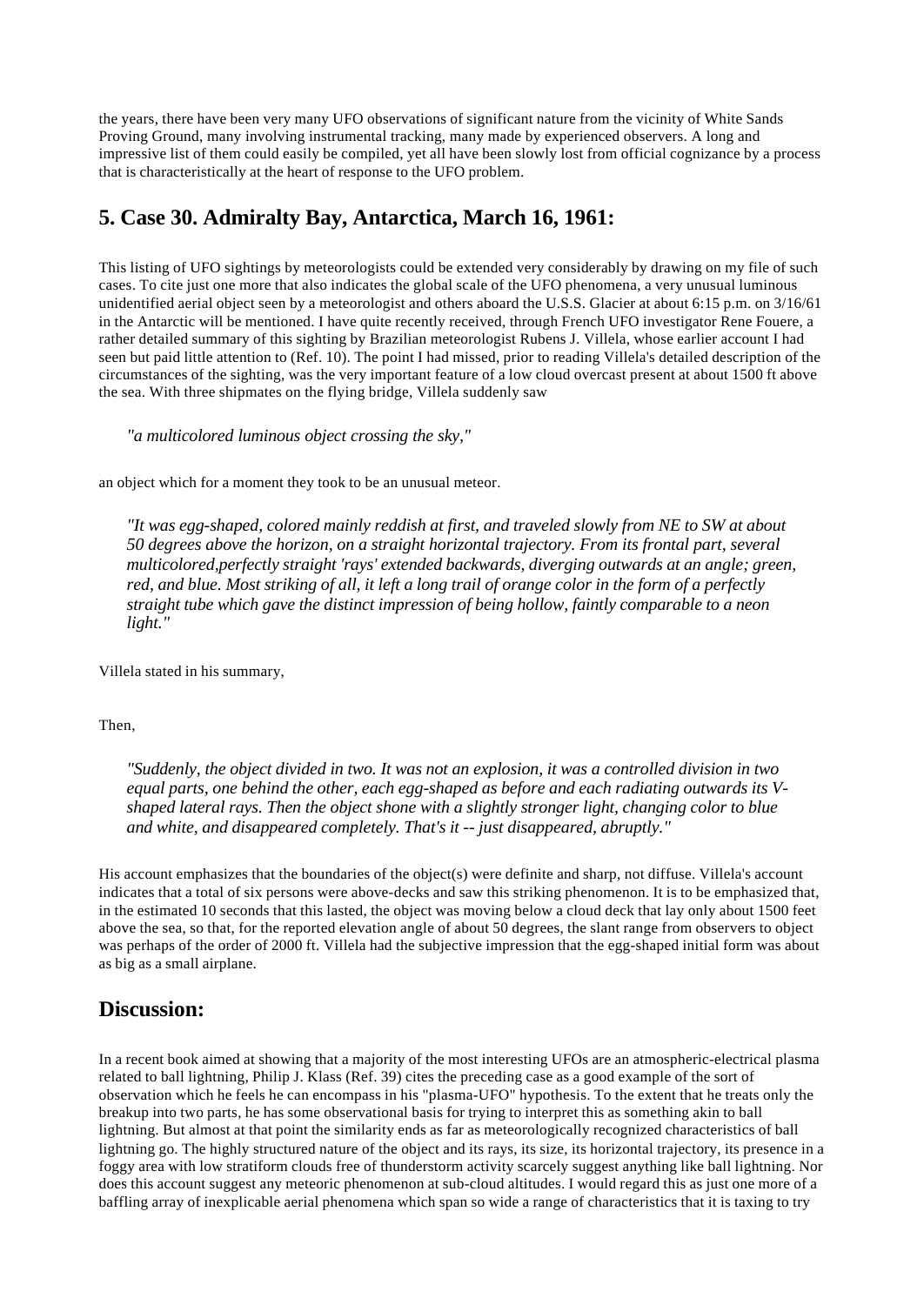to invent any single hypothesis to rationalize them all. The full spectrum of UFO phenomena will, I predict, come as a shock to every scientist who takes the necessary time to look into the wealth of reports accumulated in various archives over the past two decades and more. Official assertions to the effect that UFO reports in no way defy explanation in terms of present scientific and technological knowledge are, in my opinion, entirely unjustified. The Villella sighting seems a case in point. And meteorologists do see UFOs, as the foregoing cases should suggest.

# **DON'T WEATHER BALLOONS AND RESEARCH BALLOONS ACCOUNT FOR MANY UFOs?**

Probably the most categorical statement ever made attributing UFO observations to balloons appeared in a \_Look\_ magazine article by Richard Wilson in February 1951, entitled, "A Nuclear Physicist Exposes Flying Saucers." Dr. Urner Liddel, then affiliated with the Navy cosmic ray research program using the large Skyhook balloons, was quoted as saying, "There is not a single reliable report of an observation (of a UFO) which is not attributable to the cosmic balloons." When one considers the large number of UFO reports already on record by 1951 in which reliable airlines pilots, military personnel, and other credible witnesses have observed unidentified objects wholly unlike a high-altitude, slowly drifting pear shaped Skyhook balloon, that assertion appears very curious. Neverthe less, that many persons have misidentified Skyhook balloons and even the smaller weather balloons used in routine meteorological practice is unquestioned. A Skyhook seen against the twilight sky with back illumination yields a strangely luminous, hovering object which many observers, especially if equipped with binoculars, were unprepared to identify correctly in the 1946-51 period when Skyhook operations were tied up with still-classified programs. To this extent, Liddel's point is reasonable; but his sweeping assertion fails to fit the facts, then or now.

Actually, in official case-evaluations, one finds Skyhook balloons invoked relatively infrequently compared with "weather balloons." But in many of the latter cases, the balloon hypothesis is strained beyond the breaking point. The official criterion used (Ref. 7, p. 135) is extremely loose:

*"If an object is reported near a balloon launch site within an hour after the scheduled launch times, it is classed as a balloon."*

with no specification of heights, shapes, distances, etc. Using such a criterion, it is easy to see why so many "balloon" explanations figure in the official summaries. There are even "balloon" UFOs whose speed, when inferred from the report, comes out to be supersonic! The tiny candles or flashlight bulbs hung on pilot balloons for nighttracking have been repeatedly made the basis for explanations of what witnesses described as huge luminous objects at close range. Within only days of this writing, I have checked out such a case near Tucson where four adult witnesses saw, on July 2, 1968, a half- moon-shaped orange-red object hovering for several minutes at what they estimated to be a few hundred feet above terrain and perhaps a few miles away over open desert. They watched it tip once, right itself, then accelerate and rise over a mountain range and pass off into the distance in some tens of seconds. Because a weather balloon had been released earlier (actually about an hour and forty-five minutes earlier) from the Tucson airport Weather Bureau station, the official explanation, published in the local press, was that the witnesses had seen a "weather balloon". A pilot balloon of the small type (30-gram) used in this instance rises at about 600 ft/min, the tiny light on it becomes invisible to the naked eye beyond about 10,000 ft slant- range, and the upper-level winds weren't even blowing toward the site in question. Also the angular size estimated for the observed reddish half-moon was about twice the lunar diameter, and some said about four times larger. A pilot balloon light would have to be within about 20-30 feet to appear this large. Yet such a case will enter the files (if even transmitted to higher echelons) as a "balloon", swelling the population of curious balloon- evaluations in official files.

### **1. Case 31. Ft. Monmouth, N.J., September 10, 1951:**

It is clear from Ruppelt' s discussions (Ref. 5) that a series of radar and visual sightings near Ft. Monmouth on 9/10/51 and the next day were of critical importance in affecting official handling of the UFO problem in the ensuing two-year period. Many details from the official file on these sightings are now available for scientific scrutiny (Ref. 7). Here, a sighting by two military airmen flying in a T-33 near Ft. Monmouth will be selected from that series of events because the sighting was eventually tagged as a weather balloon. As with any really significant UFO case, it would require far more space than can be used here to spell out adequately all relevant details, so a very truncated account must be employed. While flying at 20,000 ft from a Delaware to a Long Island airbase, the two men in the T-33 spotted an object "round and silver in color" which at one stage of the attempted intercept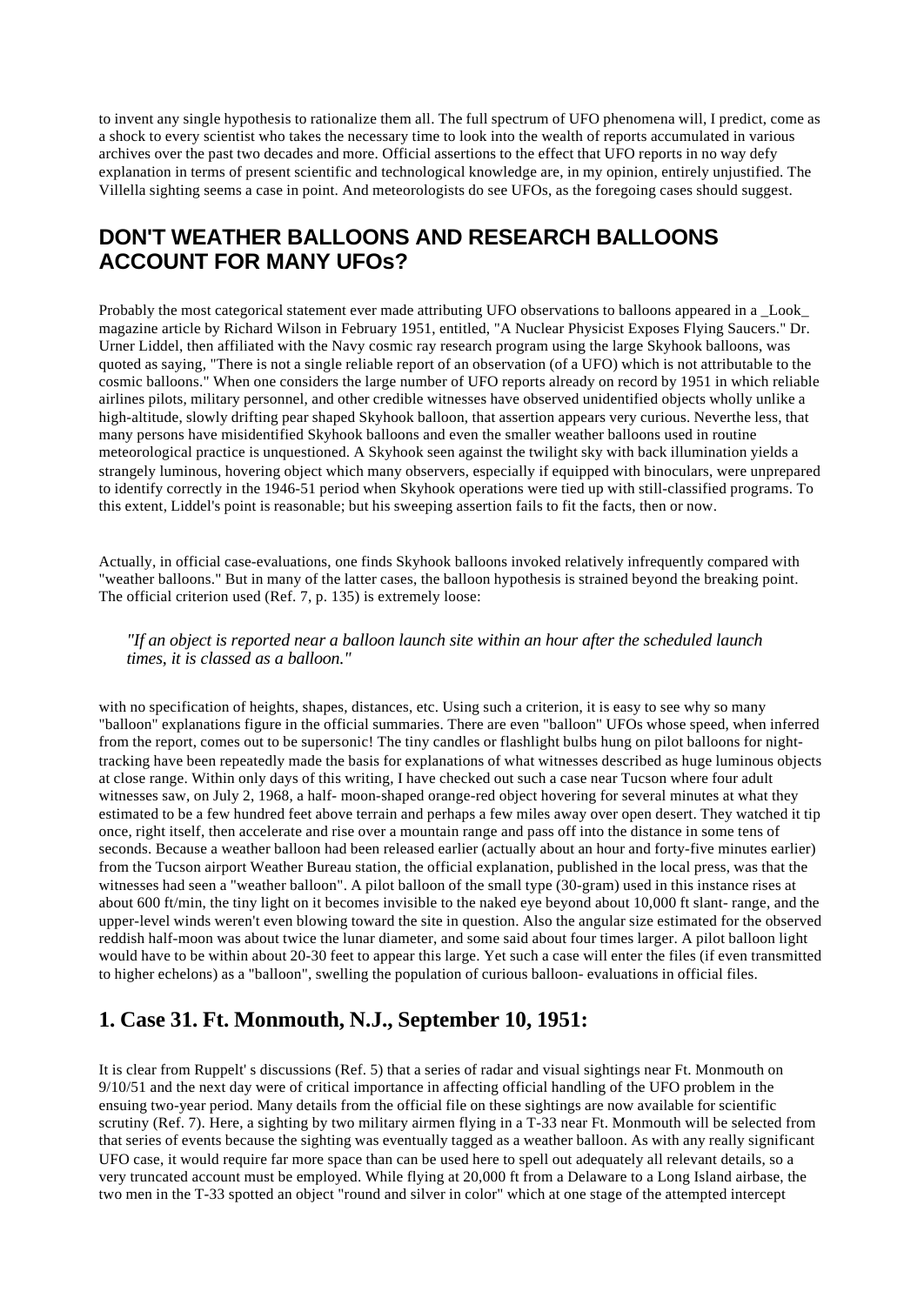appeared flat. The T-33 was put into a descending turn to try to close on the object but the latter turned more tightly (the airmen stated) and passed rapidly eastward towards the coast of New Jersey and out to sea. A pair of weather balloons (probably radiosonde balloons but no information thereon given in the files) had been released from the Evans Signal Laboratory near Ft. Monmouth, and the official evaluation indicates that this is what the airmen saw.

However, it is stated that the balloons were released at 1112 EDST, and the sighting began at about 1135 EDST with the T-33 over Point Pleasant, N.J. In that elapsed time, a radiosonde balloon, inflated to rise at the 800-900 ft/min rate used for such devices, would have attained an altitude of about 17-18,000 ft, the analysis notes. From this point on, the official analysis seems to be built on erroneous inferences. The airmen said that, as they tried to turn on the object, it appeared to execute a 120-degree turn over Freehold, N.J., before speeding out over the Atlantic. But from the upper winds for that day, it is clear that the Ft. Monmouth balloon trajectory would have taken it to the northeast, and by 1135, it would have been about over the coast in the vicinity of Sea Bright. Hence, at no time in the interval involved could the line of sight from T-33 to balloon have intersected Freehold, which lies about 15 miles WSW of the balloon release- point. Instead, had the airmen some how seen the radiosonde balloon from Pt. Pleasant, it would have lain to about their N or NNE and would have stayed in about that sector until they passed it. Furthermore, the size of the balloon poses a serious difficulty for the official analysis. Assuming that it had expanded to a diameter of about 15 feet as it ascended to about the 18,000-ft level, it would have subtended an arc of only 0.6 min, as seen from the T-33 when the latter passed over Pt. Pleasant. This angular size is, for an unaided eye, much too small to fit the airmen's descriptions of what they tried to intercept. In a press interview (Ref. 40), the pilot, Wilbert S. Rogers of Columbia, Pa., said the object was "perfectly round and flat" and that the center of the disc was raised "about six feet" and that it appeared to be moving at an airspeed of the order of 900 mph. The entire reasoning on which the balloon evaluation is elaborated fails to fit readily established points in the official case-summary.

### **Discussion:**

The possibility that a pilot can be misled by depth perception errors and Coordinate-reference errors to misconstrue a weather balloon as a fast- maneuvering object must always be kept in mind. But in the Ft. Monmouth instance, as in many others that could be discussed in detail, there is a very large gap between the balloon hypothesis and the facts. The basic sighting-report here is quite similar to many other daytime sightings by airborne observers who have seen unconventional disc-like objects pass near their aircraft.

# **2. Case 32. Odessa, Wash., December 10. 1952:**

According to an official case-summary (Ref. 7, Rept. 10), two airmen in an F-94 "made visual and radar contact with a large, round white object larger than any known type of aircraft" near 1915 PST on 12/10/52 near Odessa. The radar operator in the F-94 had airborne radar contact with the object for 15 minutes, and during that same interval, ground radar was also tracking it. The summary states that "the object appeared to be level with the intercepting F-94 at 26,000 to 27,000 ft," and it is pointed out that "a dim reddish-white light came from the object as it hovered, reversed direction almost instantaneously and then disappeared." It is stated that the skies were clear above 3000 ft. The official evaluation of this incident is "Possible Balloon", although the report notes that no upperair research balloon was known to be in the area on this date. The principal basis for calling it a balloon was the observers' description of "large, round and white and extremely large", and it was remarked that the instrument package on some balloon flights is capable of yielding a radar return.

### **Discussion:**

To conclude that this was a "Possible Balloon" just on the basis of the description, "large, round and white and extremely large", and thereby to ignore the instantaneous course reversal and the inability of a 600-mph jet to close with it over a period of 15 minutes seems unreasonable. We may ignore questions of wind speeds at the altitude of the object and the F-94 because both would enjoy the same "tail wind effect". In 15 minutes, the F-94 would be capable of moving 150 miles relative to any balloon at its altitude. On the other hand, airborne radar sets of that period would scarcely detect a target of cross-section represented by the kinds of instrument packages hung on balloons of the Skyhook type, unless the aircraft were within something like 10 or 15 miles of it. Yet it is stated that the F-94 was pursuing it under radar contact for a time interval corresponding to an airpath ten times that distance. Clearly, categorizing this unknown as a "balloon" was incompatible with the reported details of the case.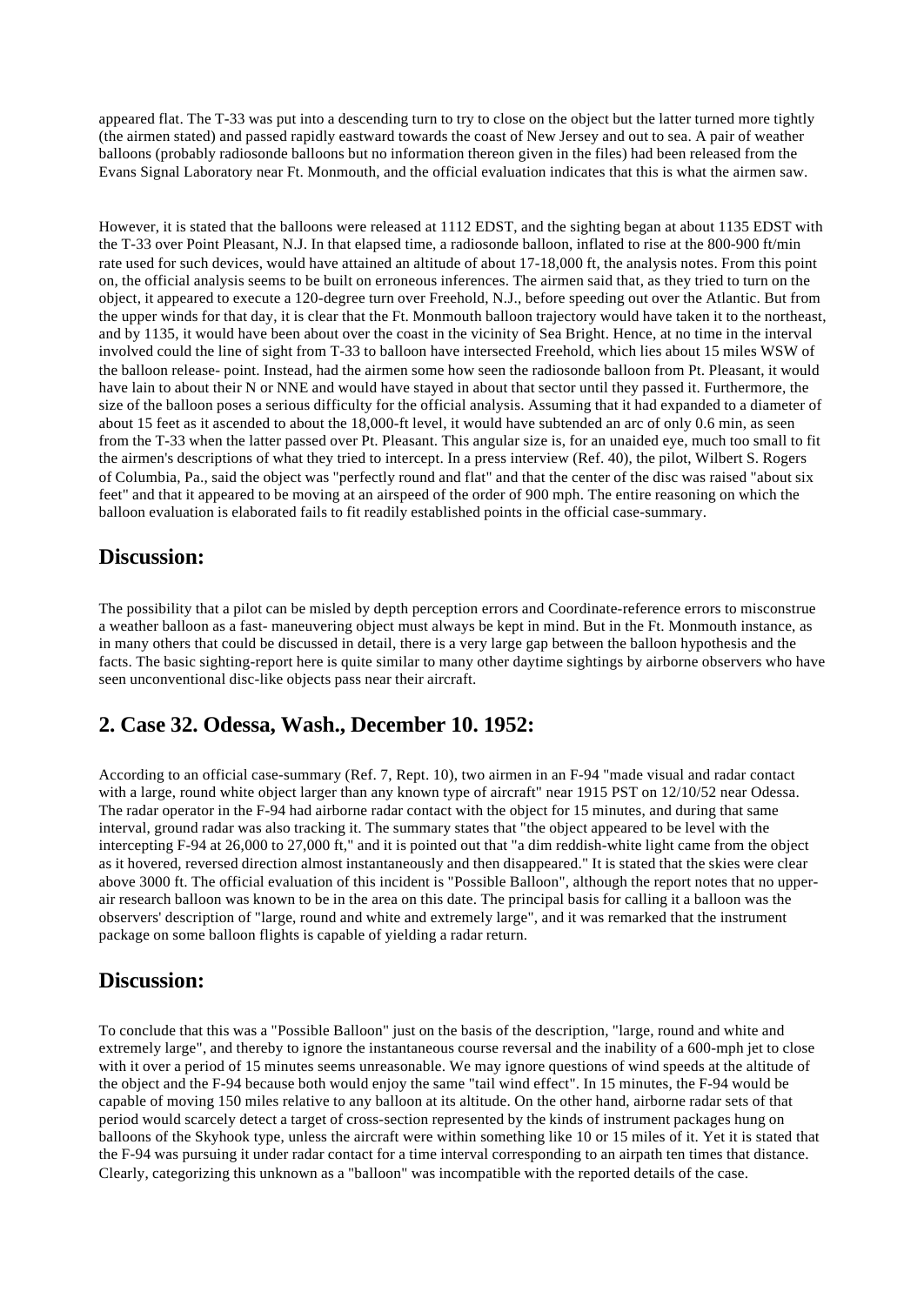On the other hand, there seems no reason to take seriously Menzel's evaluation of this Odessa F-94 sighting (Ref. 25, p. 62). Menzel evidently had the full file on this case, for he adds a few details beyond those in Ref. 7, details similar to those in Ruppelt's account of the case (Ref. 5):

*"Dim reddish-white lights seemed to be coming from 'windows' and no trail or exhaust was visible. The pilot attempted to intercept but the object performed amazing feats -- did a chandelle in front to of the plane, rushed away, stopped, and then made for the aircraft on a collision course at incredible speed."*

He indicates that after the pilot banked to avoid collision he could not again locate it visually, although another brief radar contact was obtained. Having recounted those and other sighting details, Menzel then offers his interpretation:

*"In the east, Sirius was just rising over the horizon at the exact bearing of the unknown object. Atmospheric refraction would have produced exactly the phenomenon described. The same atmospheric conditions that caused the mirage of the star would have caused anomalous radar returns."*

Now stars just above the viewer's horizon do scintillate and do undergo turbulent image-displacement, but one must consider quantitative matters. A refractive excursion of a stellar image through even a few minutes of arc would be an extremely large excursion. To suggest that a pilot would report that Sirius did a chandelle is both to forget realities of astronomy and to do injustice to the pilot. In fact, however, Menzel seems to have done his computations incorrectly, for it is easily ascertained that Sirius was not even in the Washington skies at 7:15 p.m. PST on 12/10/52. It lay at about 10 degrees below the eastern horizon. A further quite unreasonable element of Menzel's explanation of the Odessa case is his easy assertion that the radar returns were anomalous results of the "atmospheric conditions". Aircraft flying at altitudes of 26,000 ft do not get ground returns on level flight as a result of propagation anomalies. These extreme forcings of explanations recur throughout Menzel's writings; one of their common denominators is lack of attention to relevant quantitative factors.

# **3. Case 33. Rosalia, Wash., February 6, 1953:**

Another official case-summary of interest here is cited by Menzel (Ref. 25, p. 46). Keyhoe (Ref. 4), who studied the case-file on it much earlier, gives similar information, though in less detail. A B-36, bound for Spokane was over Rosalia, Wash., at 1:13 a.m. when, as Menzel describes it,

*"the pilot ... sighted a round white light below him, circling and rising at a speed estimated at 150 to 200 knots as it proceeded on a southeast course."*

Menzel states that the B-36

*"made a sharp descending turn toward the light, which was in view for a period of three to five minutes."*

The light was blinking, and Keyhoe mentions that the blink-interval was estimated at about 2 seconds.

Menzel concurs in the official evaluation of this as a "weather balloon", noting that a pilot balloon had been released at Fairchild AFB at 1:00 a.m., and remarking that the

*"winds aloft at altitudes of 7,000 to 10,000 ft were from the northwest at a speed of about fifty knots."*

He says that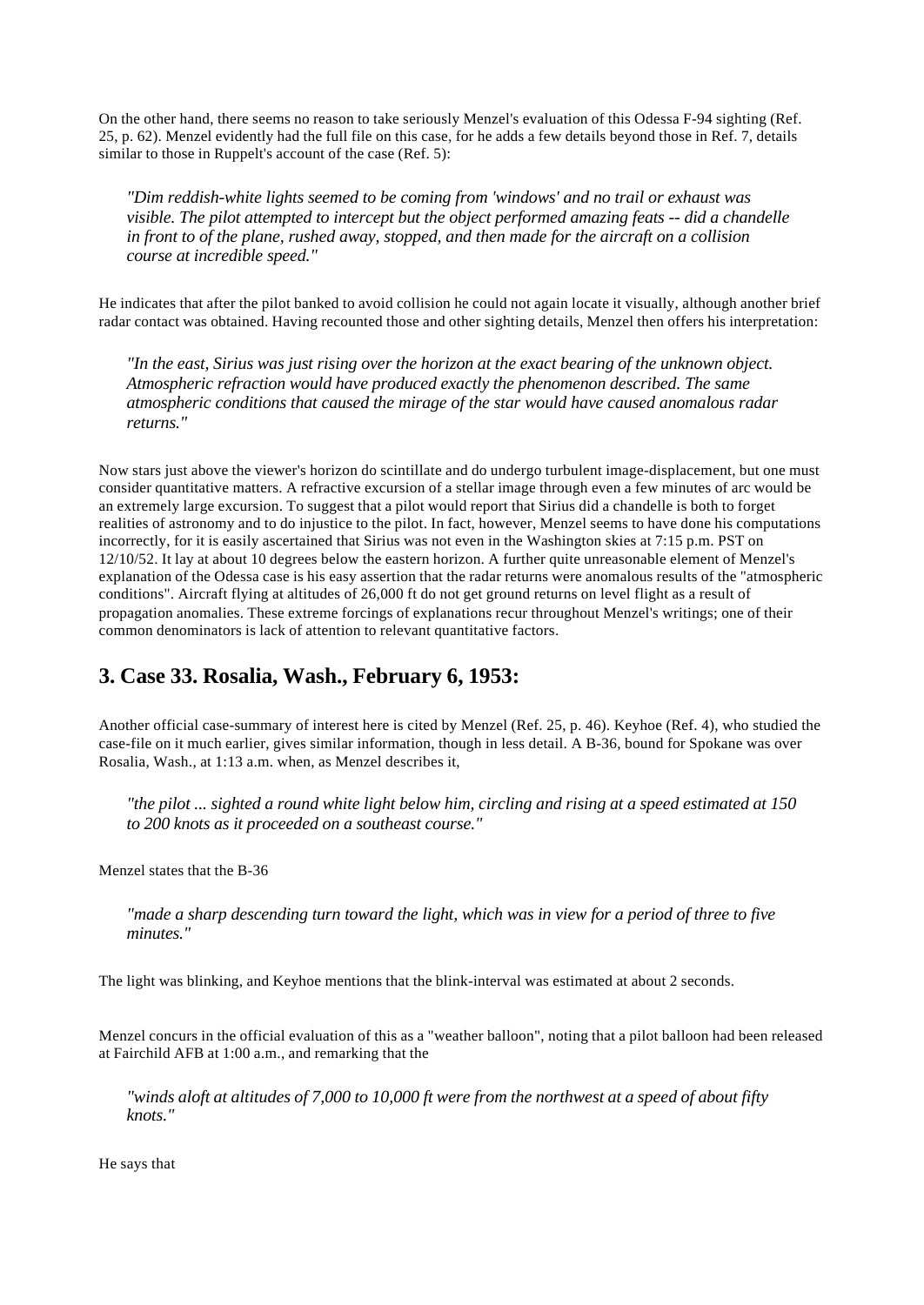*"computation showed that the existing winds would have carried the balloon to the southeast, and it would have been over Rosalia, which is 12.5 nautical miles southeast of Fairchild, in about fifteen minutes."*

In fact, Rosalia lies 33 statute miles SSE of Fairchild, or about twice as far as Menzel indicates. The net drift of the balloon cannot be deduced simply from the winds in the 7-10,000-ft layer; and, in fact, an examination of the upperwind data for that area on February 6 indicates that the winds at lower levels were blowing out of the southwest. The trajectory of the balloon would have taken it initially east-north-east, then east, and finally curving back to the southeast as it got up to near the 10,000-ft levels. By that time, it would have been already east of Spokane, nowhere near Rosalia.

The small light (candle or flashlight bulb) used on night pibal runs is almost invisible to the naked eye beyond a few miles' distance. (A 1-candle source at 3000 ft is equivalent to a star of about the first magnitude. At 6 miles, then, one finds that the same source equals the luminosity of a sixth- magnitude star, the limit of human vision under the most favorable conditions. For a pilot, looking out of a cockpit with slight inside glare to spot a 1-candle source against a dark back ground would require that the source be only a few miles away.) At some 30 miles, the B-36 pilot could not have seen the small light on a balloon east of Spokane.

#### Menzel states that

*"the balloon carrie white running lights which accounted for the blinking described, and the circling climb of the UFO is typical of a balloon's course."*

Neither inference is supportable. The light used on pilot balloons is a steady source; only if one were right above it, with its random swing causing intermittent occultation, would one ever perceive blinking. But then, flying at B-36 speeds, the pilot would have swept over the sector of perceptible occultation in only a matter of seconds. Yet here the pilot watched it for a reported 3-5 minutes. Furthermore, "circling climb" cannot be called "typical of a balloon's course." The balloon trajectory is controlled by the ambient wind shears and only with unusually strong directional shears would a pilot flying a straight course perceive a pilot balloon to be "circling."

In all, there appear to be so many serious difficulties with the balloon explanation for the Rosalia sighting that it is not possible to accept Menzel's statement:

*"Thus all the evidence supports ATIC's conclusion that the UFO was a weather balloon."*

#### **4. Case 34. Boston. Mass., June 1, 1954:**

At 0930 EDST, a Paris-New York TWA Constellation was passing near Boston when the cockpit crew spotted "a large, white-colored disc-like object" overhead (Ref. 41). Capt. Charles J. Kratovil, copilot W. R. Davis, and flight engineer Harold Raney all watched it for a total time of 10 minutes as they flew on their own southwestward course to New York. They would occasionally lose it behind overlying clouds. Knowing that they were flying into headwinds, they concluded that it could not be any kind of balloon, so they radioed the Boston airport control tower, which informed him that jets were scrambled and saw the object, but could not close with it.

After landing in New York, Capt. Kratovil was informed that official spokesmen had attributed the sighting to a "weather balloon" released from Grenier AFB, in New Hampshire.

#### **Discussion:**

I am still in the process of trying to locate Kratovil to confirm sighting details; but the fact that four newspaper accounts for that day give the same information about the major points probably justifies acceptance of those points. From upper-wind data for that area and time, I have confirmed the presence of fairly strong flow from the WSW aloft, whence Kratovil's press comment, "If this was a weather balloon, it's the first time I ever saw one traveling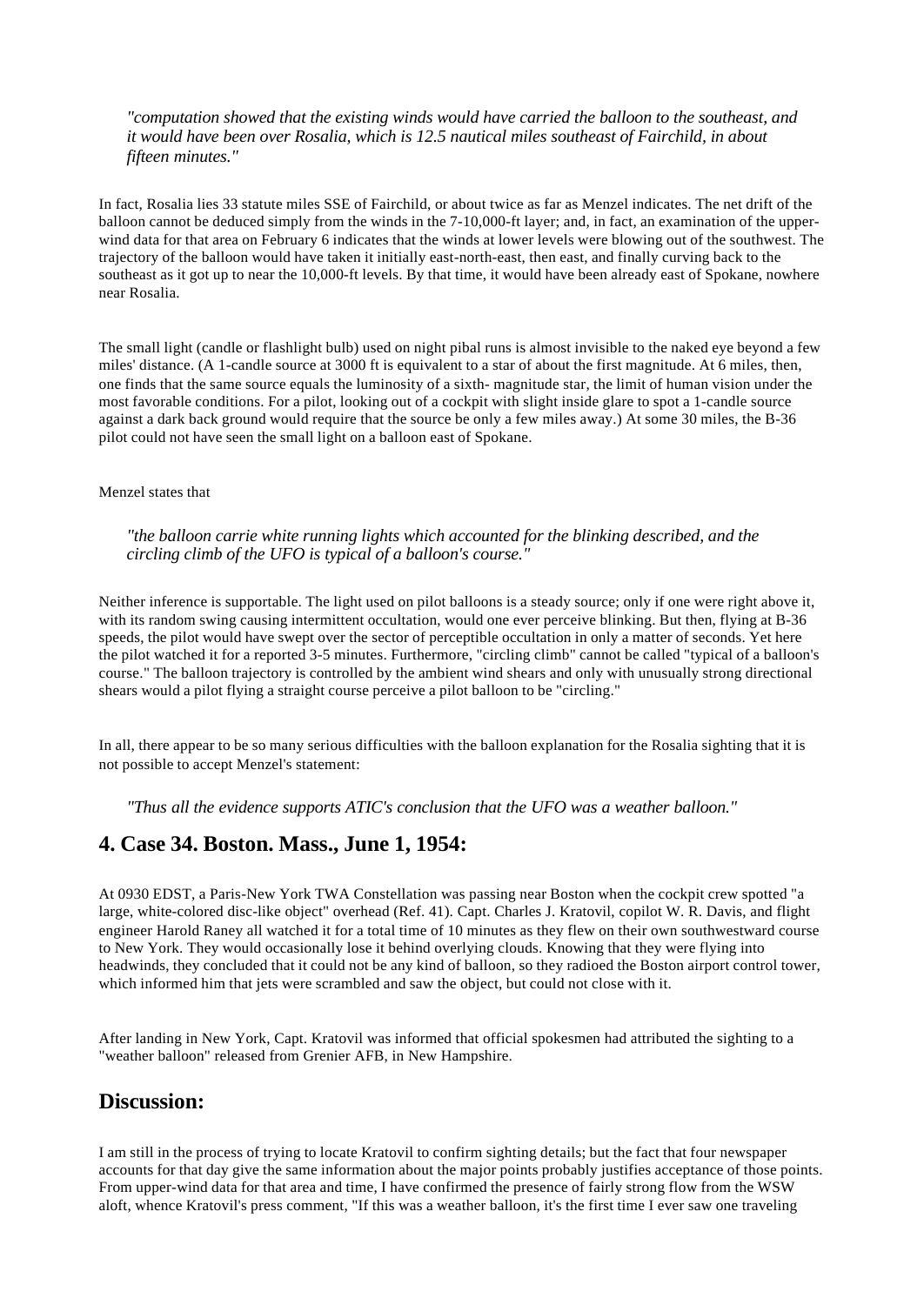against the wind," seems reasonable. The cruising speed of a Constellation is around 300 mph, so during the reported 10 minutes' duration of the crew's sighting, they moved about 50 miles relative to the air, so it would have been impossible for them to have kept a weather balloon in sight for this long. Furthermore, it was about 1.5 hours after scheduled balloon- release time, so that even a small balloon would have either burst or passed to altitudes too high to be visible. Finally, with flow out of the southwest sector from surface to above 20,000 ft, any balloon from Grenier AFB would have been carried along a trajectory nowhere near where the TWA crew spotted the "large, white-colored, disc-like object" overhead. 5. In my files are many other "balloon" cases from the past twenty years, cases that ought never have been so labeled, had the evaluators kept relevant quantitative points in mind. To ignore most of the salient features of a sighting in order to advance an easy "balloon" explanation is only one more of many different ways in which some very puzzling UFO observations have been shoved out of sight.

# **WHY AREN'T UFOs EVER TRACKED BY RADAR?**

The skeptic who asks this question, and many do, is asking a very reasonable question. With so much radar equipment deployed all over the world, and especially within the United States, it seems sensible to expect that, if there are any airborne devices maneuvering in our airspace, they ought to show up on radars once in a while. They do indeed, and have been doing so for all of the two decades that radar has been in widespread use. Here, as with so many other general misconceptions about the true state of the UFO problem, we encounter disturbingly large amounts of misinformation. As with other categories of UFO misinformation, the only adequate corrective is detailed discussion of large numbers of individual cases. Only space limitations preclude discussion of dozens of striking radar-tracking incidents involving UFOs, both here and abroad; they do exist.

# **1. Case 35. Fukuoka, Japan, October 15, 1948:**

A very early radar-UFO case, still held as an official Unidentified, involved an attempted interception of the unknown object by an F-61 flying near Fukuoka, Japan, at about 11:00 p.m. local time on 10/15/48. The official file on this incident is lengthy (Ref. 42); only the highlights can be recounted here. The F-61 (with pilot and radar operator) made six attempts to close with the unknown, from which a radar return was repeatedly obtained with the airborne radar. Each time the radarman would get a contact and the F-61 pilot tried to close, the unknown would accelerate and pass out of range. Although the radar return seemed comparable to that of a conventional aircraft,

*"the radar observer estimated that on three of the sightings, the object traveled seven miles in approximately twenty seconds, giving a speed of approximately 1200 mph."*

In another passage, the official case-file remarks that

*"when the F-61 approached within 12,000 feet, the target executed a 180 degree turn and dived under the F-61."*

adding that

*"the F-61 attempted to dive with the target but was unable to keep pace."*

The report mentions that the unknown

*"could go almost straight up or down out of radar elevation limits,"*

and asserts further that

*"this aircraft seemed to be cognizant of the whereabouts of the F-61 at all times..."*

The F-61 airmen, 1st Lt. Oliver Hemphill (pilot) and 2d Lt. Barton Halter (radarman) are described in the report as being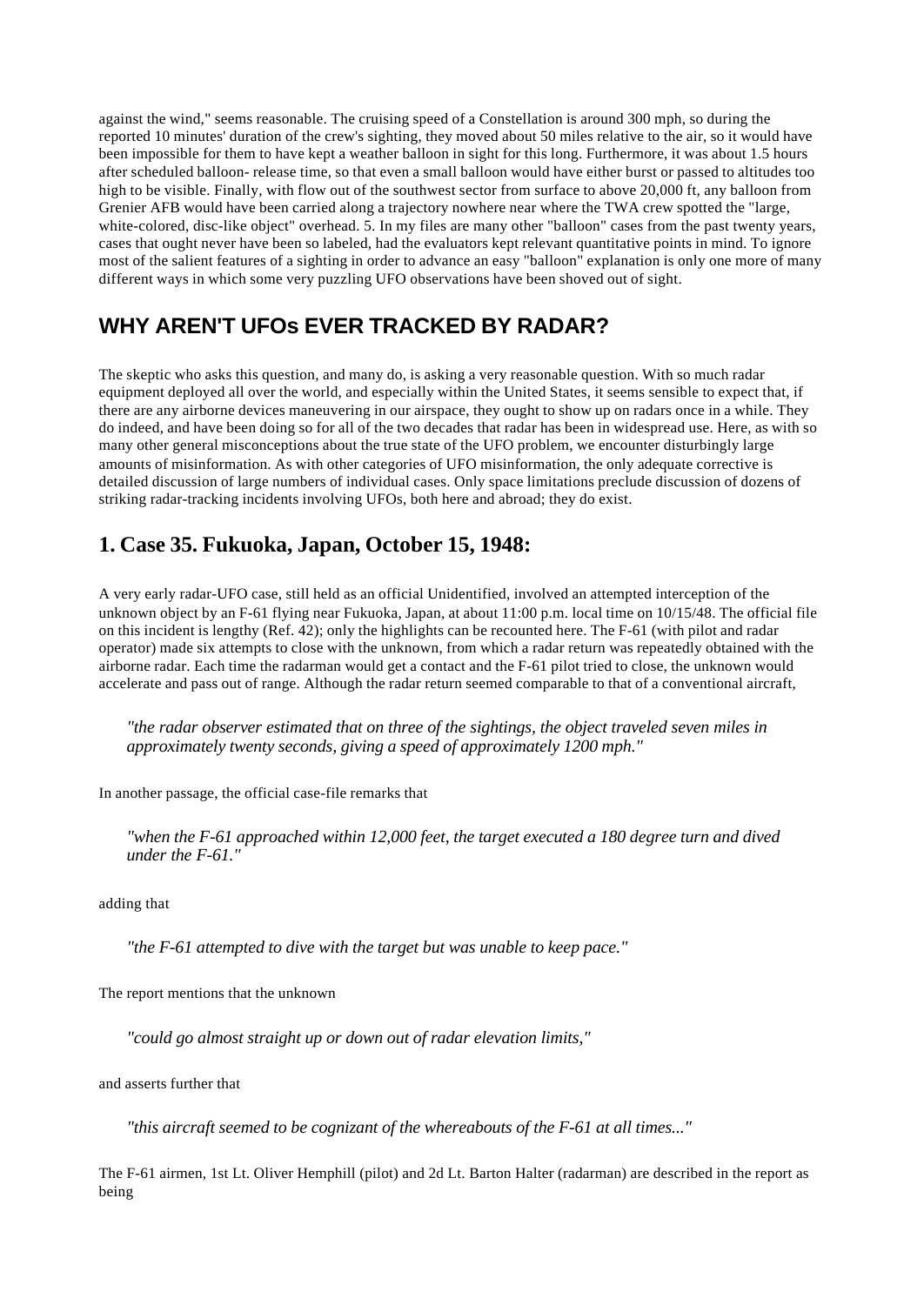*"of excellent character and intelligence and are trained observers."*

Hemphill, drawing on his combat experience in the European theater, said that

*"the only aircraft I can compare our targets to is the German ME-163."*

The airmen felt obliged to consider the possibility that their six attempted intercepts involved more than one unknown. Hemphill mentions that, in the first attempted intercept,

*"the target put on a tremendous burst of speed and dived so fast that we were unable to stay with it."*

After this head-on intercept, Hemphill did a chandelle back to his original 6000-ft altitude and tried a stern interception,

*"but the aircraft immediately outdistanced us. The third target was spotted visually by myself,"*

Hemphill's signed statement in the case-file continues.

*"I had an excellent silhouette of the target thrown against a very reflective undercast by a full moon. I realized at this time that it did not look like any type of aircraft I was familiar with, so I immediately contacted my Ground Control Station..."*

which informed him there were no other known aircraft in the area. Hemphill's statement adds further that,

*"The fourth target passed directly over my ship from astern to bow at a speed of roughly twice that of my aircraft, 200 mph. I caught just a fleeing glimpse of the aircraft; just enough to know that he had passed on. The fifth and sixth targets were attempted radar interceptions, but their high rate of speed put them immediately out of our range."*

(Note the non-committal terminology that treats each intercept target as if it might have been a separate object.) A sketch of what the object looked like when seen in silhouette - against the moonlit cloud deck is contained in the file. It was estimated to be about the size of a fighter aircraft, but had neither discernible wings nor tail structures. It was somewhat bullet- shaped, tapered towards the rear, but with a square-cut aft end. It seemed to have "a dark or dull finish".

#### **Discussion:**

Ground radar stations never detected the unknown that was seen visually and contacted by airborne radar. The report indicates that this may have been due to effects of "ground clutter", though the F-61 was seen intermittently on the ground units. The airmen stated that no exhaust flames or trail were seen from this object with its "stubby, clean lines". The total duration of the six attempted intercepts is given as 10 minutes. We deal here with one of many cases wherein radar detection of an unconventional object was supported by visual observation. That this is carried as Unidentified cannot surprise one; what is surprising is that so many other comparable instances are on record, yet have been ignored as indicators of some scientifically intriguing problem demanding intensive study.

# **2. Case 36. Nowra, Australia, September, 1954:**

The first UFO case to command general press attention in the Australian area seems to have been a combined radarvisual sighting wherein the pilot of a Hawker Seafury from Nowra Naval Air Station visually observed two unknown objects near him as he flew from Canberra to Nowra (Ref. 43). Press descriptions revealed only that the pilot said "the two strange aircraft resembling flying saucers" were capable of speeds much beyond his Seafury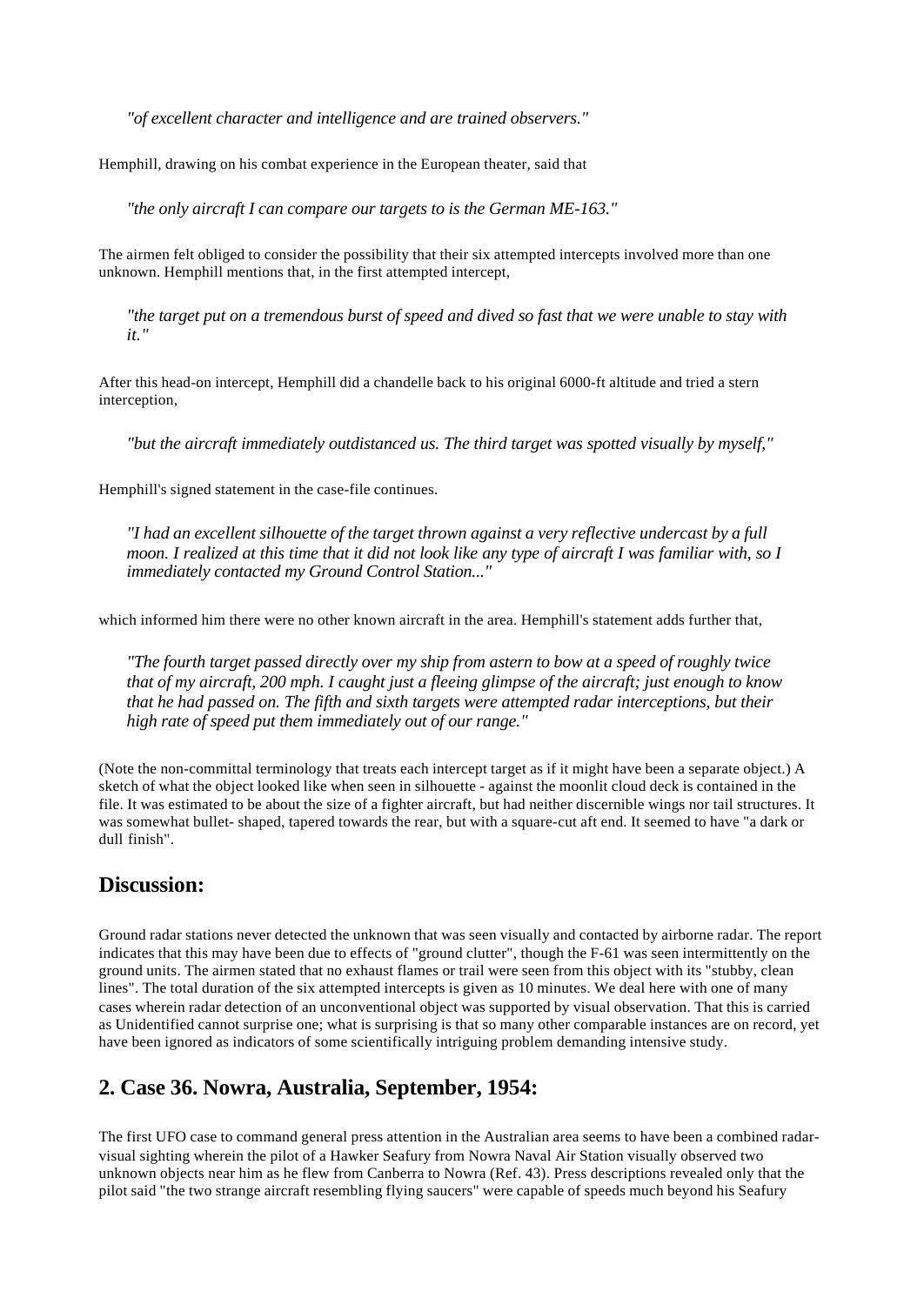fighter. He saw them flying nearby and contacted Nowra radar to ask if they had him on their scope; they informed him that they had three separate returns, at which juncture he described the unidentified objects. Under instructions from the Nowra radar operator, he executed certain maneuvers to identify himself on the scope. This confirmed the scope-identity of his aircraft vs. the unknowns. As he executed the test maneuvers, the two unknowns moved away and disappeared. No explanation of this incident was offered by Naval authorities after it was widely reported in Australian and New Zealand papers about three months after it occurred.

### **Discussion:**

It is mildly amusing that the press accounts indicated that

*"the pilot, fearing that he might be ragged in the wardroom on his return if he abruptly reported flying saucers, called Nowra by radio and asked whether the radar screen showed his aircraft."*

Only after getting word of three, not one, radar blips in his locality did he radio the information on the unknowns, whose configuration was not publicly released. This is in good accord with my own direct experience in interviewing Australian UFO witnesses in 1967; they are no more willing than Americans to be ridiculed for seeing something that is not supposed to exist.

# **3. Case 37. Capetown South Africa, May 23, 1953:**

In November 1953, the South African Air Force released a brief announcement concerning radar-tracking of six successive passes of one or more unknown high-speed objects over the Cape. On January 1, 1967, in a transoceanic shortwave broadcast from South Africa, the authenticity of this report was confirmed, though no additional data beyond what had been cited earlier were presented. In the six passes, the target's altitude varied between 5,000 and 15,000 ft, and its closest approach varied between 7 and 10 miles. Speeds were estimated at over 1200 mph, well beyond those of any aircraft operating in that area at that time.

# **Discussion:**

This report, on which the available information is slim, is cited to indicate that not only visual sightings but also radar sightings of seemingly unconventional objects appear to comprise a global phenomenon. By and large, foreign radar sightings are not readily accessible, and not easily cross- checked. Zigel (Ref. 38) briefly mentions a Russian incident in which both airborne and ground-based radar tracked an unidentified in the vicinity of Odessa, on April 4, 1966, the ground-based height-finding radar indicating altitudes of well over 100,000 ft. Such reports, without accessory information, are not readily evaluated, of course.

# **4. Case 38. Washington, D.C., July 19, 1952:**

By far the most famous single radar-visual sighting on record is the one which occurred late in the evening of July 19, and early on July 20, 1952, in the vicinity of Washington, D.C. (Refs. 2, 4, 5, 10, 24, 25). A curiously similar incident occurred just one week later. The official explanation centered around atmospheric effects on radar and light propagation. Just before midnight on July 19/20, CAA radar showed a number of unidentified targets which varied in speed (up to about 800 mph) in a manner inconsistent with conventional aircraft. A number of experienced CAA radarmen observed these returns, and, at one juncture, compatible returns were being received not only at the ARTC radar but also on the ARS radar in a separate location at Washington National Airport, and on still a third radar at Andrews AFB. Concurrently, both ground and airborne observers saw unidentifiable lights in locations matching those of the blips on the ground radar.

# **Discussion:**

I have interviewed five of the CAA personnel involved in this case and four of the commercial airline pilots involved, I have checked the radiosonde data against well-known radar propagation relations, and I have studied the CAA report subsequently published on this event. Only an extremely lengthy discussion would suffice to present the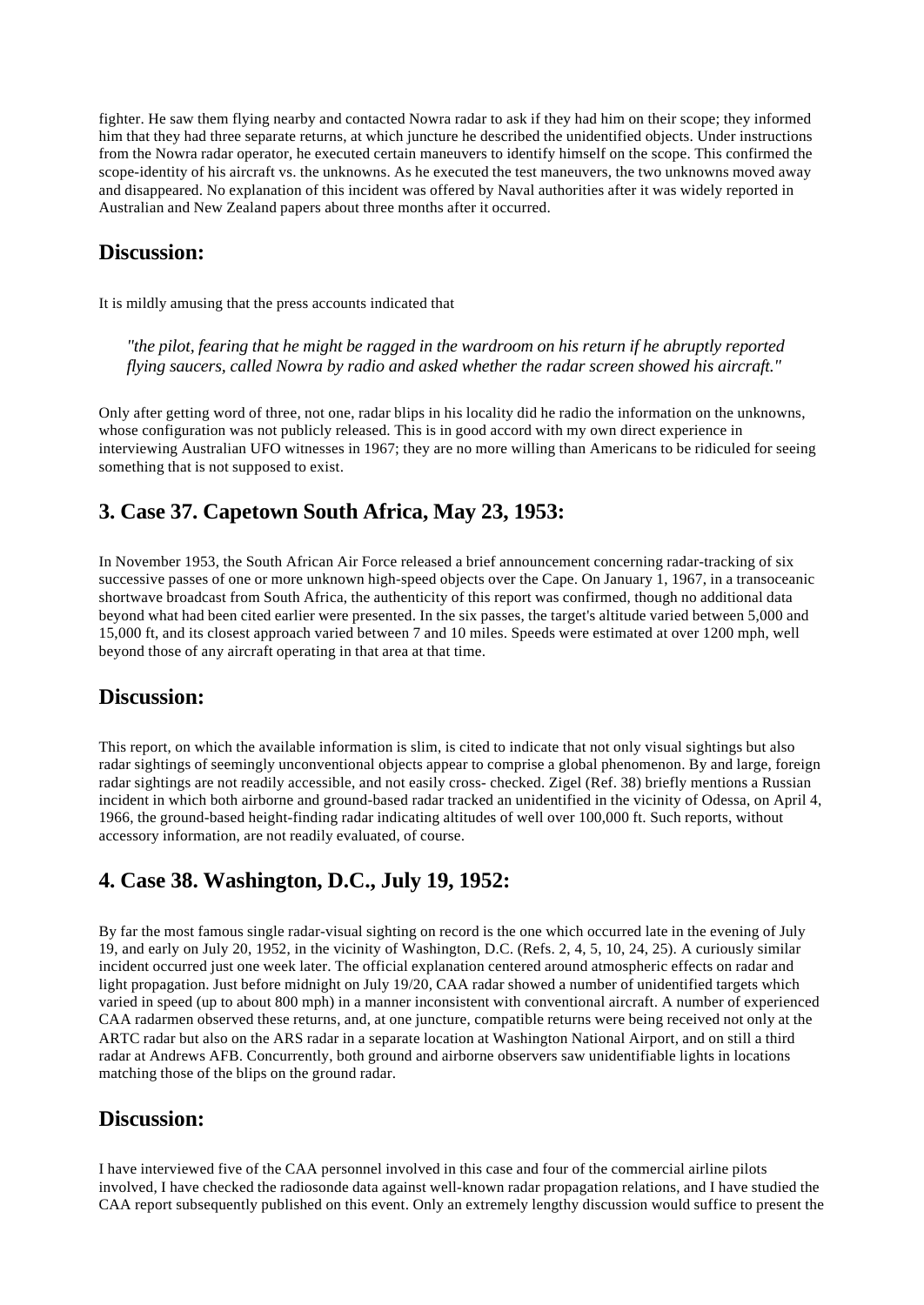serious objections to the official explanation that this complex sighting was a result of anomalous radar propagation and refractive anomalies of the mirage type. The refractive index gradient, even after making allowance for instrument lag, was far too low for "ducting" or "trapping" to occur; and, still more significant, the angular elevations of the visually observed unknowns lay far too high for radar- ducting under even the most extreme conditions that have ever been observed in the atmosphere. Some of the pilots, directed by ground radar to look for any airborne objects, saw them at altitudes well above their own flight altitudes, and these objects were maneuvering in wholly unconventional manner. One crew saw one of the unknown luminous objects shoot straight up, and simultaneously the object' s return disappeared from the ARTC scope being watched by the CAA radar operators. The official suggestion that the same weak (1.7"C) low-level "inversion" that was blamed for the radar ducting could produce miraging effects was quantitatively absurd, even if one overlooks the airline-pilot sightings and deals only with the reported ground-visual sightings. From the CAA radar operators I interviewed, as well as from the pilots I talked to about this case, I got the impression that the propagation-anomaly hypothesis struck them as quite out of the question, then and now. In fact, CAA senior controller Harry G. Barnes, who told me that the scope returns from the unknowns

*"were not diffuse, shapeless blobs such as one gets from ground returns under anomalous propagation."*

but were strong, bright pips, said that

*"anomalous propagation never entered our heads as an explanation."*

Howard S. Conklin, who, like Barnes, is still with FAA, was in the control tower that night, operating an entirely independent radar (short-range ARS radar) . He told me that what impressed him about the sighting that night was that they were in radio Communication with airlines crewmen who saw unidentified lights in the air in the same area as unknowns were showing up on his tower radar, while simultaneously he and Joseph Zacko were viewing the lights themselves from the tower at the D.C. Airport. James M. Ritchey, who was at the ARTC radar with Barnes and others, confirmed the important point that simultaneous radar fixes and pilot-sightings occurred several times that night. He shared Barnes' view that the experienced radar controllers on duty that night were not being fooled by ground returns in that July 19 incident. Among the airlines crewmen with whom I spoke about this event was S.C. Pierman, then flying for Capitol Airlines. He was one of the pilots directed by ground radar to search in a specific area for airborne objects. He observed high speed lights moving above his aircraft in directions and locations matching what the CAA radar personnel were describing to him by radio, as seen on their radars. Other airline personnel have given me similar corroborating statements. I am afraid it is difficult to accept the official explanations for the famous Washington National Airport sightings.

#### **5. Case 39. Port Huron, Mich., July 29, 1952:**

Many of the radar cases for which sighting details are accessible date back to 1953 and preceding years. After 1953, official policies were changed, and it is not easy to secure good information on subsequent cases in most instances. A radar case in which both ground-radar and airborne radar contact were involved occurred at about 9:40 p.m. CST on 7/29/52 (Refs. 4, 5, 7, 10, 25). From the official case summary (Ref. 7) one finds that the unknown was first detected by GCI radar at an Aircraft Control and Warning station in Michigan, and one of three F-94s doing intercept exercises nearby was vectored over towards it. It was initially coming in out of the north (Ref. 5, 25), at a speed put at over 600 mph. As the F-94 was observed on the GCI scope to approach the unknown, the latter suddenly executed a 180 degree turn, and headed back north. The F-94 was by then up to 21,000 ft, and the pilot spotted a brilliant multicolored light just as his radarman got a contact. The F-94 followed on a pursuit course for 20 minutes (Ref. 7) but could never close with the unknown as it continued on its northbound course. At the time of first radar lock on, the F-94 was 20 miles west of Pt. Huron, Mich. The GCI scope revealed the unknown to be changing speed erratically, and at one stage it was evidently moving at a speed of over 1400 mph, according to Menzel (Ref. 25), who evidently drew his information from the official files. Ruppelt (Ref. 5) states that when the jet began to run low on fuel and turned back to its base, GCI observed the unknown blip slow down, and shortly after it was lost from the GCI scope.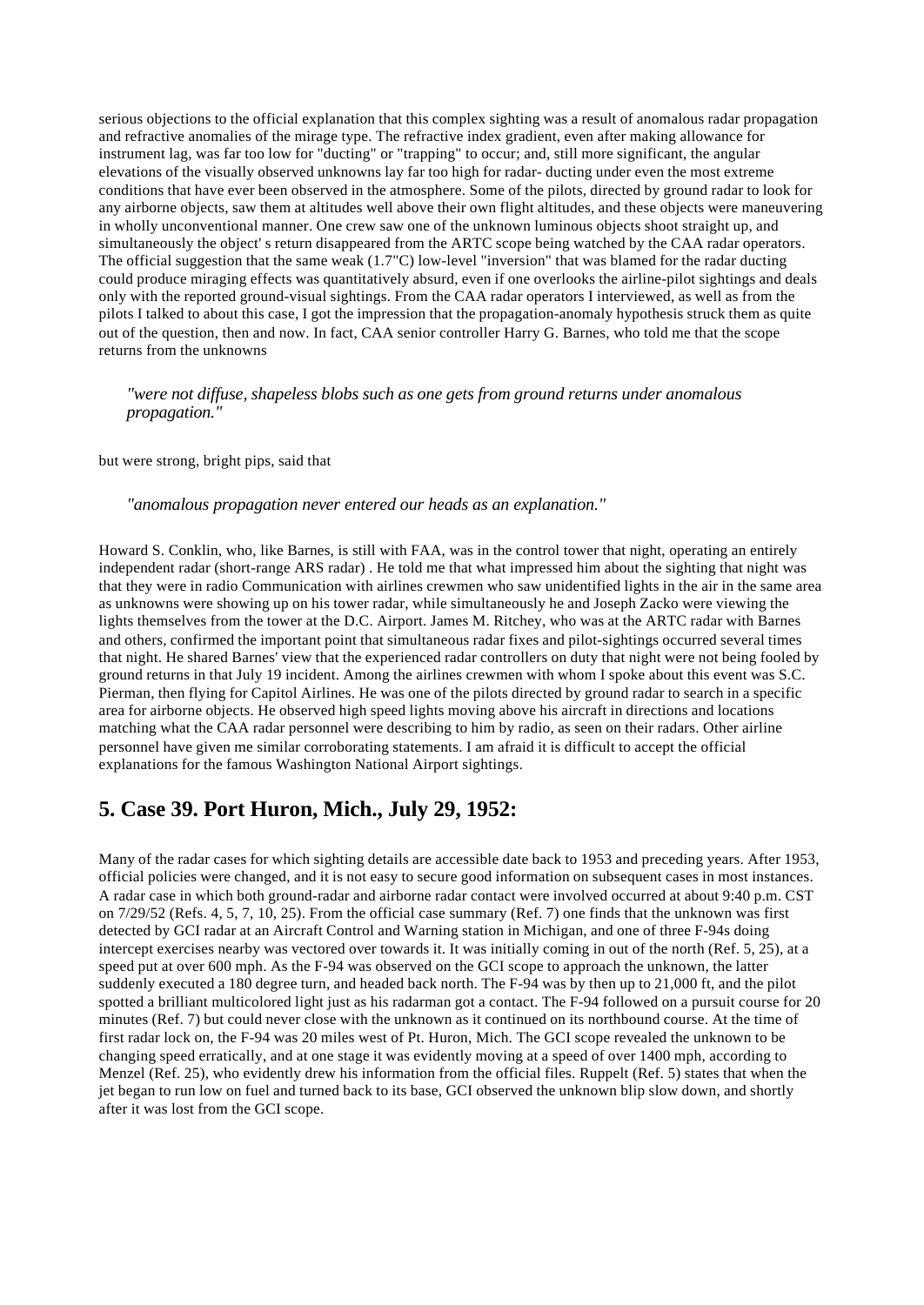### **Discussion:**

This case is still carried as an official Unknown. The case summary (Ref. 7) speculates briefly on whether it could have been

*"a series of coincident weather phenomena affecting the radar equipment and sightings of Capella, but this is stretching probabilities too far."*

Menzel, however, asserts that the pilot did see Capella, and that the air borne and ground radar returns

*"Were merely phantom returns caused by weather conditions."*

No suggestion is offered as to how any given meteorological condition could jointly throw off radar at the ground and radar at 21,000 feet, no suggestion is offered to account for 180 degree course-reversal exhibited by the blip on the GCI scope just as the F-94 came near the unknown, no suggestion of how propagation anomalies could yield the impression of a blip moving systematically northward for 20 minutes (a distance of almost 100 miles, judging from reported F-94 speeds), with the F-94 return following along behind it. With such ad hoc explanations, one could explain away almost any kind of sighting, regardless of its content. I have examined the radiosonde sounding for stations near the site and time of this incident, and see nothing in them that would support Menzel's interpretations. I have queried experienced military pilots and radar personnel, and none have heard of anything like "ground returns" from atmospheric conditions with aircraft radar operated in the middle troposphere. If Menzel is not considering ground-returns, in the several cases of this type which he explains away with a few remarks about "phantom radar returns", then it is not clear what else he might be thinking of. One does have to have some solid target to get a radar return resembling that of an aircraft. Refractive anomalies of the "angel" type have very low radar cross-section and would not mislead experienced operators into confusing them with aircraft echoes.

6. Many other cases might be cited where UFOs have appeared on radar under conditions where no acceptable conventional explanation exists. Ref. 7 has a number of them. Hall (Ref. 10) has about 60 instances in which both radar and visual sightings were involved. A December 19, 1964 case at Patuxent River NAS is one that I have checked on. It involved three successive passes of an unknown moving at speeds estimated at about 7000 mph. It is an interesting case, one that came to light for somewhat curious reasons. A low overcast precluded any visual sightings from control tower personnel, so this is not a radar-visual case. I found no conventional explanation to account for it.

It has to be stressed that there are many ways in which false returns can be seen on radarscopes, resulting not only from ducting of ground returns but also from interference from other nearby radars, from internal electronic signals within the radar set, from angels and insects (weak returns), etc. Hence each case has to be examined independently. After studying a number of official evaluations of radar UFO cases, I get the impression that there would probably be more radar Unknowns if there were less tendency to quickly explain them away by qualitative arguments that overlook pertinent quantitative matters. Even at that, there are too many conceded unknowns in official files to be ignored. A famous case in UFO annals involved a B-29 over the Gulf of Mexico, where several unknowns were tracked on the airborne scopes and were seen simultaneously by crew men, moving under the aircraft as they passed by (Refs. 4, 10, 25). This one is still carried as Unidentified in official files. Still another famous combined radarvisual case, which Hynek has termed "one of the most puzzling cases I have studied," occurred between Rapid City and Bismarck on August 5, 1953. It involved both ground and airborne radar and ground and airborne visual sightings, but is far too long and complex to recapitulate here.

Perhaps the above suffices to indicate that UFOs are at times seen on radar and have been seen for many years. The question of why we don't hear a great deal about such sightings, especially with newer and more elaborate surveillance radars, is a reasonable question. Some of the answers to that one are posed by the statement of Dr. Robert M. L. Baker, Jr., in these proceedings. Other parts of the answer must be omitted here.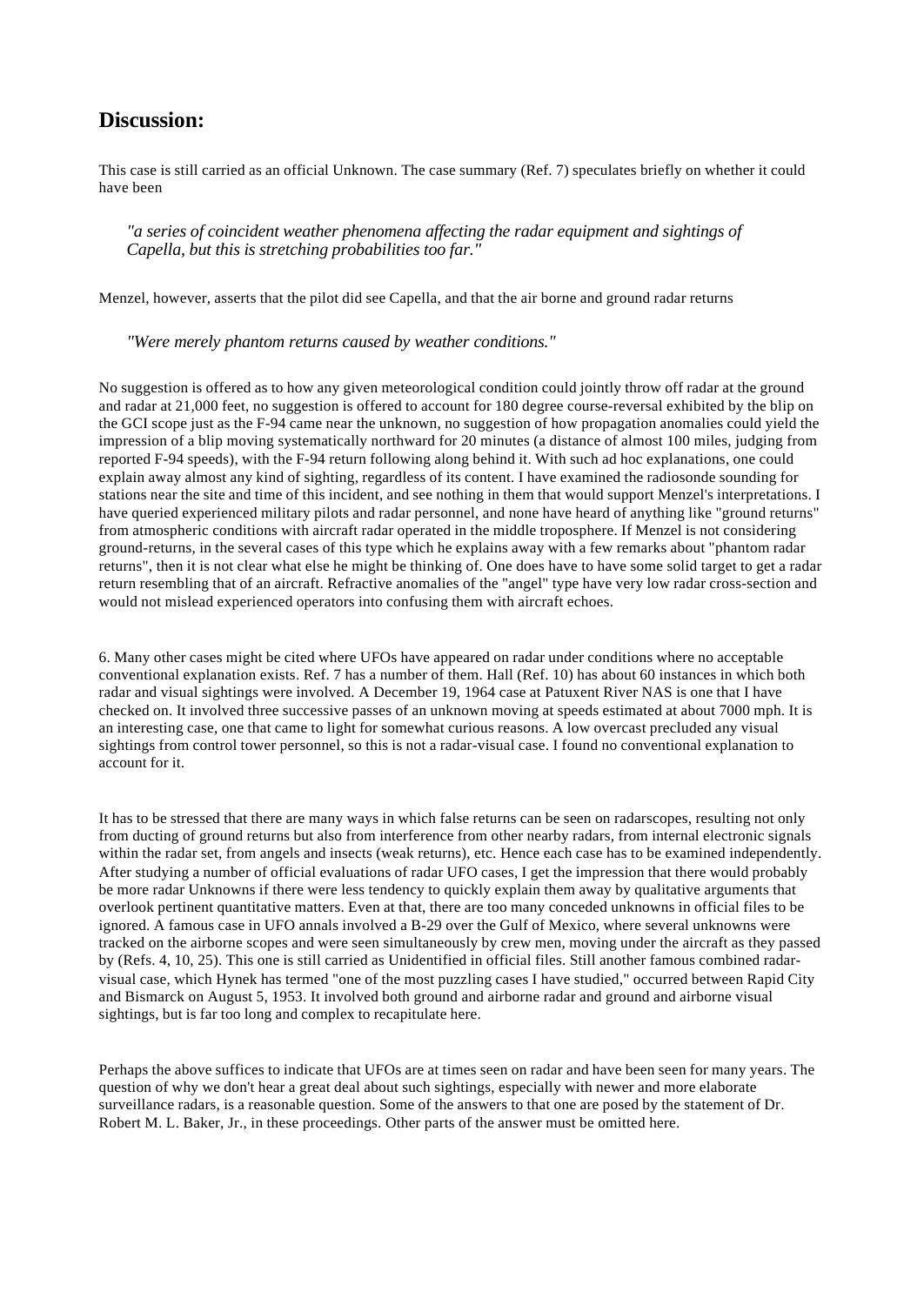# **WHY AREN'T THERE NUMEROUS PHOTOS OF UFOs IF THEY REALLY EXIST?**

Here is a question for which I regard available answers as still unsatisfactory. I concede that it does seem reasonable to expect that there should, over the past 20 years, be substantially more good photos than are known to exist. Although I do not regard that puzzle as satisfactorily answered, neither do I think that it can be safely concluded that the paucity of good photos disproves the reality of the UFOs. Many imponderables enter into consideration of this question.

# **1. Some general considerations:**

If one had reliable statistics on the fraction of the population that carried loaded cameras with them at any randomly selected moment (I would guess it would be only of the order of one per cent) and had figures bearing on the probability that a UFO witness would think of taking a photo before his observation terminated, then these might be combined with available information on numbers of sightings to attempt crude estimates of the expected number of UFO photos that should have accumulated in 20 years. Then one would need to weight the data for likelihood that any given photo would find its way to someone who would make it known in scientific circles, and then this figure might be compared with the very small number of photos that appear to stand the test of the exceedingly close scrutiny photos demand."

A general rule among serious UFO investigators with whom I have been in touch is that the UFO photo is no better than the photographer (Hall). Many hoax photos have been brought forth. A UFO photo can be sold; this attracts hoax and fraud to an extent not matched in anecdotal accounts. Many photos have been clearly established as fraudulent in nature; far larger numbers seem so suspicious on circumstantial grounds that no serious investigator gives them more than casual attention.

An interesting, even if very crude check on the likelihood of securing photos of UFOs from the general populace is afforded by fireball events. on April 25, 1966, a fireball rated at about magnitude -10, arced northward across the northeastern U.S. From the total geographic area over which this fireball was visually detected, the population count is about 40 million persons. According to one account (Ref. 43), 200 visual accounts were turned in, and I infer that only 6 photos were submitted. The fireball was visible for a relatively long time as meteors go, about 30 seconds, and was, of course, at a great altitude (25 to 110 km). That 6 photos were submitted (at time of publication of the cited article) from a potential population of sighters of 40 million might seem to argue that perhaps we really cannot expect to get many photos of UFOs. However, one of the principal reasons for citing the foregoing is to bring out the difficulties in drawing any firm conclusions. A phenomenon lasting 30 seconds scarcely permits the observer time to collect his wits and to swing into photographic action if he does have a loaded camera. UFO sightings have often extended over much longer than 30 seconds, by contrast, affording far better opportunity to think of snapping a photo. But, on the other hand, sighting a UFO in daytime at close range, judging from my own witness-interviewing experience, is a far more disconcerting and astonishing matter than viewing a brilliant meteor. Thus one can go back and forth, with so little assurance of meaningfulness of any of the relevant weight factors that the end result is not satisfactory. I simply do not know what to think about the paucity of good UFO photos, though I do feel uncomfortable about it.

# **2. Case 40. Corning, Calif., July 4, 1967:**

A case that may shed at least a bit of light on the paucity of photos involves a multiple-witness sighting near dawn at Corning, Calif., on 7/4/67. I have interviewed four witnesses who sighted the object from two separate locations involving lines of sight at roughly right angles, serving to confirm the location of the object as almost directly over Highway 5 just west of Corning. Jay Munger, proprietor of an all-night bowling alley, was having coffee with two police officers, Frank Rakes and James Overton, when he spotted the object through the front window of his place. All three rushed out to the parking lot to observe what they described as a large flattened sphere or possibly footballshaped object, with a brilliant light shining upward from the top and a dimmer light shining down from the underside. The dawn light was such that the object was visible by reflected light even though the object's beams were discernible. It appeared at first to be hovering almost motionless at a few hundred feet above ground, and all three felt it lay about over Hwy. 5 (which estimate proved correct from sightings made on the highway by the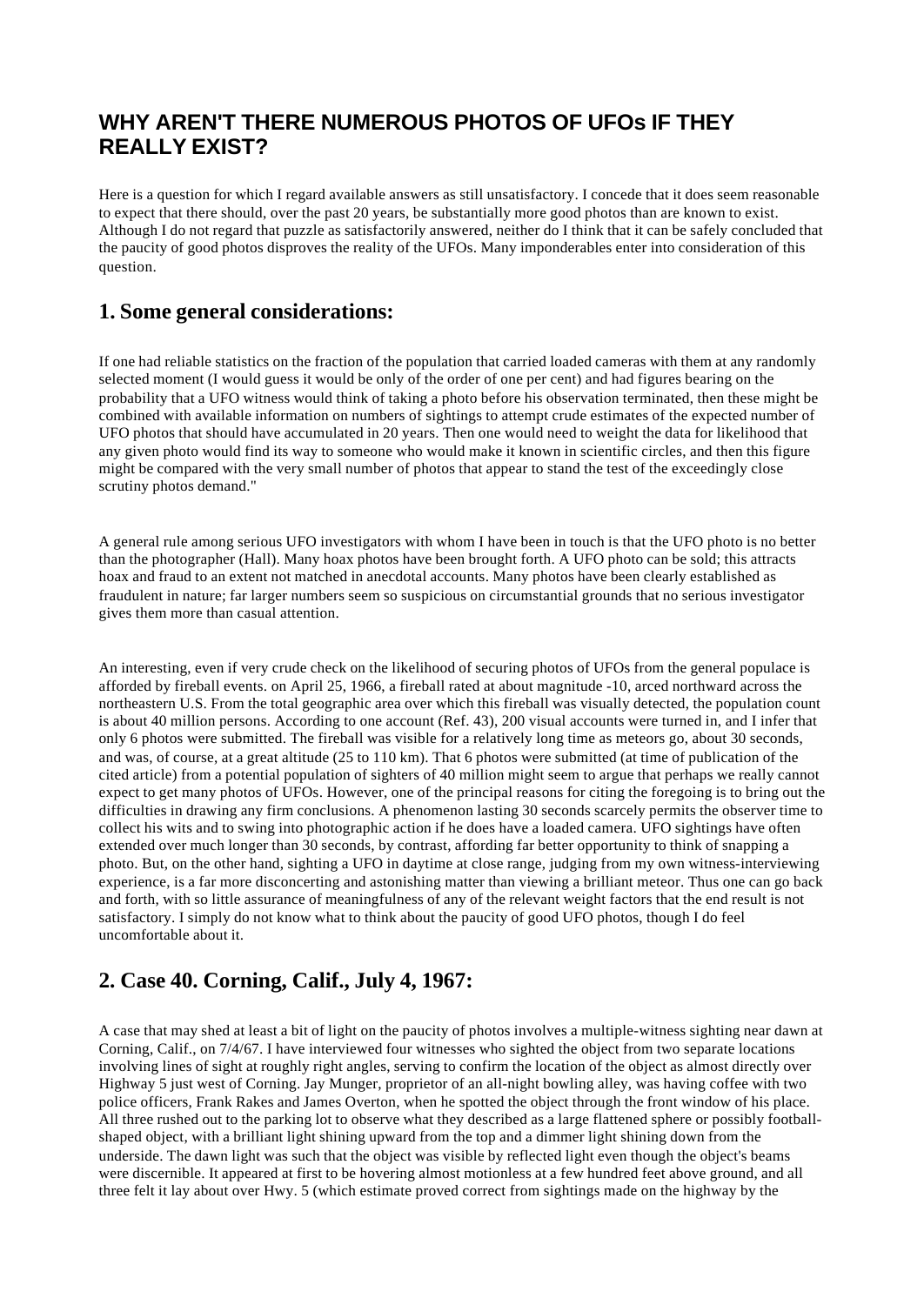independent witnesses). Their estimates of size varied from a diameter of maybe 50 feet to about 100 ft. It was silent, and the three men all emphasized to me that the quiet morning would have permitted hearing any kind of conventional aircraft engines. All three said they had never before seen anything like it. Munger decided to phone his wife to have her see the thing, and by the time he came back out from phoning, the object had moved southward along the highway by about a quarter of a mile or so. At about that juncture, it began to accelerate, and moved off almost horizontally, passing out of sight to the south in an additional time estimated at about 10-20 seconds.

This case is relevant to the photo question since Officer Overton was on duty and had in his patrol car both binoculars and a loaded camera. When I asked him why he didn't try to get a picture of the object, he admitted that he was so astonished by the object that he never even thought of dashing for the camera. I asked Munger to go through the motions that would yield a time estimate of the period he was inside phoning, to get a rough notion of how long Overton, along with Rakes, looked at it without thinking of the camera. The time was thus estimated by Munger as about a minute and a half, possibly two minutes.

#### **Discussion:**

It may be hazardous to try to draw any conclusions from such a case, but I do think it suggests the uncertainty we face in trying to assess the likelihood of any given witness getting a photo of a UFO he happens to see. A colleague of mine at the University of Arizona was out photographing desert flowers on a day when a most unusual meteorological event occurred nearby -- a tornado funnel came down from a cloud. Despite having the loaded camera at hand, despite having just been taking other pictures, and despite the great rarity of Arizona tornadoes, that colleague conceded that it wasn't till much later that the thought of getting a photo rose to consciousness, by which time the funnel was long since dissipated.

In the Trinidad, Colo., case of March 23, 1966 (Case 14 above), Mrs. Frank R. Hoch pointed out to me that she had loaded still and movie cameras inside the house, yet never thought about getting a photo. Again, the reason cited was the fascination with the objects being viewed. I think this "factor of astonishment" would have to be allowed for in any attempt to estimate expected numbers of photos, but I would be quite unsure of just how to evaluate the factor quantitatively.

# **3. Case 41. Edwards AFB, May 3, 1957:**

Occasionally, one could argue, UFOs ought to come into areas where there were persons engaged in photographic work, who were trained to react a bit faster, and who would secure some photos. One such instance evidently occurred at Edwards AFB on the morning of 5/3/57. I have managed to locate and interview three persons who saw the resultant photos. The two who observed the UFO and obtained a number of photos of it were James D. Bittick and John R. Gettys, Jr., both of whom I have interviewed. They were at the time Askania cameramen on the test range, and spotted the domed-disc UFO just as they reached Askania #4 site at Edwards, a bit before 8:00 a.m. that day. They immediately got into communication with the range director, Frank E. Baker, whom I have also interviewed, and they asked if anyone else was manning an Askania that could be used to get triangulation shots. Since no other camera operators were on duty at other sites, Baker told them to fire manually, and they got a number of shots before the object moved off into the distance. Bittick estimated that the object lay about a mile away when they got the first shot, though when first seen he put it at no more than 500 yards off. He and Gettys both said it had a golden color, looked somewhat like an inverted plate with a dome on top, and had square holes or panels around the dome. Gettys thought that the holes were circular not square. It was moving away from them, seemed to glow with its own luminosity, and had a hazy, indistinct halo around its rim, both mentioned. The number of shots taken is uncertain; Gettys thought perhaps 30. The object was lost from sight by the time it moved out to about five miles or so, and they did not see it again. They drove into the base and processed the film immediately. All three of the men I interviewed emphasized that the shots taken at the closer range were very sharp, except for the hazy rim. They said the dome and the markings or openings showed in the photos. The photos were shortly taken by Base military authorities and were never seen again by the men. In a session later that day, Bittick and Carson were informed that they had seen a weather balloon distorted by the desert atmospheric effects, an interpretation that neither of them accepted since, as-they stated to me, they saw weather balloons being released frequently there and knew what balloons looked like. Accounts got into local newspapers, as well as on wire services (Ref. 44). An Edwards spokesman was quoted in the \_Los Angeles Times\_ as saying, "This desert air does crazy things." An INS wirestory said, "intelligence officers at Edwards...would say almost nothing of the incident."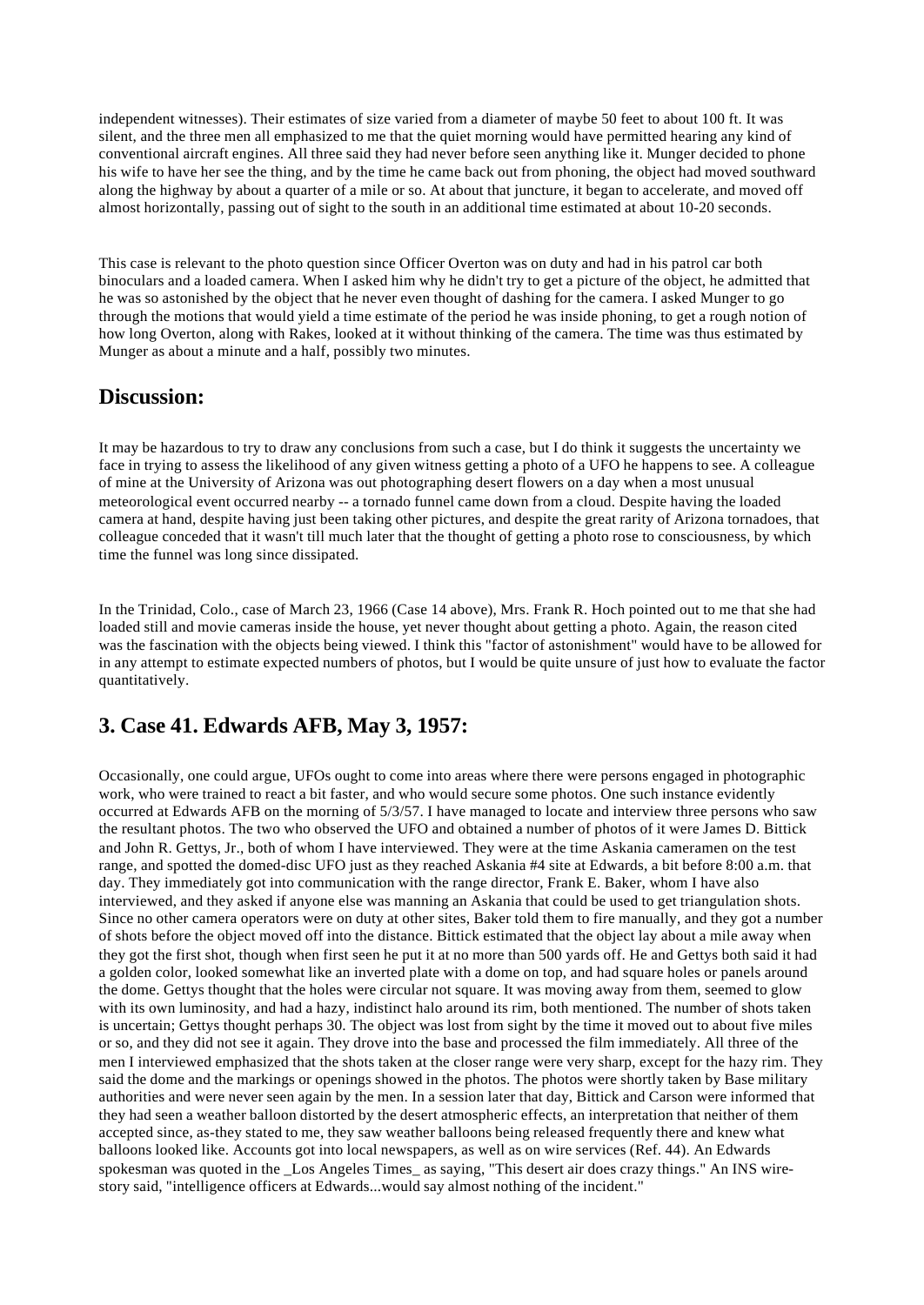### **Discussion:**

I have not seen the photos alleged to have been taken in this incident, I have only interviewed the two who say they took them and a third person who states that he inspected the prints in company with the two Askania operators and darkroom personnel. I sent all of the relevant information on this case to the University of Colorado UFO project, but no checks were made as a result of that, unless done very recently. It would be rather interesting to see the prints.

4. Photographic sky-survey cameras might be expected to get photos of UFOs from time to time. However, one finds that, in many sky-photography programs in astronomy, tracks that do not obviously conform to what is being sought, say meteor-tracks, are typically ignored as probable aircraft. Indeed, a very general pattern in all kinds of monitoring programs operates to bias the system against seeing anything but what it was built to see. Nunn-Baker satellite cameras are only operated when specific satellites are computed to be due overhead, and then the long axis of the field is aligned with the computed trajectory. Anything that crosses the field and leaves a record on the film with an orientation markedly different from the predicted trajectory is typically disregarded. Photographic, radar, and visual observing programs have a large degree of selectivity intentionally built into them in order not to be deluged with unwanted "signals". Hence one must be rather careful in suggesting that our many tracking systems surely ought to detect UFOs. There's much evidence to suggest that, if they did, the signal would be ignored as part of a systematic rejection of unwanted data. Even in the practices of the GOC (Ground Observer Corps), some units received instructions to report nothing but unidentified aircraft. (But for examples of some UFOs that did get into the GOC net, see Hall, Ref. 10.)

Although I am aware of a few photos allegedly showing UFOs, for which I have no reason at present to doubt the authenticity (for example a series of snapshots taken by a brother and sister near Melbourne, Australia, showing a somewhat indistinct disc in various positions), I must emphasize that the total sample is tiny. Compared with that, I have seen dozens of alleged UFO photos which I regard as of dubious origin. Other UFO photos of which I am aware are still in process of being checked in one way or another.

To summarize, I do have the impression that we ought to have more valid UFO photos than the small number of which I am aware.

# **IF UFOs ARE REAL, SHOULDN'T THEY PRODUCE SOME REAL PHYSICAL EFFECTS?**

Again, the answer is that they do. There are rather well-authenticated cases spanning a wide variety of "physical effects." Car-stopping cases are one important class. UFOs have repeatedly been associated with ignition failures and light-failures of cars and trucks which came near UFOs or near which the UFOs moved. I would estimate that one could assemble a list of four or five dozen such instances from various parts of the world. Interference with radios and TV receptions have been reported many times in connection with UFO sightings. There are instances where UFOs have been reported as landing, and after departure, holes in the ground, or depressions in sod or disturbed vegetation patterns have been described. In many such instances, the evident reliability of the witnesses is high, the likelihood of hoax or artifice small. A limited number of instances of residues left behind are on record, but these are not backed up by meaningful laboratory analyses, unfortunately.

A physical effect that does not typically occur under conditions where the description of events might seem to call for it, relates to sonic booms. Although there are on record a few cases where fast-moving UFOs were accompanied by explosive sounds that might be associated with sonic booms, there are far more instances in which the reported velocity corresponded to supersonic speeds, yet no booms were reported. A small fraction of these can be rationalized by noting that the reporting witnesses were located back within the "Mach cone" of the departing UFO; but this will not suffice to explain away the difficulty. One feels that if UFOs are solid objects, capable of leaving depressions in soil or railroad ties when they land, and if they can dash out of sight in a few seconds (as has been repeatedly asserted by credible witnesses), they should produce sonic booms. This remains inexplicable; one can only lamely speculate that perhaps there are ways of eliminating sonic booms that we have not yet discovered; perhaps the answer involves some entirely different consideration.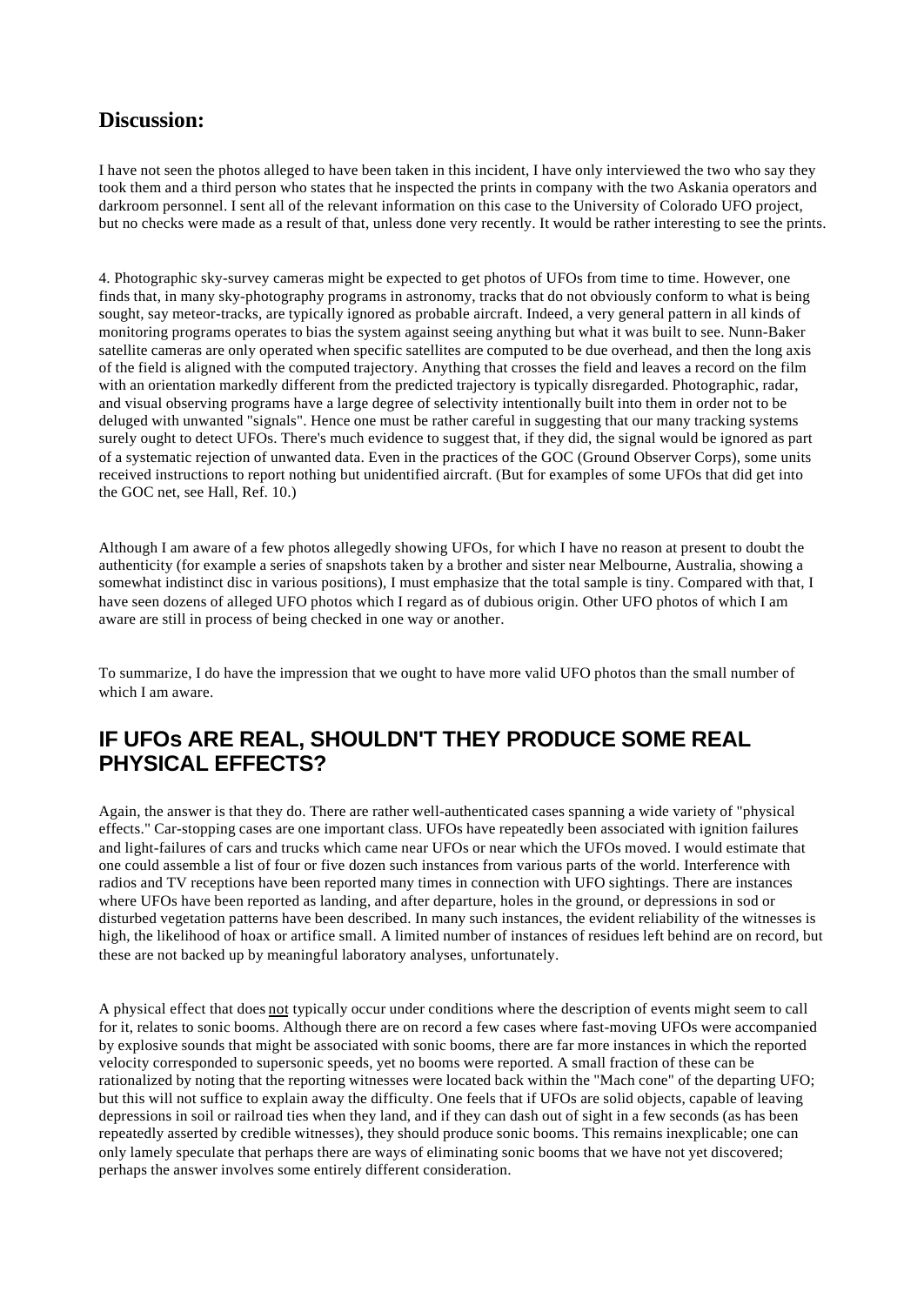If we include among "physical effects" those that border on the physiological, then there appear to be many odd types. Repeatedly, tingling and numbness have been described by witnesses who were close to UFOs; in many instances outright paralysis of a UFO witness has occurred. These effects might, of course, be purely psychological, engendered by fear; but in some instances the witnesses seem to have noted these effects as the first indication that anything unusual was occurring. A number of instances of skin-reddening, skin-warming, and a few instances of burns of very unusual nature are on record. These physiological effects are sufficiently diverse that caution is required in attempting generalization. Curiously, a peculiar tingling and paralysis seem to be reported more widely than any other physiological effects. A person who is almost unaware of the ramifications of the UFO evidence may think it absurd to assert that people have been paralyzed in proximity to UFOs; the skeptic might find it inconceivable that such cases would go unnoticed in press and medical literature. Far from it, I regret to have to say, on the basis of my own investigations. I have encountered cases where severe bodily damage was done, or where evident hazard of damage was involved, yet the witness and his family found ridicule mounting so much faster than sympathy that it was regarded wiser to quietly forget the whole thing. At an early stage of my investigations I would have regarded that as quite unbelievable; UFO investigators with longer experience than mine will smile at that statement, but probably they will smile with a degree of understanding. I could cite specific illustrations to make all this much clearer, but will omit them for space-limitations, except for a few remarks in the next section.

# **IS THERE ANY EVIDENCE OF HAZARD OR HOSTILITY IN THE UFO PHENOMENA?**

Official statements have emphasized, for the past two decades, that there is no evidence of hostility in the UFO phenomena. To a large degree, this same conclusion seems indicated in the body of evidence gathered by independent investigators. The related question as to potential hazard is Perhaps less clear. There are on record a number of cases (I would say something like a few dozen cases) wherein persons whose reliability does not seem to come into serious question have reported mild, or in a very few instances, substantial injury as the result of some action of an unidentified object. However, I know of only two cases for which I have done adequate personal investigation, in which I would feel obliged to describe the actions as "hostile". That number is so tiny compared with the total number of good UFO reports of which I have knowledge that I would not cite "hostility" as a general characteristic of UFO phenomena.

One may accidentally kick an anthill, killing many ants and destroying the ants' entrance, without any prior "hostility" towards the ants. To walk accidentally into a whirling airplane propeller is fatal, yet the aircraft held no "hostility" to the unfortunate victim. In the UFO phenomena, we seem to confront a very large range of unexplained, unconventional phenomena and if among them we discern occasional instances of hazard it would be premature to adjudge hostility. Yet, as long as we remain so abysmally ignorant of over-all nature of the UFO problem, it seems prudent to make all such judgments tentative. If UFOs are of extraterrestrial origin, we shall need to know far more than we now know before sound conclusions can be reached as to hazard-and-hostility matters. For this reason alone, I believe it to be urgently important to accelerate serious studies of UFOs.

In the remainder of this section, I shall briefly cite a number of types of cases that bear on questions of hazard:

# **1. Car-stopping cases:**

In a two-hour period near midnight, November 2-3, 1957, nine different vehicles all exhibited ignition failures, and many suffered headlight failures as objects described as about 100-200 ft long, glowing with a general reddish or bluish glow, were encountered on roads in the vicinity of the small community of Levelland, Tex. (Ref. 10, 13, 14). This series of incidents became national headline news until officially explained in terms of ball lightning and wet ignitions. However, on checking weather data, I found that there were no thunderstorms anywhere close to Levelland that night, and there was no rain capable of wetting ignitions. Although I have not located any of the drivers involved, I have interviewed Sheriff Weir Clem of Levelland and a Levelland newspaperman, both of whom investigated the incidents that night. They confirmed the complete absence of rain or lightning activity. The incidents cannot be regarded as explained.

This class of UFO effect is by no means rare. In France in the 1954 wave of UFO sightings, Michel (14) has described many such cases involving ignition-failure in motorbikes, cars, etc. Similar instances were encountered in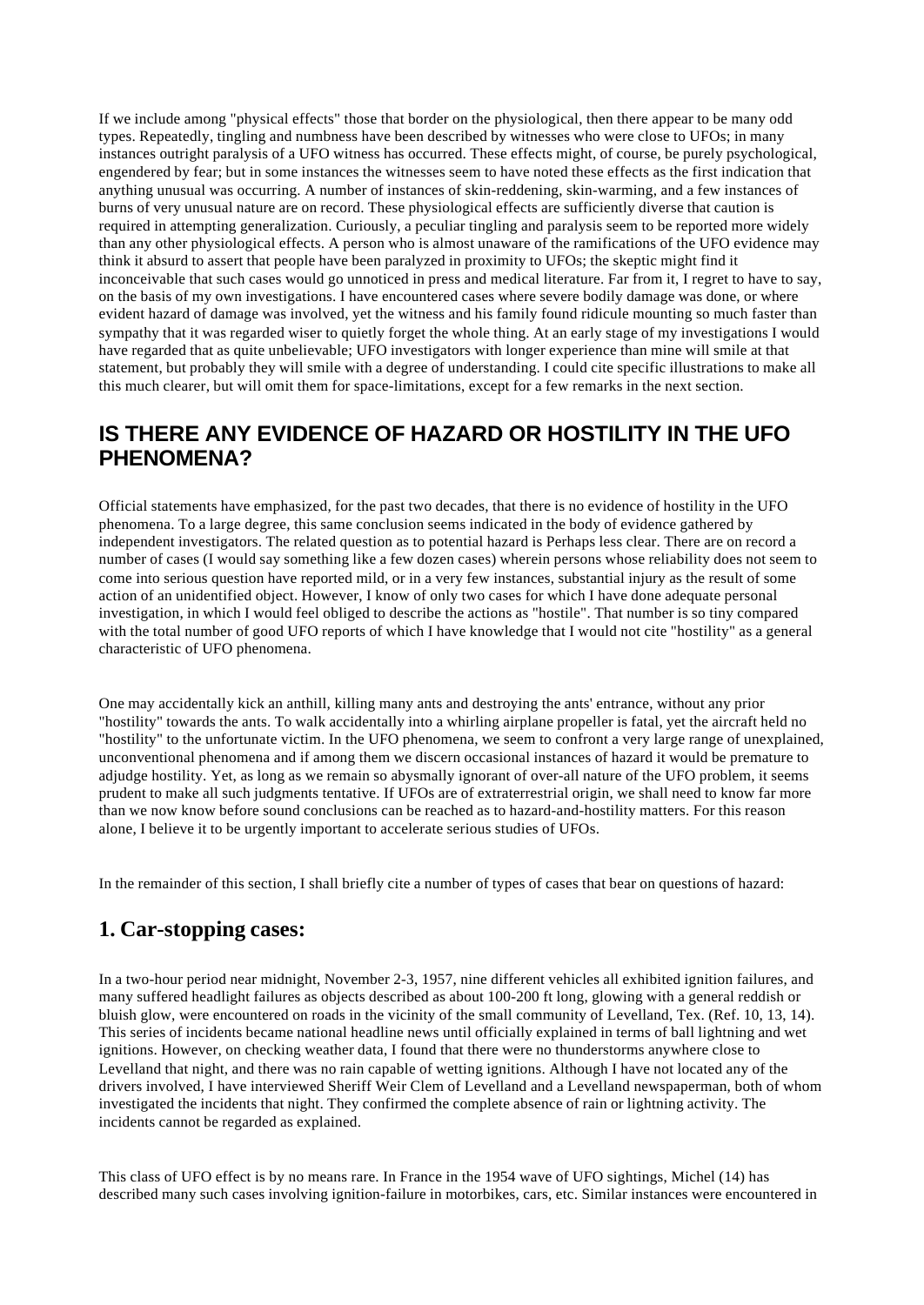my checks on Australian UFO cases. There are probably of the order of a hundred cases on record (see Ref. 10 for a list of some dozens). In only a very few cases has there been any permanent damage to the vehicle's electrical system. In the Levelland case, for example, as soon as the luminous object receded from a given disturbed vehicle, its lights came back on automatically (in instances where the switches had been left on), and the engines were immediately restartable. The latter point in itself makes the "wet ignition" explanation unreasonable, of course.

It is unclear how such effects might be produced. One suggestion that has been made as to ignition-failure is that very strong magnetic fields might so saturate the iron core of the coil that it would drive the operating point up onto the knee of the magnetization curve, so that the input magnetic oscillations would produce only very small output effects. Only a few oersteds would have to be produced right at the coil to accomplish this kind of effect, but when one back-calculates, allowing for shielding effects and typical distances, and assumes an inverse-third-power diple field, the requisite H-values within a few feet of the "UFO diple" end, to speak here somewhat loosely, come out in the megagauss range. Curiously, a number of other back-calculations of magnetic fields end up in this same range; but obviously terrestrial technologies would not easily yield such intensities. Clear evidence for residual magnetization that might be expected in the foregoing hypothesis does not exist, so far as I know. The actual mechanism may be quite unlike that mentioned. How lights are extinguished is even less clear, although, in some vehicles, relays in the lighting circuits might be magnetically closed. The lights pose more mystery than the ignition. Such cases do not constitute very disturbing questions of hazard or hostility. One might argue that highway accidents could be caused by lighting and ignition failures; however, more serious highway-accident dangers are implicit in other UFO cases where no electrical disturbance was caused. Many motorists have reported nearly losing control of vehicles when UFOs have swooped down over them; this hazard is distinctly more evident than hazard from the car-stopping phenomenon. Indeed, the number of instances of what we might term "car-buzzing" instances that have involved road-accident hazards is large enough to be mildly disturbing, yet I know of no official recognition of this facet of the UFO problem either. An incident I learned of in Australia involved such fright on the part of the passengers of the "buzzed" vehicle that they jumped out of the car before it had come to a stop, and it went into a ditch. A similar instance occurred not long ago in the U.S. For reasons of space-limitations, I shall not cite other such cases, though it would not be difficult to assemble a list that would run to perhaps a few dozen.

### **2. Mild radiation exposure:**

By "radiation" here, I do not mean exposure to radioactivity or to other nuclear radiations, but skin irritations comparable to sunburn, etc. I have interviewed a number of persons who have experienced skin-reddening from exposure to (visible) radiations near UFOs. Rene Gilham, of Merom, Indiana, watched a UFO hovering over his home-area on the evening of Nov. 6, 1957, and received mild skin-burns, for example. I found in speaking with him that the symptoms were gone in a matter of days, with no after-effects. The witnesses in a car-stopping incident at Loch Raven Dam, Md., on the night of Oct. 26, 1958, who were close to a brightly luminous, blimp-sized object after getting out of their stopped car, experienced skin-reddening for which they obtained medical attention. Without citing other such instances, I would say that these cases are not suggestive of any serious hazard, but they warrant scientific attention.

# **3. More serious physical injuries:**

James Flynn, of Ft. Myers , Fla., in a case that has been rather well checked by both APRO and NICAP investigators, reportedly suffered unusual injuries and physical effects when he sought to check what he had taken to be a malfunctioning test vehicle from Cape Canaveral that had come down in the Everglades, March 15, 1965. I have spoken with Flynn and others who know him and believe that his case deserved much more than the superficial official attention it received when he reported it to proper authorities. He was hospitalized for about a week, treated for a deep hemorrhage of one eye (without medical evidence of any blow), and suffered loss of all of the principal deep-tendon reflexes for a number of days, according to his physician's statement, published by APRO (Ref. 45).

An instance of more than mere skin-reddening, associated with direct contact with a landed unidentified object reportedly occurred in Hamilton, Ontario, March 29, 1966. Charles Cozens, then age 13, stated to police and to reporters (and recounted to me in a telephone interview with him and his father) that he had seen two rather small whitish, luminous objects come down in an open field in Hamilton that evening- He moved towards them out of curiosity, and states that he finally moved right up beside them, and touched the surface of one of them to see what it felt like. It was not hot, and seemed unusually smooth. One of the two small (8 ft by 4 ft plan form, 3-4 feet high) bun-shaped objects had a projection on one end that the boy thought might have been some kind of antenna, so he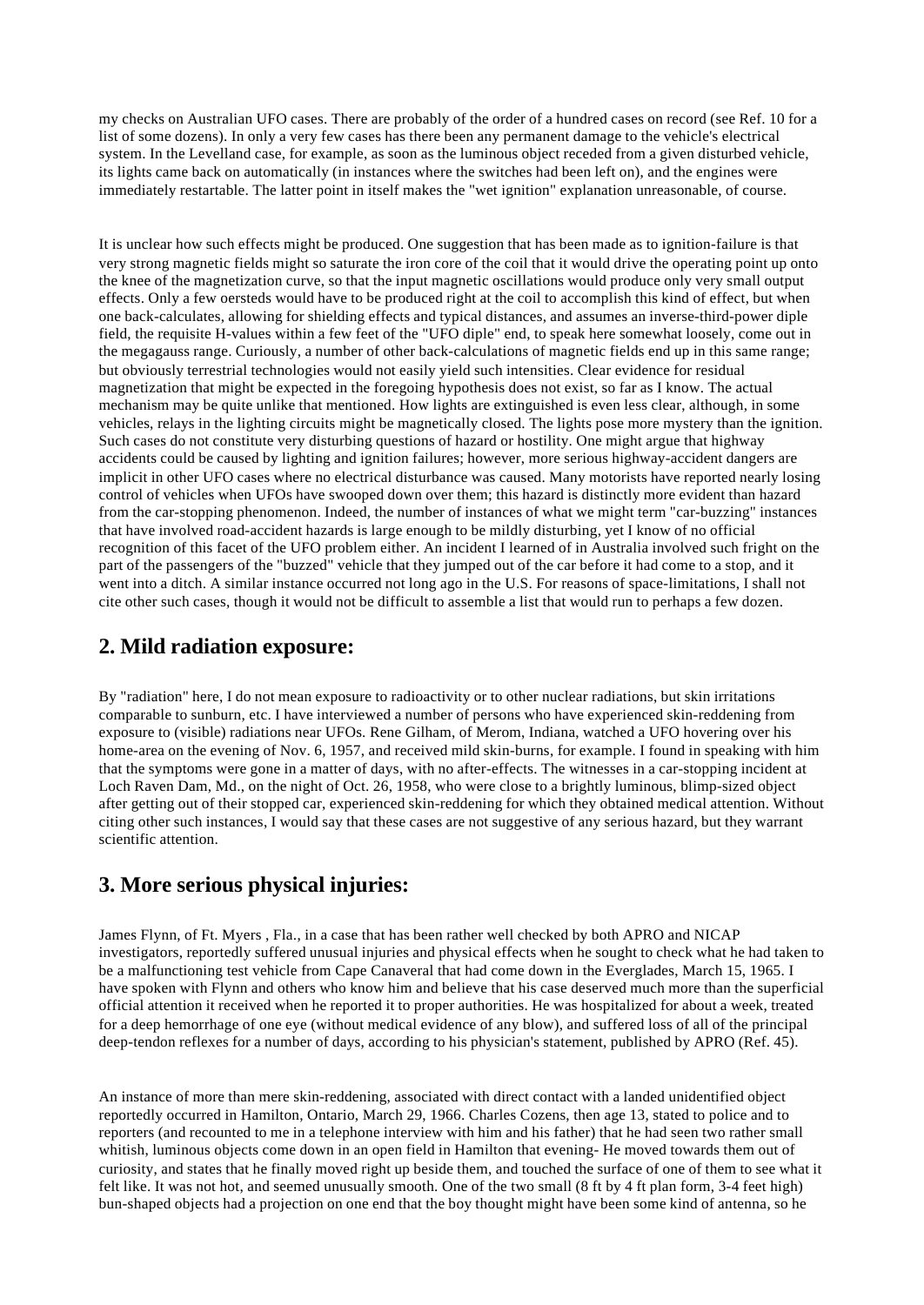touched it, only to have his hand flung back as a spark shot out from the end of the projection into the air. He ran, thinking first to go to a nearby police substation. But, on looking over his shoulder after getting to the edge of the field and seeing no objects there, he decided the police might not believe him and ran to his home. His parents, after discussing the incident at some length with the frightened boy, notified police, which is how the incident became public knowledge. Two others in Hamilton saw that night seemingly similar objects, but airborne rather than on the ground. Cozens was treated for a burn or sear on the hand that had been in contact with the projection at the moment the spark was emitted. On questioning both the boy and his father, I was left with the impression that, despite the unusual nature of the report, it was described with both straightforwardness and concern and that it must be given serious consideration. Clearly one would prefer a number of adult witnesses to an individual boy; yet I believe the case will stand close scrutiny.

There are a few other such reports of moderate injury reportedly sustained in direct physical contact with landed aerial objects for which I do not yet feel satisfied with the available degree of authentication. It would be very desirable to conduct far more thorough investigations of some foreign cases of this type, to check the weight of the evidence involved. That only a very small number of such cases is on record should be emphasized.

### **4. Rare instances suggesting overt hostility:**

In my own investigative experience, I know of only two cases of injuries suffered under what might be describable as overt hostility, and for which present evidence argues authenticity. There are other reports on record that might be construed as overt hostility, but I cannot vouch for them in terms of my own personal investigations.

In Beallsville, Ohio, on the evening of March 19, 1968, a boy suffered moderate skin burns in an incident of puzzling nature. Gregory Wells had just stepped out of his grandmother's house to walk a few tens of yards to his parents' trailer when his grandmother and mother heard his screams, ran out and found him rolling on the ground, his jacket burning. After being treated at a nearby hospital, he described to parents, sheriff's deputies, and others what he had seen. Hovering over some trees across the highway from his location, he had seen an oval-shaped object with some lights on it. From a central area of the bottom, a tube-like appendage emerged, rotated around, and emitted a flash that coincided with ignition of his jacket. He had just turned away from it and so the burn was on the back of his upper arm. In the course of checking this case, I interviewed a number of persons in the Beallsville area, some of whom had seen a long cylindrical object moving at very low altitude in the vicinity of the Wells' property that night. There is much more detail than can be recapitulated here. My conversations with persons who know the boy, including his teacher, suggest no reason to discount the story, despite its unusual content.

After checking the Beallsville incident, I checked another report in which burn-injuries of a more serious nature were sustained in a context even more strongly indicative of overt hostility. I prefer not to give names and explicit citation of details here, but I remark that there appears to me, on the basis of my present information and five interviews with persons involved, to be basis for accepting the incident as real. Partly because of its unparalleled nature, and partly because some of the evidence is still conflicting, I shall omit details and state only that the case, taken together with other scattered reports of injuries in UFO encounters, warrants no panic response but does warrant far more thorough investigation than any that has been conducted to date.

# **5. UFOs and other electromagnetic disturbances:**

There are so many instances in which close-passage of an unidentified flying object led to radio and television disturbance that this particular mode of electromagnetic effect of UFOs seems incontrovertible. One would require nothing more than broad-spectrum electromagnetic noise to account for these instances, of course.

There is a much smaller number of instances, some of which I have checked, in which power has failed only within an individual home coincident with nearby passage of a UFO. Magnetic saturation of the core of a transformer might conceivably account for this phenomenon.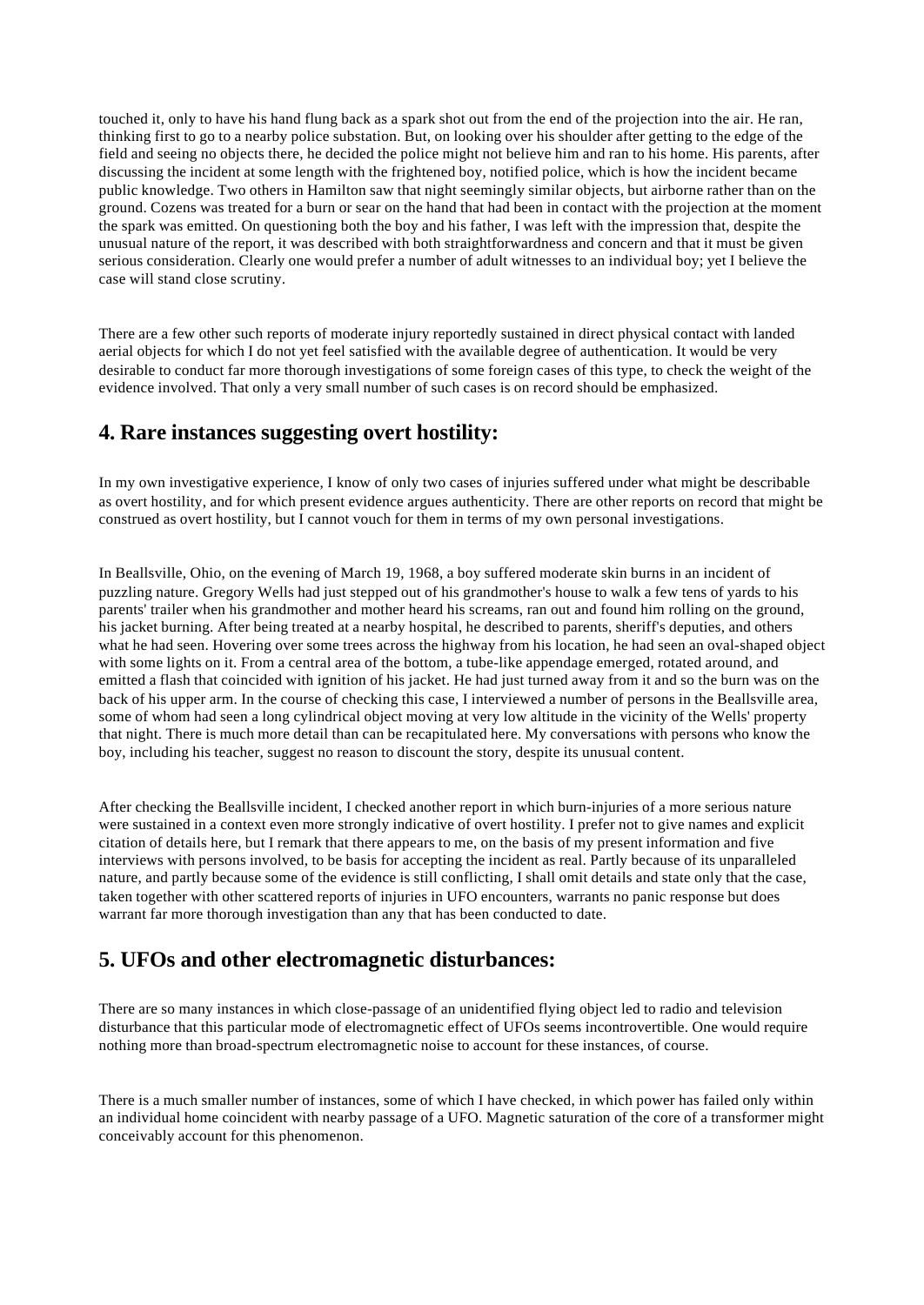Then there are scattered instances in which substantial power distribution systems have failed at or very near the time of observation of aerial phenomena similar, broadly speaking, to one or another UFO phenomenon. I have personally checked on several such instances and am satisfied that the coincidence of UFO observation and power outage did at least occur. Whether there is a causal connection here, and in which direction it may run, remains quite uncertain. Even during the large Northeast blackout, November 9, 1965, there were many UFO observations, several of which I have personally checked. I have inquired at the Federal Power Commission to secure data that might illuminate the basic question of whether these are merely fortuitous, but the data available are inadequate to permit any definite conclusions. In other parts of the world, there have also been reports of system outages coincident with UFO sightings. Again, the evidence is quite unclear as to causal relations.

There is perhaps enough evidence pointing towards strong magnetic fields around at least some UFOs that one might hypothesize a mechanism whereby a UFO might inadvertently trigger a power outage. Perhaps a UFO, with an accompanying strong magnetic field, might pass at high speed across the conductors of a transmission line, induce asymmetric current surges of high transient intensity, and thereby trip circuit breakers and similar surgeprotectors in such a way as to initiate the outage. There are some difficulties with that hypothesis, of course; but it could conceivably bear some relation to what has reportedly occurred in some instances.

I believe that the evidence is uncertain enough that one can only urge that competent scientists and engineers armed both with substantial information on UFO phenomena and with relevant information on power-system electrical engineering, ought to be taking a very close look at this problem. I am unaware of any adequate study of this potentially important problem. Note that a problem, a hazard, could exist in this context with out anything warranting the label of hostility.

# **MISAPPLICATIONS OF ATMOSPHERIC PHYSICS IN PAST UFO EXPLANATIONS:**

### **1. General Comments:**

Since the bulk of UFO reports involve objects reportedly seen in the air, it is not surprising that many attempts to account for them have invoked principles of atmospheric physics. Over the past twenty years, many of the official explanations of important UFO sightings have been based on the premise that observers were misidentifying or misinterpreting natural atmospheric phenomena. Dr. D.H. Menzel, former director of Harvard Observatory, in two books on UFOs (Ref. 24, 25), has leaned very heavily on atmospheric physics and particularly meteorological optics in attempting to account for UFO reports. More recently, Mr. Philip J. Klass, Senior Avionics Editor of Aviation Week, has written a book (Ref. 39) purporting to show that most of the really interesting UFO reports are a result of unusual atmospheric plasmas similar to ball lightning. Over the years, many others have made similar suggestions that the final explanation of the UFOs will involve some still not fully understood phenomenon of atmospheric physics.

As a scientist primarily concerned with the field of atmospheric physics, these suggestions have received a great deal of my attention. It is true that a very small fraction of all of the raw reports involve misidentified atmospheric phenomena. It is also true that many lay observers seriously misconstrue astronomical (especially meteoric) phenomena as UFOs. But, in my opinion, as has been emphasized above and will be elaborated below, we cannot explain-away UFOs on either meteorological or astronomical grounds. To make this point somewhat clearer, I shall, in the following, remark on certain past attempts to base UFO explanations on meteorological optics, atmospheric electricity, and radar propagation anomalies.

# **2. Meteorological Optical Explanations:**

Mirages, sundogs, undersuns, and various refraction and refraction phenomena associated with ice crystals, inversions, haze layers, and clouds have been invoked from time to time in an attempt to account for UFO observations. From my study of the past history of the UFO problem and from an examination of recent "reevaluations" of official UFO explanations, I have the strong impression that many alterations of explanations for classic UFO cases that have been made in the official files in the last few years reflect the response to the writings of Menzel (especially Ref. 25). I have elsewhere (Ref. 2) discussed a number of specific examples of what I regard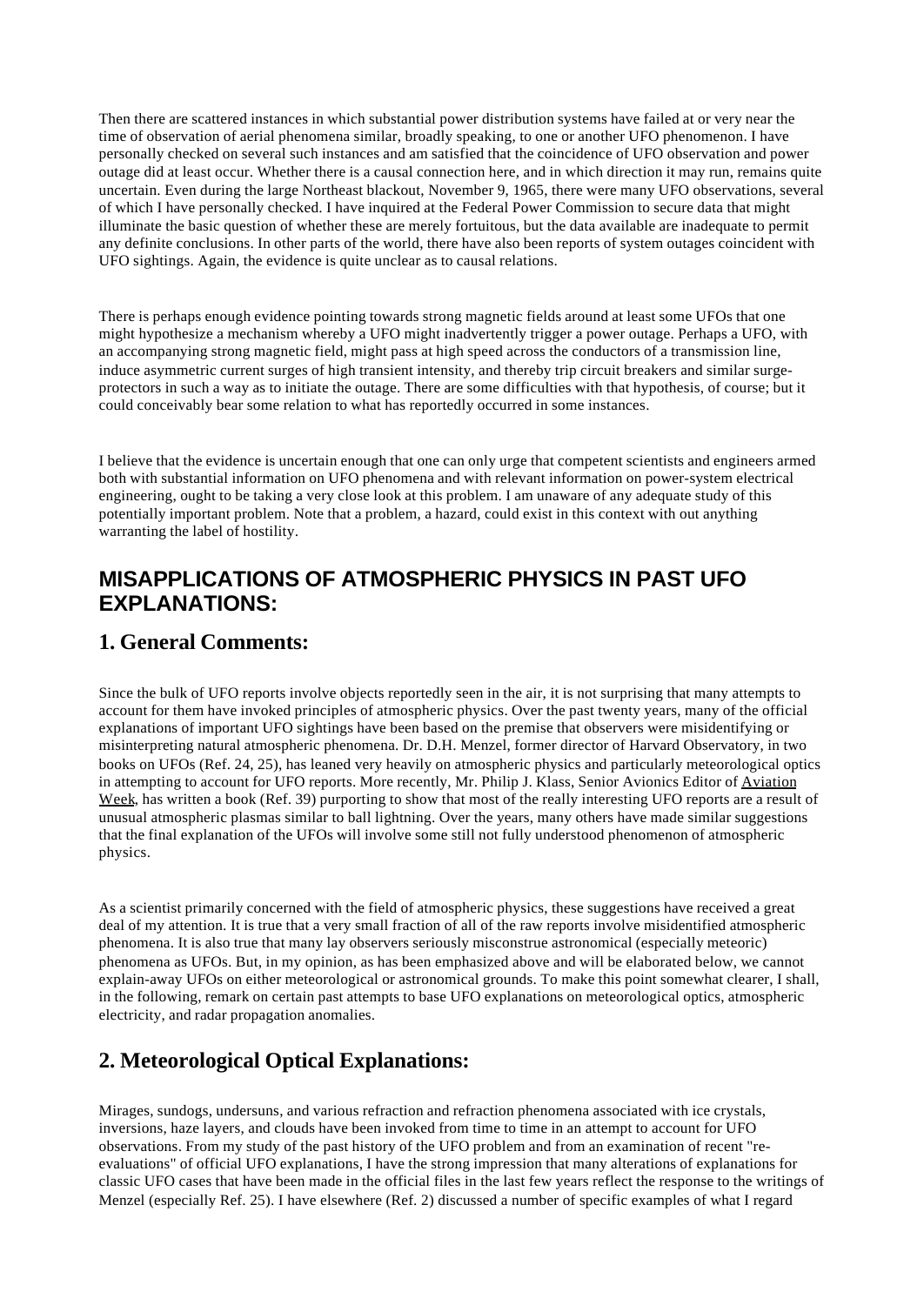unreasonable applications of meteorological optics in Menzel's writings. Some salient points will be summarized here.

A principal difficulty with Menzel's mirage explanations is that he typically overlooks completely stringent quantitative restrictions on the angle of elevation of the observer's line of sight in mirage effects. Mirage phenomena are quite common on the Arizona desert, but both observation and optical theory are in good accord in showing that mirage effects are confined to lines of sight that do not depart from the horizontal by much more than a few tens of minutes of arc. Under some extremely unusual temperature conditions in the atmosphere (high latitude regions, for example), one may get miraging at elevation angles larger than a degree, but these situations are extremely rare, it must be emphasized. In Menzel's explanations and in certain of the official explanations, however, mirages are invoked to account for UFOs when the observer's line of sight may depart from the horizontal by as much as five to ten degrees or even more. I emphasize that this is entirely unreasonable. If it were the case that all UFOs were reported essentially at the observer's horizon, then one would have to be extremely suspicious that we were dealing with some unusual refraction anomalies. However, as has been shown by many cases cited above and has been long known to serious investigators of UFO phenomena, no fixed correlation exists. Some of the most interesting UFOs have been seen at close range directly overhead, quite obviously ruling out mirage explanations. The 1947 sighting by Arnold near Mt. Rainier is explained officially and by Menzel as a mirage, yet the objects which he saw (9 fluttering discs) changed angular elevation, moved across his view through an azimuthal range of about 90 degrees, and were seen by him during the period when he was climbing his own plane through an altitude interval that he estimates to be of the order of 500 to 1000 ft. Anyone familiar with mirage optics would find it utterly unreasonable to claim that such an observation was satisfactorily explained as a mirage. Similarly, as has been noted above, the 1948 sighting by Eastern Airlines pilots Chiles and Whitted, once explained by Menzel as a "mirage", involves quantitative and observational factors that are not even approximately similar to known mirage effects, There are some extremely rare and still not well-explained refractive anomalies in the atmosphere, such as those that have been discussed by Minnaert, but good UFO observations are so much more numerous than those types of rare anomalies that it is quite out of the question to explain the former by the latter.

Sundogs, or parhelia, are a quite well-understood phenomenon of meteorological optics. Refractions of the sun's rays on horizontally falling tabular ice crystals produce fuzzy, brownish-colored luminous spots at about 22 degrees to the left and right of the sun when suitable ice-crystal clouds are present. Rarer phenomena, produced by the moon rather than the sun, are termed paraselenae. Sundogs are relatively common, but it is probably true that many laymen are not really conscious of them as a distinct optical phenomenon. For this reason, it might seem sensible to suggest that some observers have been misled by thinking that sundogs were UFOs. However, anyone with the slightest knowledge of meteorological optics talking directly to such a witness would, within only a few moments of questioning, establish what was involved. Instead of dealing with anything like a sharp-edged "object", one would quickly find that the observer was describing a very vague spot of light which he saw to the left or right of the sun, probably very near the horizon. To blandly suggest, as Menzel has done, that Waldo Harris in the 10/2/61 sighting near Salt Lake City was fooled by a sundog is to ignore either all of the main features of the report or to ignore all of what is known about sundogs.

Undersuns, or sub-suns, can be seen rather frequently when flying in jet aircraft at high altitudes. They are a reflection phenomenon produced by horizontally floating ice crystals, which reflect an image of the sun (or at night the moon) and can give surprisingly sharp solar images in still air where turbulence does not cause appreciable tilting of the ice crystals. Here again, it is probably true that many laymen may be sufficiently unaware of this optical phenomenon that they could be confused when they see one. But, as with sundogs, the stringent quantitative requirements on the location of this optical effect relative to the sun would permit any experienced investigator to quickly ascertain whether or not an undersun was involved in this specific sighting. The effect involves specular reflection of the sun's rays, whence the undersun is always seen at a negative angle of elevation in which the observer's line of sight to the undersun is just as far below the horizon as the sun momentarily lies above that same observer's horizon. Clearly, many of the UFO cases that have been cited in examples given above do not come anywhere near satisfying the angular requirements for an undersun. In my own experience, I have only come across two or three reports, out of thousands that I have examined, where I was led to suspect that the observer was fooled by an undersun.

"Reflections off clouds" have been referred to repeatedly in Menzel's writings, never with any quantitative discussion of precisely what he means. But the impression is clearly left that many observers have been and are continuing to be fooled by some kind of cloud-reflections. Aside from the above-described undersun, I am unaware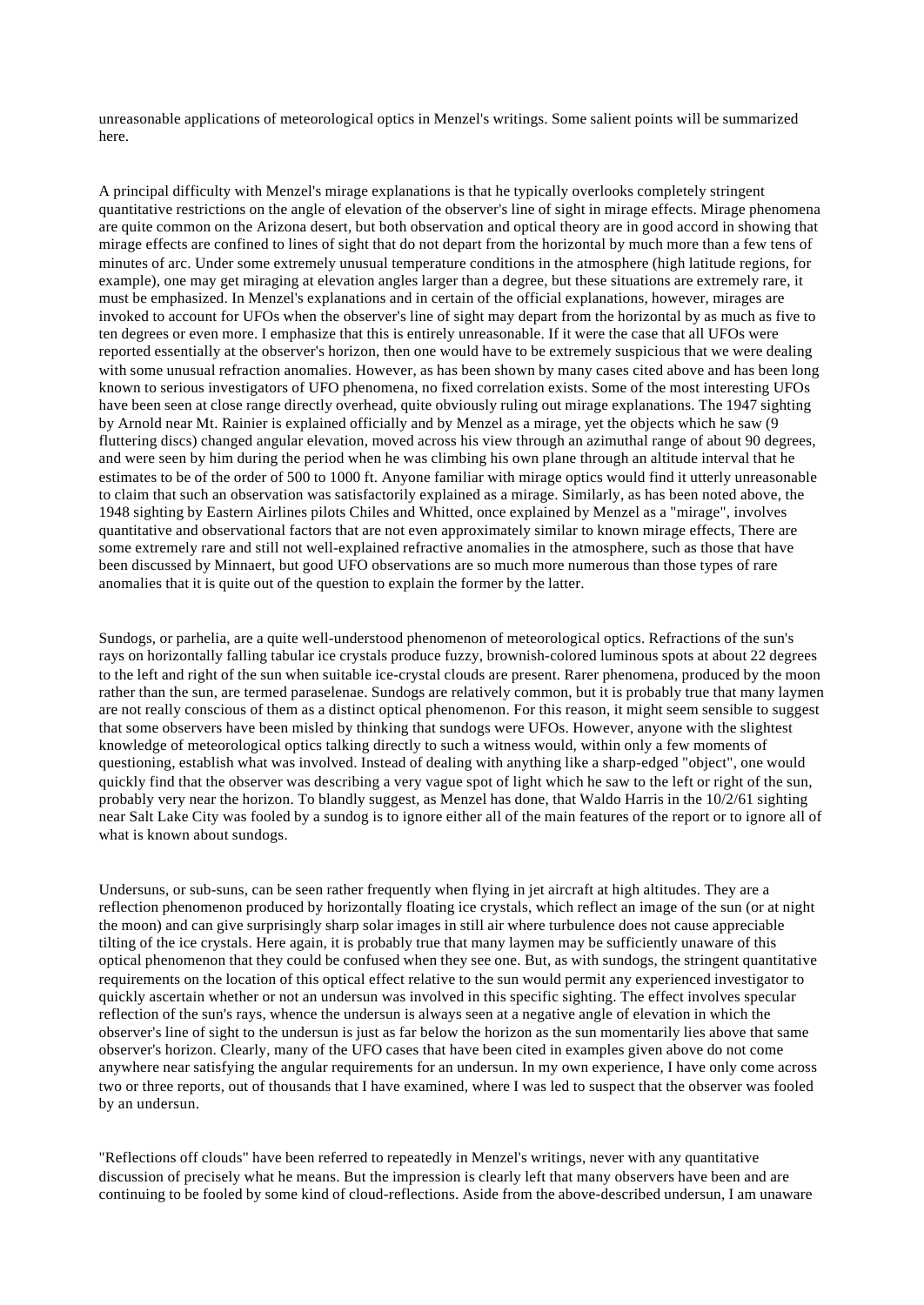of \_any\_ "cloud-reflection phenomenon" that could produce anything remotely resembling a distinct object. Clouds of droplets or ice crystals do not provide a source of specular reflection (except in the case of horizontally-floating ice crystals observed from above with a bright luminary, such as sun or moon, in the distance - undersun). What Menzel could possibly have in mind when he talks loosely about such cloud reflections (and he does so on many different places in his books), I cannot imagine.

Inversions are invoked by Menzel, and in official evaluations, to account for certain UFO sightings. Inversions produced by radiational cooling or by atmospheric subsidence are relatively common meteorological phenomena. In some cases, quite sharp inversions with marked temperature differences in rather small vertical distances are known to occur. It is such inversion layers that are responsible for some of the most striking desert mirages of the looming type. To experience a looming mirage, the observer's eye must be located in or near the atmospheric layer wherein the temperature anomalously increases with height (inversion layer), and the miraged target in the object-field must also lie in or near the inversion layer. Inversion layers are essentially horizontal, and the actually-encountered values of the inversion lapse rates are such that refraction anomalies are confined to very small departures from the horizontal, as noted above under remarks on mirages. All of these points are well-understood principles of meteorological optics. However, Menzel has attempted to account for such UFOs as Dr. Clyde Tombaugh saw overhead at Las Cruces in August 1949 in terms of "inversion" refraction or reflection effects. Since I have discussed the quantitative unreasonableness of this contention elsewhere, I will not here elaborate the point, except to say that if inversions were capable of producing the optical disturbances that Menzel has assumed, astronomers would long since have given up any attempt to study the stars by looking at them through our atmosphere.

Other atmospheric-optical anomalies have been adduced by Menzel in his UFO discussions. He has repeatedly suggested that layers of haze or mist cause remarkable enlargement of the apparent images of stars and planets. By enlargement, he makes very clear that he means radial enlargements in all directions such that the eye sees not a vertical streak of the sort well- known to astronomers as resulting from near horizon refraction effects, but rather a circular image of very large angular size. Menzel even describes a sighting that he himself made, over Arctic regions in an Air Force aircraft, in which the image of Sirius was enlarged to an angular size of over ten minutes of arc (onethird of lunar diameter). I have discussed that sighting with a number of astronomers, and not one is aware of anything that has ever been seen by any astronomer that approximates such an instance. In fact, it would require such a peculiar axially-symmetric distribution of refractive index, which miraculously followed the speeding aircraft along as it moved through the atmosphere, that it seems quite hopeless to explain what Menzel has reported seeing in terms of refraction effects.

Dr. Menzel's writings on UFOs have evidently had, in some quarters, a marked effect on attitudes towards UFOs. I regard that effect as deleterious. If I felt that we were dealing here with just a slight difference of opinion about rather controversial scientific matters on the edge of present knowledge, I would withhold strong comment. However, I wish to say for the record, that I regard the majority of Dr. Menzel's purported meteorological- optical UFO explanations as simply scientifically incorrect. I could, but shall not here, enlarge upon similar critique of official explanations that have invoked such arguments.

# **3. Atmospheric Electricity:**

One phenomenon in the area of atmospheric electricity to which appeal has been made from the earliest years of investigations of the UFO phenomena is that of ball lightning. For example, a fairly extensive discussion of ball lightning was prepared by the U.S. Weather Bureau for inclusion in the 1949 Project Grudge report (Ref. 6). It was concluded in that report that ball lightning was most unlikely as an explanation for any of the cases which were considered in that report (about 250). Periodically, in succeeding years, one or another writer has come up with that same idea that maybe people who report UFOs are really seeing ball lightning. No one ever felt this idea worth pursuing very far, until P.J. Klass began writing on it. Although his ideas have received some attention in magazines, there is little enough scientific backup to his contentions that they are quite unlikely to have the same measure of effect that Menzel's previous writings have had. For that reason, I shall not here elaborate on my strong objections to Klass' arguments. I spelled them out in considerable detail in a talk presented last March at a UFO Symposium in Montreal held by the Canadian Aeronautics and Space Institute. Klass has, in my opinion, ignored most of what is known about ball lightning and most of what is known about plasmas and also most of what is known about interesting UFOs in developing his curious thesis. It cannot be regarded as a scientifically significant contribution to illumination of the UFO problem.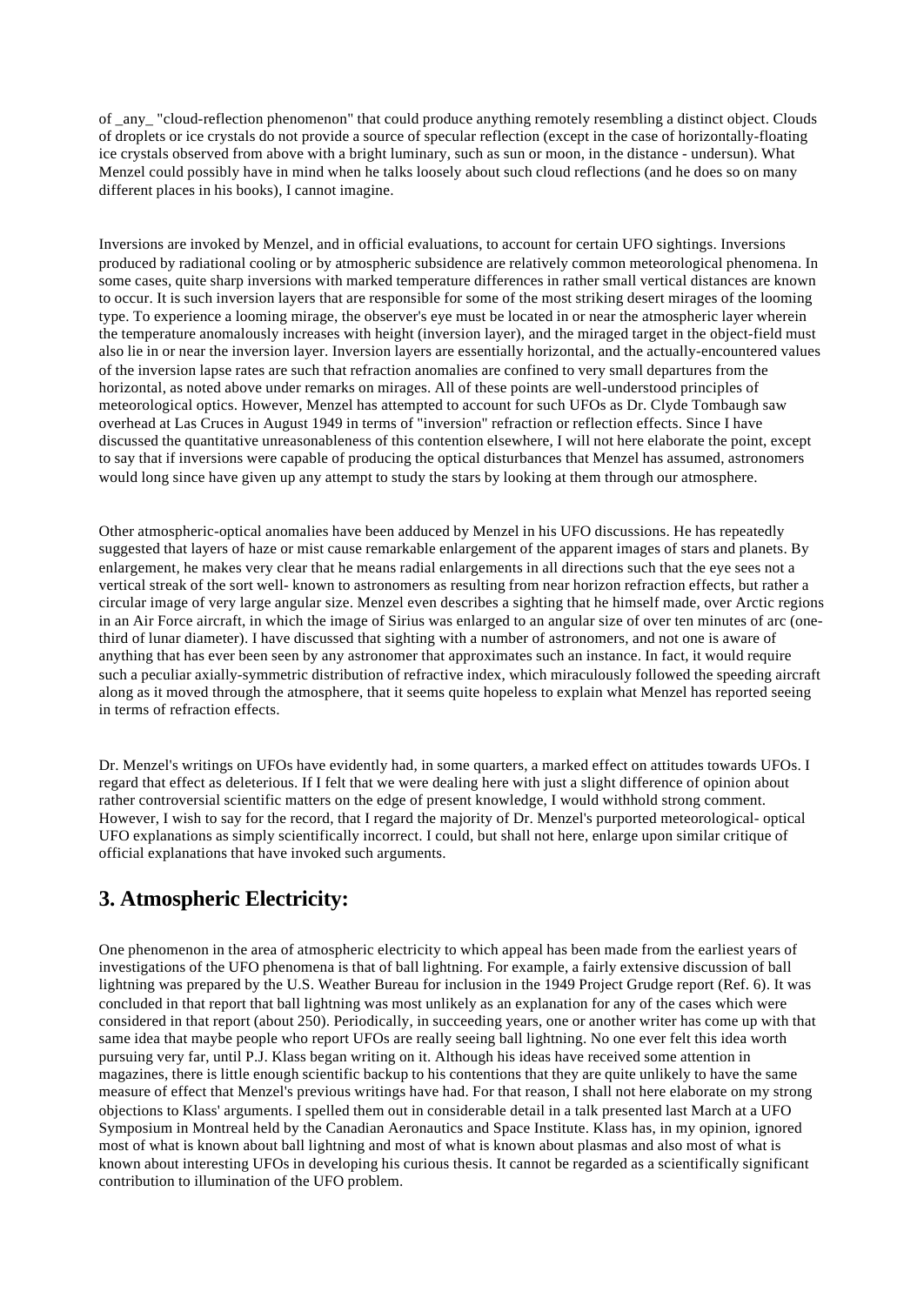### **4. Radar Propagation Anomalies:**

In the past twenty years, there have been many instances in which unidentified objects have been tracked on radar, many of them with concurrent visual observations. Some examples have been cited above. It is always necessary to approach a radar unidentified with full knowledge of the numerous ways in which false returns can be produced on radar sets. The physics of "ducting" or "trapping" is generally quite well understood. As with mirages, the allowed angle of elevation of the radar beam can only depart from zero by a few tens of minutes of arc for typically occurring inversions and humidity gradients. Ducting with beam angles in excess of a degree or so would require unheard of atmospheric temperature or humidity gradients. Care must be taken in interpreting that statement, since beam- angles have to be distinguished from angles of elevation of the beam axis. For the latter reason, a beam-axis elevation of, say, two degrees still involves emission of some radar energy at angles so low that some may be trapped, yielding "ground returns" despite the higher elevation of the axis. All such points are well described in an extensive literature of radar propagation physics.

In addition to trapping and ground return effects, spurious returns can come from insects, birds, and atmospheric refractive-index anomalies that generate radar echoes termed "angels". These are low-intensity returns that no experienced operator would be likely to confuse with the strong return from an aircraft or other large metallic object.

Also, other peculiar radar effects such as interference with other nearby sets, forward scatter from weak tropospheric discontinuities (see work of Atlas and others), and odd secondary reflections from ground targets need to be kept in mind.

When one analyzes some of the famous radar-tracking cases in the UFO literature, none of these propagation anomalies seem typical as accounting for the more interesting cases. Several examples have already been discussed above (Cases 32, 35, 36, 37, 38, 39).

# **SUMMARY AND RECOMMENDATIONS:**

In summary, I wish to emphasize that my own study of the UFO problem has convinced me that we must rapidly escalate serious scientific attention to this extraordinarily intriguing puzzle.

I believe that the scientific community has been seriously misinformed for twenty years about the potential importance of UFOs. I do not wish here to elaborate on my own interpretation of the history behind that long period of misinformation; I only wish to urge the Committee on Science and Astronautics to take whatever steps are within their power to alter this situation without further delay.

The present Symposium is an excellent step in the latter direction. I strongly urge your Committee that further efforts in the same direction be made in the near future. I believe that extensive hearings before your Committee, as well as before other Congressional committees having concern with this problem, are needed.

The possibility that the Earth might be under surveillance by some high civilization in command of a technology far beyond ours must not be overlooked in weighing the UFO problem. I am one of those who lean strongly towards the extraterrestrial hypothesis. I arrived at that point by a process of elimination of other alternative hypotheses, not by arguments based on what I would call "irrefutable proof." I am convinced that the recurrent observations by reliable citizens here and abroad over the past twenty years cannot be brushed aside as nonsense, but rather need to be taken extremely seriously as evidence that some phenomenon is going on which we simply do not understand. Although there is no current basis for concluding that hostility and grave hazard lie behind the UFO phenomenology, we cannot be entirely sure of that. For all of these reasons, greatly expanded scientific and public attention to the UFO problem is urgently needed.

The proposal that serious attention be given to the hypothesis of an extraterrestrial origin of UFOs raises many intriguing questions, only a few of which can be discussed meaningfully. A very standard question of skepticism is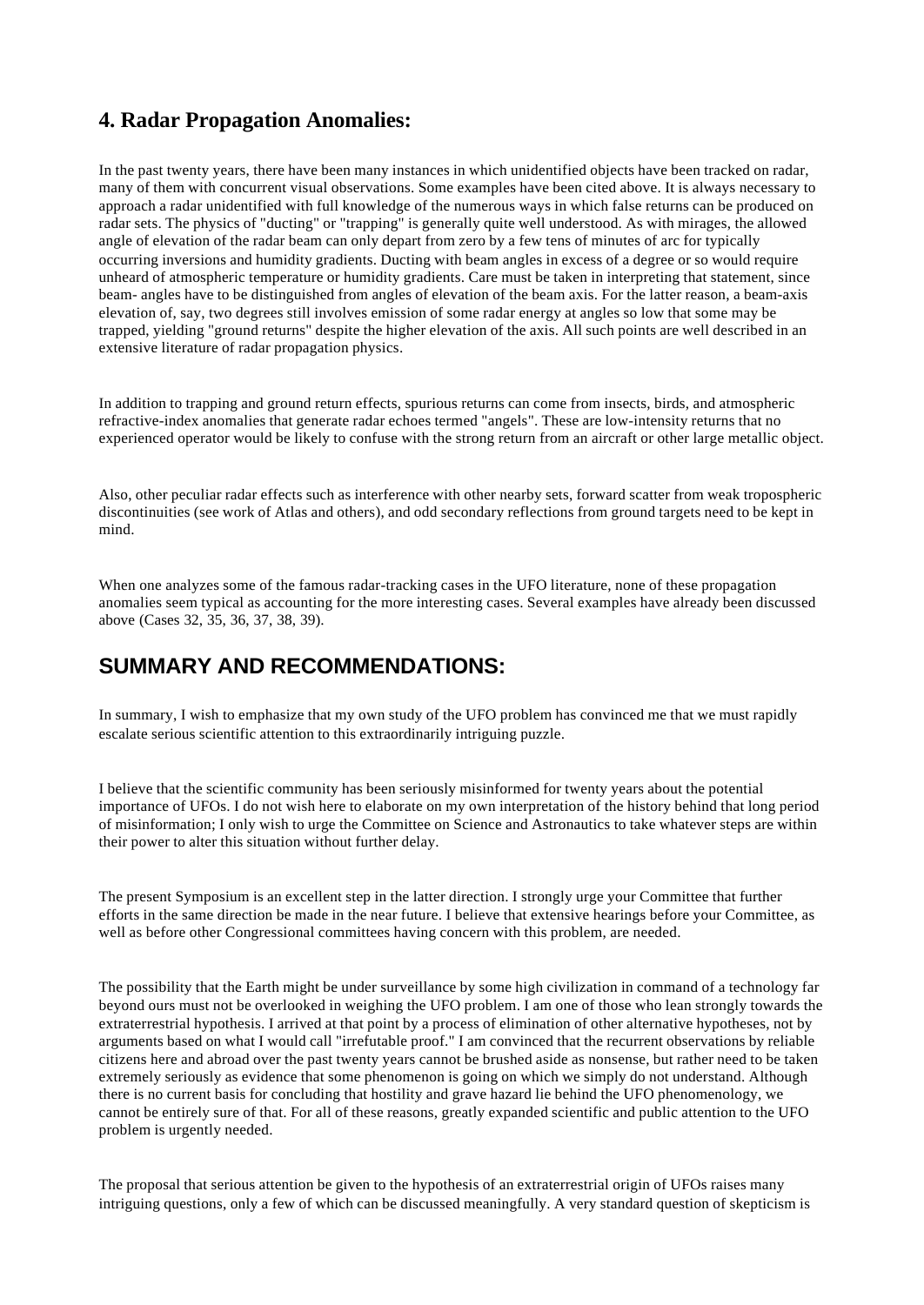"Why no contact?" Here, the best answer is merely a cautionary remark that one would certainly be unjustified in extrapolating all human motives and reasons to any other intelligent civilization. It is conceivable that an avoidance of premature contact would be one of the characteristic features of surveillance of a less advanced civilization; other conceivable rationales can be suggested. All are speculative, however; what is urgently needed is a far more vigorous scientific investigation of the full spectrum of UFO phenomena, and the House Committee on Science and Astronautics could perform a very significant service by taking steps aimed in that direction.

# **REFERENCES:**

- 1. NICAP Special Bulletin, May 1960: Admiral Hillenkoeter was a NICAP Advisory Board member at the time of making the quoted statement.
- 2. McDonald, J.E., 1967: Unidentified Flying Objects: Greatest Scientific Problem of our Times, published by UFO Research Institute, Suite 311, 508 Grant Street, Pittsburgh, Pennsylvania, 15219.
- 3. Keyhoe, D.E., 1950: Flying Saucers Are Real, Fawcett Publications New York, 175 pp.
- 4. Keyhoe, D.E., 1953: Flying Saucers From Outer Space, New York, Henry Holt G Co., 276 pp. Keyhoe, D.E., 1955: Flying Saucer Conspiracy, New York, Henry Holt & Co., 315 pp. Keyhoe,D.E., 196O: Flying Saucers Top Secret, New York, G. P. Putnam's Sons, 283 pp.
- 5. Ruppelt, E.J., 1956: The Report on Unidentified Flying Objects, Garden City, New York, Doubleday & Co., 243 pp. (Paperback edition, Ace Books, 319 pp.)
- 6. Project Grudge, 1949: Unidentified Flying Objects, Report No. 102 AC 49/15-100, Project XS-304, released August, 1949. I am indebted to Dr. Leon Davidson for making available to me his copy of this declassified report.
- 7. NICAP, 1968: USAF Projects Grudge and Bluebook Reports 1-12 (1951-1953), declassification date 9 September, 1960. Published by NICAP as a special report, 235 pp.
- 8. Bloecher, T., 1967: Report on the UFO Wave of 1947, available through NICAP.
- 9. Cruttwell, N.E.G., 1960: Flying Saucers Over Papua, A Report on Papuan Unidentified Flying Objects, 45 pp., reproduced for limited distribution; parts of this report have been reproduced in a number of issues of the APRO Bulletin.
- 10. Hall, R.H., 1964: The UFO Evidence, Washington, D. C. , NICAP, 184 pp.
- 11. Olsen, P.M., 1966: The Reference for Outstanding UFO Sighting Reports, Riderwood, Maryland, UFO Information Retrieval Center, Inc., P.0. Box 57.
- 12. Fuller, J.G., 1966: Incident at Exeter, New York, G.P. Putnam' Sons, 251 pp. (Berkeley Medallion paperback, 221 pp.)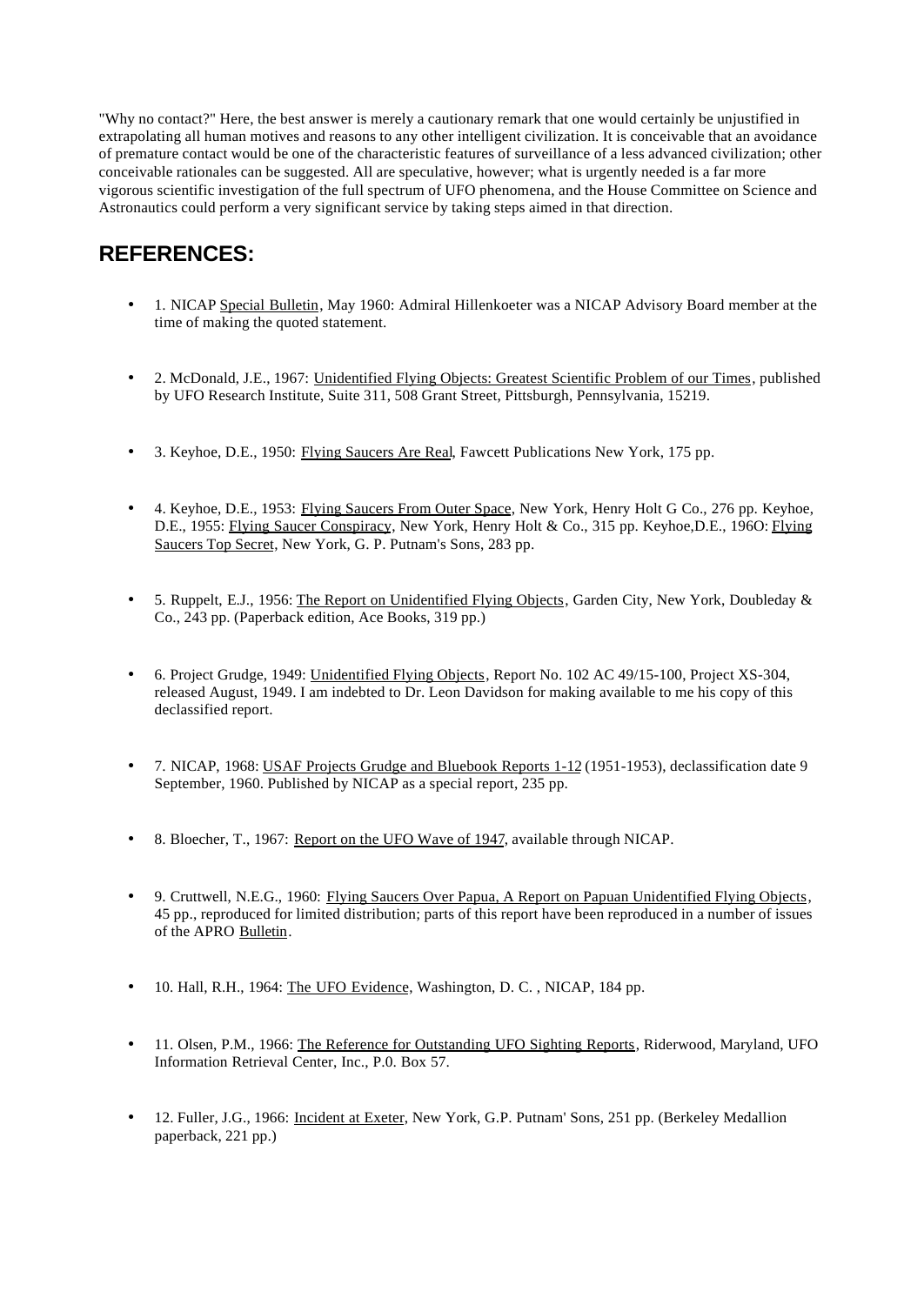- 13. Lorenzen, C.E., 1966: Flying Saucers, New York, Signet Books, 278 pp. Lorenzen, C.E., and L.J., 1967: Flying Saucer Occupants, New York, Signet Books, 215 pp. Lorenzen, C.E., and L.J., 1968: UFOs Over the Americas, New York, Signet Books, 254 pp.
- 14. Michel, A., 1958: Flying Saucer and the Straight Line Mystery, New York, Criterion Books, 285 pp. Michel, A., 1967: The Truth About Flying Saucers, New York Pyramid Books, 270 pp. (Paperback edition of an original 1966 book.)
- 15. Stanway, R.H., and A.R. Pace, 1968: Flying Saucers, Stoke-on Trent, England, Newchapel Observatory, 85 pp.
- 16. Vallee, J., 1965: Anatomy of a Phenomenon, Chicago, Henry Regnery Co., 210 pp. (Paperback edition, Ace Books, 255 pp.)
- 17. Vallee, J., and J. Vallee, 1966: Challenge to Science, Chicago, Henry Regnery Co., 268 pp. (Also in paperback)
- 18. Lore, G.I.R., Jr., and H.H. Denault, Jr., 1968: Mysteries of the Skies, Englewood Cliffs, New Jersey, Prentice-Hall Inc., 237 pp.
- 19. Fort, C., 1941: The Books of Charles Fort, New York, Henry Holt & Co., 1125 pp.
- 20. Stanton, L.J., 1966: Flying Saucers Hoax or Reality?, New York, Belmont Books, 157 pp.
- 21. Young, M., 1967; USOs Top Secret, New York, Simon & Schuster, 150 pp.
- 22. Time Magazine, July 14, 1947, p. 18.
- 23. Fuller, C., 1950: The Flying Saucers Fact or Fiction?, Flying Magazine, July 1950, p. 17.
- 24. Menzel, D. H., 1953: Flying Saucers, Cambridge, Harvard University Press, 319 pp.
- 25. Menzel, D.H., and L.G. Boyd, 1963: The World of Flying Saucers, Garden City, New York, Doubleday & Co., 302 pp.
- 26. Shalett, S., 1949: What You Can Believe About Flying Saucers, Saturday Evening Post, April 30, 1949, and May 7, 1949.
- 27. CSI Newsletter, No. 11, February 29, 1956 (Civilian Saucer Intelligence of New York).
- 28. Flying, June 1951, p. 23.